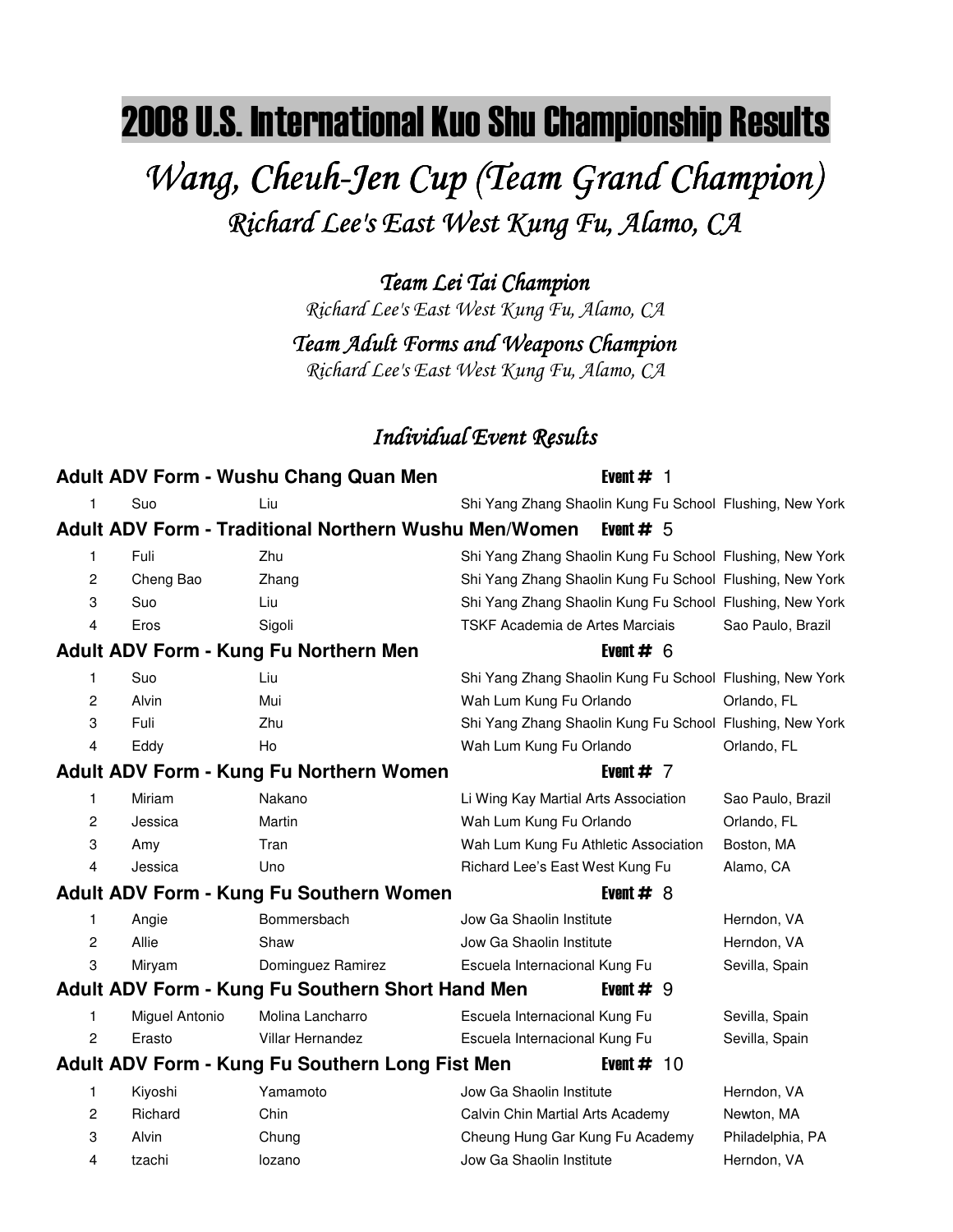|                | <b>Adult ADV Form - Wing Chun Men</b> |                                                       | Event #<br>$11$                                          |                     |
|----------------|---------------------------------------|-------------------------------------------------------|----------------------------------------------------------|---------------------|
| 1              | Miguel Antonio                        | Molina Lancharro                                      | Escuela Internacional Kung Fu                            | Sevilla, Spain      |
| $\overline{c}$ | <b>Ben</b>                            | Devine                                                | All Masters                                              | Sudbury, Canada     |
| 3              | Erasto                                | <b>Villar Hernandez</b>                               | Escuela Internacional Kung Fu                            | Sevilla, Spain      |
| 4              | Juan                                  | Barbas Luna                                           | Escuela Internacional Kung Fu                            | Sevilla, Spain      |
|                |                                       | <b>Adult ADV Form - Wing Chun Women</b>               | Event $#$ 12                                             |                     |
| 1.             | Miryam                                | Dominguez Ramirez                                     | Escuela Internacional Kung Fu                            | Sevilla, Spain      |
|                |                                       | <b>Adult ADV Form - Northern Praying Mantis Men</b>   | Event $#$ 13                                             |                     |
| 1              | Collin                                | Lee                                                   | Richard Lee's East West Kung Fu                          | Alamo, CA           |
| 2              | Joilson                               | Souza Alves                                           | Associacao Tan Lan de Kung fu                            | Sao Caetano do Sul, |
| 3              | Anderson                              | Santos                                                | TSKF Academia de Artes Marciais                          | Sao Paulo, Brazil   |
| 4              | David                                 | Curran                                                | Richard Lee's East West Kung Fu                          | Alamo, CA           |
|                |                                       | <b>Adult ADV Form - Northern Praying Mantis Women</b> | Event $# 14$                                             |                     |
| 1              | Amy                                   | Tran                                                  | Wah Lum Kung Fu Athletic Association                     | Boston, MA          |
| 2              | Jessica                               | Martin                                                | Wah Lum Kung Fu Orlando                                  | Orlando, FL         |
| 3              | Tanya                                 | Johnson                                               | Wah Lum Kung Fu Athletic Association                     | Boston, MA          |
| $\overline{4}$ | Meghan                                | <b>Mannion Gray</b>                                   | Richard Lee's East West Kung Fu                          | Alamo, CA           |
|                |                                       | Adult ADV Weapons - Wushu Long Weapon Men             | Event $#$ 15                                             |                     |
| 1              | Eros                                  | Sigoli                                                | TSKF Academia de Artes Marciais                          | Sao Paulo, Brazil   |
| 2              | Juan                                  | Barbas Luna                                           | Escuela Internacional Kung Fu                            | Sevilla, Spain      |
|                |                                       | Adult ADV Weapons - Wushu Long Weapon Women           | Event #<br>-16                                           |                     |
| 1              | Miryam                                | Dominguez Ramirez                                     | Escuela Internacional Kung Fu                            | Sevilla, Spain      |
|                |                                       | Adult ADV Weapons - Wushu Short Weapon Men            | Event $# 17$                                             |                     |
| 1              | Cheng Bao                             | Zhang                                                 | Shi Yang Zhang Shaolin Kung Fu School Flushing, New York |                     |
| 2              | Juan                                  | Barbas Luna                                           | Escuela Internacional Kung Fu                            | Sevilla, Spain      |
|                |                                       | <b>Adult ADV Weapons - Wushu Short Weapon Women</b>   | Event $# 18$                                             |                     |
| 1              | Miryam                                | Dominguez Ramirez                                     | Escuela Internacional Kung Fu                            | Sevilla, Spain      |
|                |                                       | Adult ADV Weapons - Kung Fu Staff Men                 | Event $# 19$                                             |                     |
| 1              | Tiande                                | Wang                                                  | <b>NONE</b>                                              | none                |
| 2              | Eddy                                  | Ho                                                    | Wah Lum Kung Fu Orlando                                  | Orlando, FL         |
| 3              | Jason                                 | Sanford                                               | Wah Lum Kung Fu Orlando                                  | Orlando, FL         |
| 4              | Shawn                                 | Moore                                                 | Wah Lum Kung Fu Orlando                                  | Orlando, FL         |
|                |                                       | Adult ADV Weapons - Kung Fu Spear Men                 | Event $#20$                                              |                     |
| 1              | Anderson                              | Santos                                                | TSKF Academia de Artes Marciais                          | Sao Paulo, Brazil   |
| 2              | Jose William                          | Costa Lopes                                           | TSKF Academia de Artes Marciais                          | Sao Paulo, Brazil   |
| 3              | David                                 | Curran                                                | Richard Lee's East West Kung Fu                          | Alamo, CA           |
| 4              | Daniel                                | Siegel                                                | US Kuoshu Academy                                        | Owings Mills, MD    |
|                |                                       | Adult ADV Weapons - Kung Fu Broadsword Men            | Event $#21$                                              |                     |
| 1              | Alvin                                 | Mui                                                   | Wah Lum Kung Fu Orlando                                  | Orlando, FL         |
| 2              | Seth                                  | Hoffman                                               | US Martial Arts - Gaithersburg                           | Gaithersburg, MD    |
| 3              | Jason                                 | Sanford                                               | Wah Lum Kung Fu Orlando                                  | Orlando, FL         |
| 4              | Collin                                | Lee                                                   | Richard Lee's East West Kung Fu                          | Alamo, CA           |
|                |                                       | Adult ADV Weapons - Kung Fu Straight Sword Men        | Event $#22$                                              |                     |
| 1              | Suo                                   | Liu                                                   | Shi Yang Zhang Shaolin Kung Fu School Flushing, New York |                     |
| 2              | Matthew                               | Martin                                                | Wah Lum Kung Fu Orlando                                  | Orlando, FL         |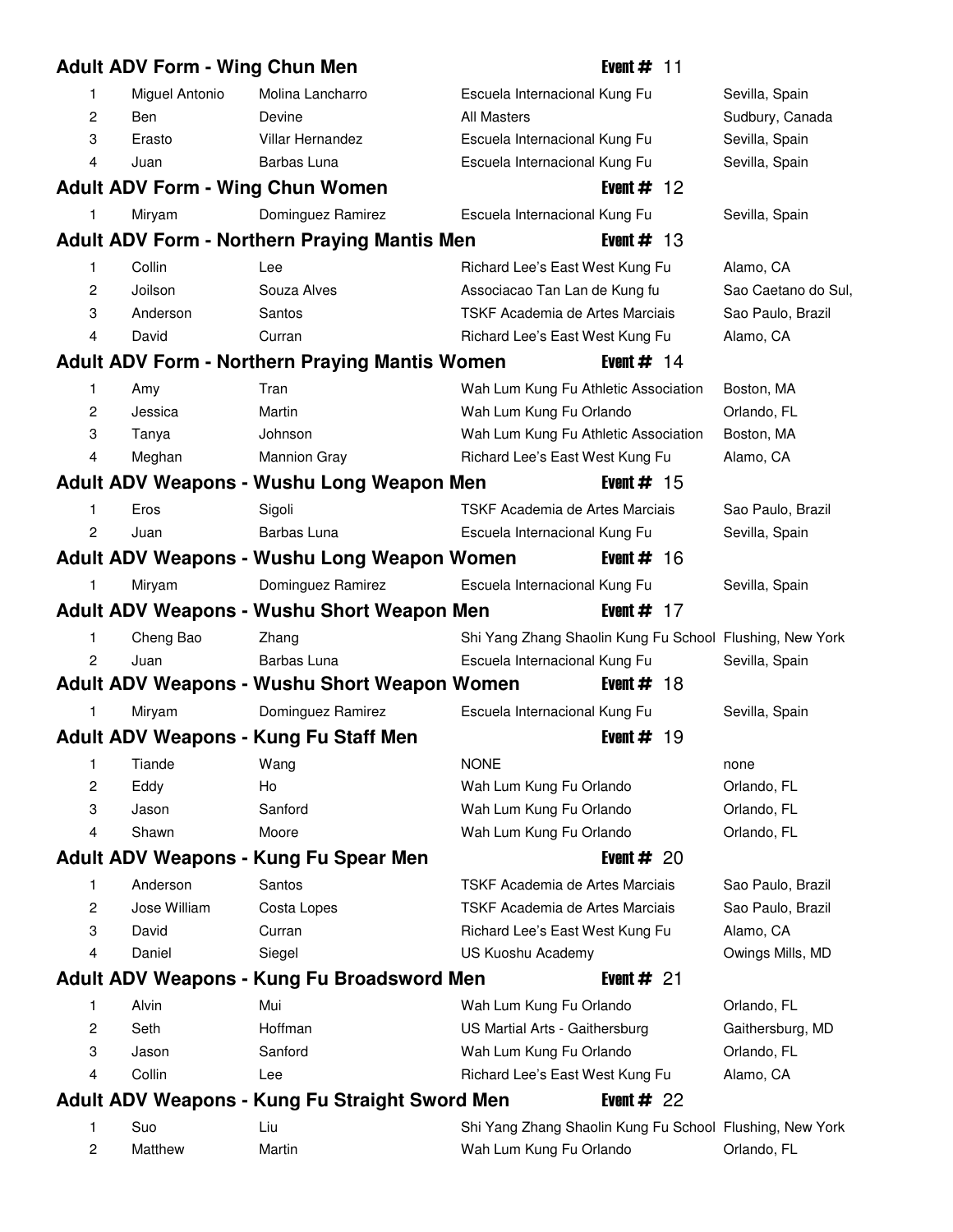| 3              | Anderson                                | Santos                                               | TSKF Academia de Artes Marciais                          |               | Sao Paulo, Brazil   |
|----------------|-----------------------------------------|------------------------------------------------------|----------------------------------------------------------|---------------|---------------------|
| 4              | Jose William                            | Costa Lopes                                          | TSKF Academia de Artes Marciais                          |               | Sao Paulo, Brazil   |
|                |                                         | Adult ADV Weapons - Kung Fu Other Weapon Men         |                                                          | Event $#23$   |                     |
| 1              | Fuli                                    | Zhu                                                  | Shi Yang Zhang Shaolin Kung Fu School Flushing, New York |               |                     |
| 2              | Sanjay                                  | Nair                                                 | US Kuoshu Academy                                        |               | Owings Mills, MD    |
| 3              | Stacy                                   | Spitzenberger                                        | Mantis Kungfu Academy                                    |               | Hamden, CT          |
| 4              | Marlon                                  | Violette                                             | Wah Lum Kung Fu Athletic Association                     |               | Boston, MA          |
|                |                                         | <b>Adult ADV Weapons - Southern Long Weapon Men</b>  |                                                          | Event $#24$   |                     |
| 1              | Richard                                 | Chin                                                 | Calvin Chin Martial Arts Academy                         |               | Newton, MA          |
| 2              | Alvin                                   | Chung                                                | Cheung Hung Gar Kung Fu Academy                          |               | Philadelphia, PA    |
| 3              | Erasto                                  | Villar Hernandez                                     | Escuela Internacional Kung Fu                            |               | Sevilla, Spain      |
| 4              | Juan                                    | Barbas Luna                                          | Escuela Internacional Kung Fu                            |               | Sevilla, Spain      |
|                |                                         | <b>Adult ADV Weapons - Southern Short Weapon Men</b> |                                                          | Event $#25$   |                     |
| 1              | Alvin                                   | Chung                                                | Cheung Hung Gar Kung Fu Academy                          |               | Philadelphia, PA    |
| $\overline{c}$ | Faadin                                  | Ahamad                                               | can tai kung fu                                          |               | mississauga, canada |
| 3              | Miguel Antonio                          | Molina Lancharro                                     | Escuela Internacional Kung Fu                            |               | Sevilla, Spain      |
| 4              | Erasto                                  | Villar Hernandez                                     | Escuela Internacional Kung Fu                            |               | Sevilla, Spain      |
|                |                                         | Adult ADV Weapons - Kung Fu Long Weapon Women        |                                                          | Event $\#$ 26 |                     |
| 1              | Miriam                                  | Nakano                                               | Li Wing Kay Martial Arts Association                     |               | Sao Paulo, Brazil   |
| 2              | Ashley                                  | Dong                                                 | Richard Lee's East West Kung Fu                          |               | Alamo, CA           |
| 3              | Miryam                                  | Dominguez Ramirez                                    | Escuela Internacional Kung Fu                            |               | Sevilla, Spain      |
| 4              | Jessica                                 | Uno                                                  | Richard Lee's East West Kung Fu                          |               | Alamo, CA           |
|                |                                         | Adult ADV Weapons - Kung Fu Short Weapon Women       |                                                          | Event $#27$   |                     |
| 1              | Jessica                                 | Uno                                                  | Richard Lee's East West Kung Fu                          |               | Alamo, CA           |
| 2              | Amy                                     | Tran                                                 | Wah Lum Kung Fu Athletic Association                     |               | Boston, MA          |
| 3              | Miriam                                  | Nakano                                               | Li Wing Kay Martial Arts Association                     |               | Sao Paulo, Brazil   |
| 4              | Miryam                                  | Dominguez Ramirez                                    | Escuela Internacional Kung Fu                            |               | Sevilla, Spain      |
|                |                                         | Adult ADV Weapons - Kung Fu Other Weapon Women       |                                                          | Event $#28$   |                     |
| 1              | Jessica                                 | Uno                                                  | Richard Lee's East West Kung Fu                          |               | Alamo, CA           |
| 2              | Miriam                                  | Nakano                                               | Li Wing Kay Martial Arts Association                     |               | Sao Paulo, Brazil   |
| 3              | Wendy                                   | Campbell                                             | Richard Lee's East West Kung Fu                          |               | Alamo, CA           |
| 4              | Tawnie                                  | Thiessen                                             | Wah Lum Kung Fu Melbourne                                |               | Melbourne, FL       |
|                | <b>Adult ADV 2-Man Set - Empty Hand</b> |                                                      |                                                          | Event $#29$   |                     |
| 1              | Benjamin                                | Hoffman                                              | US Martial Arts - Gaithersburg                           |               | Gaithersburg, MD    |
| 1              | Tristan                                 | McGuire                                              | US Martial Arts - Gaithersburg                           |               | Gaithersburg, MD    |
| 2              | Meghan                                  | <b>Mannion Gray</b>                                  | Richard Lee's East West Kung Fu                          |               | Alamo, CA           |
| $\overline{c}$ | Sean                                    | Gray                                                 | Richard Lee's East West Kung Fu                          |               | Alamo, CA           |
| 3              | Karen                                   | Silverman                                            | Richard Lee's East West Kung Fu                          |               | Alamo, CA           |
| 3              | Eugene                                  | Stein                                                | Richard Lee's East West Kung Fu                          |               | Alamo, CA           |
| 4              | Jason                                   | Sanford                                              | Wah Lum Kung Fu Orlando                                  |               | Orlando, FL         |
| 4              | Eddy                                    | Ho                                                   | Wah Lum Kung Fu Orlando                                  |               | Orlando, FL         |
|                | <b>Adult ADV 2-Man Set - Weapon</b>     |                                                      |                                                          | Event $# 30$  |                     |
| 1              | Sujay                                   | Nair                                                 | US Kuoshu Academy                                        |               | Owings Mills, MD    |
| 1              | Sanjay                                  | Nair                                                 | US Kuoshu Academy                                        |               | Owings Mills, MD    |
| 2              | Jessica                                 | Uno                                                  | Richard Lee's East West Kung Fu                          |               | Alamo, CA           |
| 2              | Stuart                                  | Moore                                                | Richard Lee's East West Kung Fu                          |               | Alamo, CA           |
| 3              | Adam                                    | Lynch                                                | Zhen Wei Academy                                         |               | London, England     |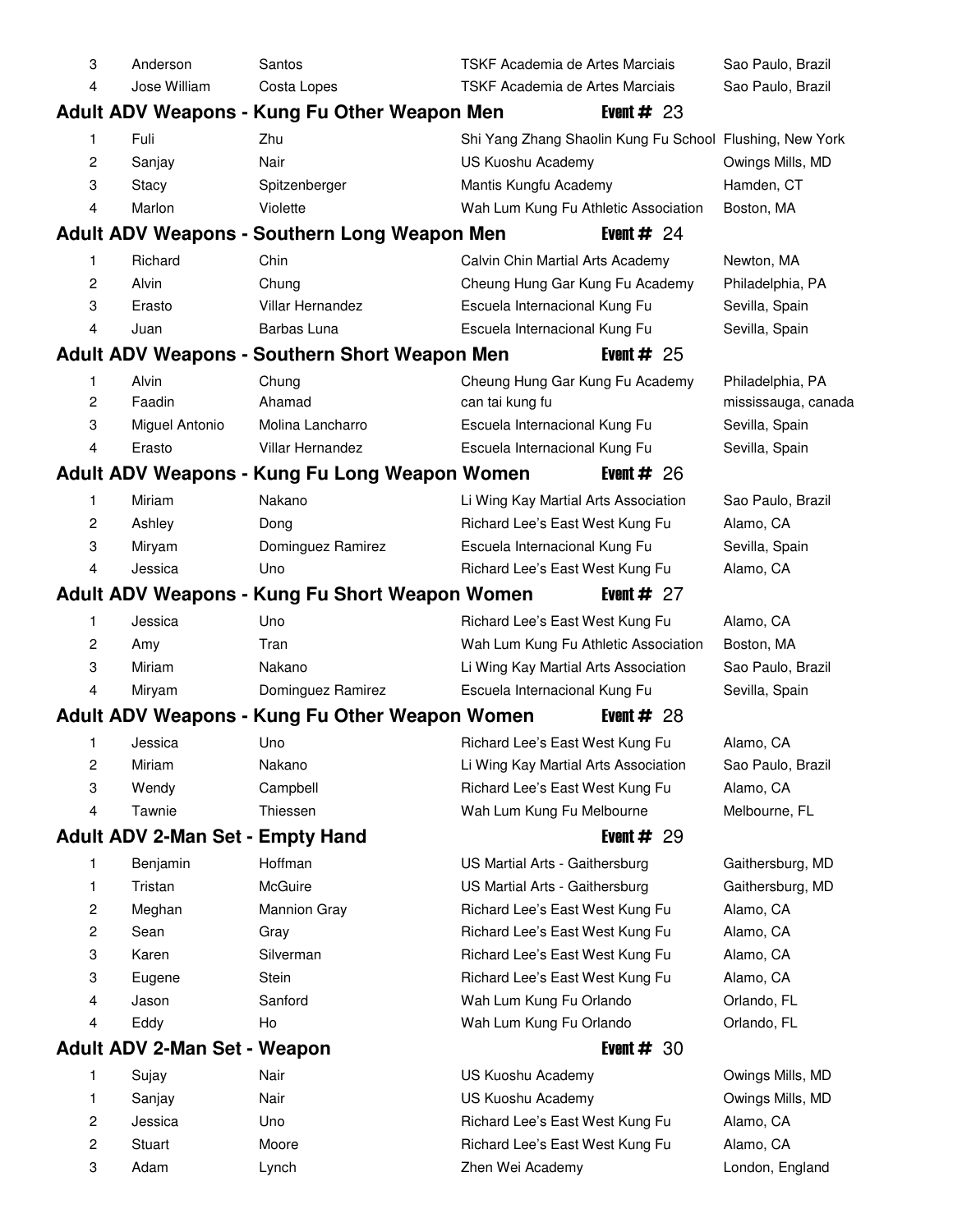| 3  | Kevin                               | Kilminster                                                   | Zhen Wei Academy                                         | London, England     |
|----|-------------------------------------|--------------------------------------------------------------|----------------------------------------------------------|---------------------|
| 4  | Hsiang Chi Alex                     | Lo                                                           | TSKF Academia de Artes Marciais                          | Sao Paulo, Brazil   |
|    | <b>Adult ADV Kenpo Form - Men</b>   |                                                              | Event $#31$                                              |                     |
| 1  | Sean                                | Gray                                                         | Richard Lee's East West Kung Fu                          | Alamo, CA           |
| 2  | Eugene                              | <b>Stein</b>                                                 | Richard Lee's East West Kung Fu                          | Alamo, CA           |
| 3  | David                               | <b>Block</b>                                                 | The Peaceful Dragon                                      | Charlotte, NC       |
| 4  | Glen                                | Hasstedt                                                     | Richard Lee's East West Kung Fu                          | Alamo, CA           |
|    | <b>Adult ADV Kenpo Weapon - Men</b> |                                                              | Event $#33$                                              |                     |
| 1. | Juan                                | Barbas Luna                                                  | Escuela Internacional Kung Fu                            | Sevilla, Spain      |
| 2  | Eugene                              | Stein                                                        | Richard Lee's East West Kung Fu                          | Alamo, CA           |
| 3  | Miguel Antonio                      | Molina Lancharro                                             | Escuela Internacional Kung Fu                            | Sevilla, Spain      |
| 4  | Erasto                              | Villar Hernandez                                             | Escuela Internacional Kung Fu                            | Sevilla, Spain      |
|    | <b>Adult ADV Mass Attack - Men</b>  |                                                              | Event $#35$                                              |                     |
| 1. | Sean                                | Gray                                                         | Richard Lee's East West Kung Fu                          | Alamo, CA           |
| 2  | Eugene                              | <b>Stein</b>                                                 | Richard Lee's East West Kung Fu                          | Alamo, CA           |
| 3  | Bobby                               | Cusack                                                       | Richard Lee's East West Kung Fu                          | Alamo, CA           |
| 4  | Brandon                             | <b>Barnes</b>                                                | Richard Lee's East West Kung Fu                          | Alamo, CA           |
|    |                                     | <b>Adult ADV Light Contact Sparring - Men Heavy Weight</b>   | Event $#37$                                              |                     |
| 1  | Roberto                             | Alberdeston                                                  | Wah Lum Kung Fu Orlando                                  | Orlando, FL         |
| 2  | Charles                             | Joyner                                                       | US Jow Ga Martial Arts Academy                           | Gaithersburg, MD    |
|    |                                     |                                                              |                                                          |                     |
|    |                                     | <b>Adult ADV Light Contact Sparring - Men Middle Weight</b>  | Event $#38$                                              |                     |
| 1  | Marshall                            | Olszewski                                                    | US Kuoshu Academy                                        | Owings Mills, MD    |
| 2  | Erasto                              | <b>Villar Hernandez</b>                                      | Escuela Internacional Kung Fu                            | Sevilla, Spain      |
| 3  | David                               | Greenberg                                                    | US Kuoshu Academy                                        | Owings Mills, MD    |
| 4  | Jake                                | Preda                                                        | <b>NPM</b>                                               | New York, NY        |
|    |                                     | <b>Adult ADV Light Contact Sparring - Men Light Weight</b>   | Event $#39$                                              |                     |
| 1  | Seth                                | Hoffman                                                      | US Martial Arts - Gaithersburg                           | Gaithersburg, MD    |
| 2  | Miguel Antonio                      | Molina Lancharro                                             | Escuela Internacional Kung Fu                            | Sevilla, Spain      |
| 3  | Juan                                | Barbas Luna                                                  | Escuela Internacional Kung Fu                            | Sevilla, Spain      |
| 4  | R David                             | Chilcoat                                                     | US Kuoshu Academy                                        | Owings Mills, MD    |
|    |                                     | <b>Adult ADV Light Contact Sparring - Women</b>              | Event $#$ 40                                             |                     |
| 1  | Miryam                              | Dominguez Ramirez                                            | Escuela Internacional Kung Fu                            | Sevilla, Spain      |
| 2  | Erica                               | Hay                                                          | US Martial Arts - Timonium                               | Timonium, MD        |
|    |                                     | <b>Adult INT Form - Traditional Northern Wushu Men/Women</b> | Event # $43$                                             |                     |
| 1  | Narue                               | Beca Lacerda                                                 | Escuela Internacional Kung Fu                            | Sevilla, Spain      |
| 2  | Jeronimo                            | Cuadrelli                                                    | Escuela Internacional Kung Fu                            | Sevilla, Spain      |
|    |                                     | Adult INT Form - Kung Fu Northern Men                        | Event $#$ 44                                             |                     |
| 1  | Fernando                            | Rodriguez                                                    | TSKF Academia de Artes Marciais                          | Sao Paulo, Brazil   |
| 2  | fernando zetune                     | marrocco                                                     | Associacao Tan Lan de Kung fu                            | Sao Caetano do Sul, |
| 3  | Edmond                              | Wong                                                         | Shi Yang Zhang Shaolin Kung Fu School Flushing, New York |                     |
| 4  | Andrew                              | Tran                                                         | Wah Lum Kung Fu and Tai Chi Academy Malden, MA           |                     |
|    |                                     | Adult INT Form - Kung Fu Northern Women                      | Event $#$ 45                                             |                     |
| 1  | Andrea                              | So                                                           | Wah Lum Kung Fu and Tai Chi Academy Malden, MA           |                     |
| 2  | Patty                               | Dunn                                                         | Wah Lum Kung Fu Orlando                                  | Orlando, FL         |
| 3  | Teresa                              | Ogata                                                        | Richard Lee's East West Kung Fu                          | Alamo, CA           |
| 4  | Janice                              | Fitzsimmons                                                  | Richard Lee's East West Kung Fu                          | Alamo, CA           |
|    |                                     |                                                              |                                                          |                     |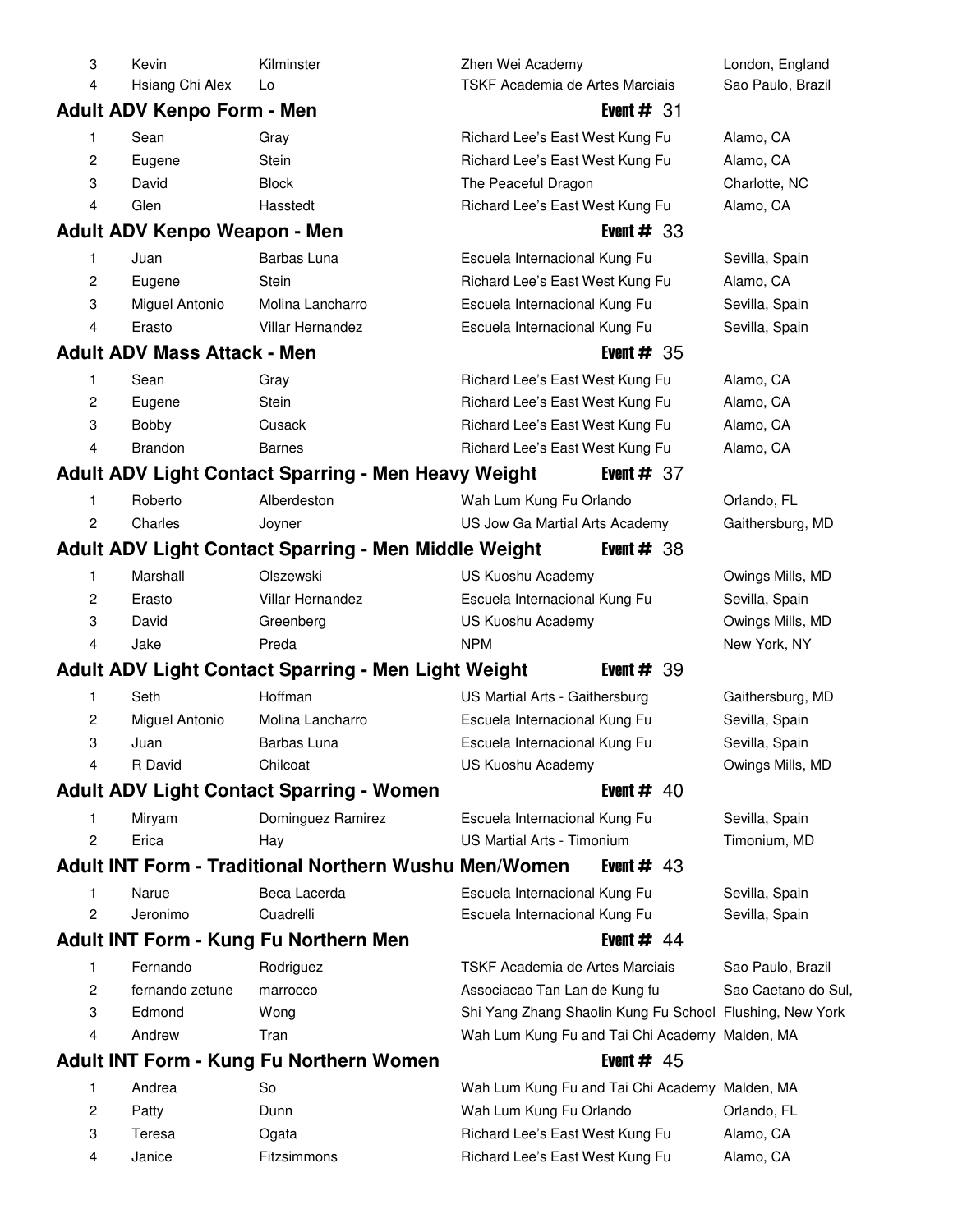|                |                                         | Adult INT Form - Kung Fu Southern Short Hand Men      |                                                          | Event #<br>-47 |                     |
|----------------|-----------------------------------------|-------------------------------------------------------|----------------------------------------------------------|----------------|---------------------|
| 1              | Wilian                                  | Vieira                                                | TSKF Academia de Artes Marciais                          |                | Sao Paulo, Brazil   |
| 2              | Brandon                                 | Spencer                                               | Cloud Forest Chin Woo                                    |                | Winston-Salem, Nc   |
| 3              | Jeronimo                                | Cuadrelli                                             | Escuela Internacional Kung Fu                            |                | Sevilla, Spain      |
|                |                                         | Adult INT Form - Kung Fu Southern Long Fist Men       |                                                          | Event $#$ 48   |                     |
| 1              | Wilian                                  | Vieira                                                | TSKF Academia de Artes Marciais                          |                | Sao Paulo, Brazil   |
| 2              | Danillo                                 | Cocenzo Cruz                                          | TSKF Academia de Artes Marciais                          |                | Sao Paulo, Brazil   |
| 4              | Jaffar                                  | Hussain                                               | Hung Tao Choy Mei Kung Fu Academy                        |                | Washington, DC      |
|                | <b>Adult INT Form - Wing Chun Men</b>   |                                                       |                                                          | Event $#$ 49   |                     |
| 1              | Jeronimo                                | Cuadrelli                                             | Escuela Internacional Kung Fu                            |                | Sevilla, Spain      |
| 2              | Manuel                                  | Jimenez Carnerero                                     | Escuela Internacional Kung Fu                            |                | Sevilla, Spain      |
| 3              | Narue                                   | Beca Lacerda                                          | Escuela Internacional Kung Fu                            |                | Sevilla, Spain      |
| 4              | Jeronimo                                | Cuadrelli                                             | Escuela Internacional Kung Fu                            |                | Sevilla, Spain      |
| 4              | Manuel                                  | Jimenez Carnerero                                     | Escuela Internacional Kung Fu                            |                | Sevilla, Spain      |
|                |                                         | <b>Adult INT Form - Northern Praying Mantis Men</b>   |                                                          | Event $# 51$   |                     |
| 1              | Fernando                                | Rodriguez                                             | TSKF Academia de Artes Marciais                          |                | Sao Paulo, Brazil   |
| 2              | Wang                                    | Zhenshen                                              | Da Cheng Dao Inc                                         |                | Emhurse, NY         |
| 3              | fernando zetune                         | marrocco                                              | Associacao Tan Lan de Kung fu                            |                | Sao Caetano do Sul, |
| 4              | Andrew                                  | Tran                                                  | Wah Lum Kung Fu and Tai Chi Academy Malden, MA           |                |                     |
|                |                                         | <b>Adult INT Form - Northern Praying Mantis Women</b> |                                                          | Event $# 52$   |                     |
| 1              | Andrea                                  | So                                                    | Wah Lum Kung Fu and Tai Chi Academy Malden, MA           |                |                     |
| 2              | Laura                                   | Le                                                    | Wah Lum Kung Fu Athletic Association                     |                | Boston, MA          |
|                |                                         | Adult INT Weapons - Kung Fu Weapon Men                |                                                          | Event $# 53$   |                     |
| 1              | Andrew                                  | Tran                                                  | Wah Lum Kung Fu and Tai Chi Academy Malden, MA           |                |                     |
| 2              | Kenny                                   | Tran                                                  | Wah Lum Kung Fu and Tai Chi Academy Malden, MA           |                |                     |
| 3              | Jorge                                   | Pagan                                                 | Wah Lum Kung Fu Orlando                                  |                | Orlando, FL         |
| 4              | Andy Micheal                            | Lee                                                   | Zhen Wei Academy                                         |                | London, England     |
|                |                                         | Adult INT Weapons - Kung Fu Weapon Women              |                                                          | Event $# 54$   |                     |
| 1              | Andrea                                  | So                                                    | Wah Lum Kung Fu and Tai Chi Academy Malden, MA           |                |                     |
| 2              | Patty                                   | Dunn                                                  | Wah Lum Kung Fu Orlando                                  |                | Orlando, FL         |
| 3              | Tracy                                   | Cusack                                                | Richard Lee's East West Kung Fu                          |                | Alamo, CA           |
| 4              | Kelly                                   | Souza                                                 | Wah Lum Kung Fu Athletic Association                     |                | Boston, MA          |
|                |                                         |                                                       | Event# 55 was split by Gender                            |                |                     |
|                |                                         | Adult INT Weapons - Kung Fu Other Weapon, Men         |                                                          | Event $# 55$   |                     |
| 1              | Kenny                                   | Tran                                                  | Wah Lum Kung Fu and Tai Chi Academy Malden, MA           |                |                     |
| 2              | Edmond                                  | Wong                                                  | Shi Yang Zhang Shaolin Kung Fu School Flushing, New York |                |                     |
| 3              | Adam                                    | Kale                                                  | Wah Lum Kung Fu Athletic Association                     |                | Boston, MA          |
| 4              | Fernando                                | Rodriguez                                             | TSKF Academia de Artes Marciais                          |                | Sao Paulo, Brazil   |
|                |                                         | Adult INT Weapons - Kung Fu Other Weapon, Women       |                                                          | Event $# 55A$  |                     |
| 1              | Andrea                                  | So                                                    | Wah Lum Kung Fu and Tai Chi Academy Malden, MA           |                |                     |
| $\overline{c}$ | Kelly                                   | Souza                                                 | Wah Lum Kung Fu Athletic Association                     |                | Boston, MA          |
| 3              | Amelia                                  | Baldo                                                 | Lung Chuan Fa Kung Fu                                    |                | McLean, Virginia    |
| 4              | Laura                                   | Le                                                    | Wah Lum Kung Fu Athletic Association                     |                | Boston, MA          |
|                | <b>Adult INT 2-Man Set - Empty Hand</b> |                                                       |                                                          | Event $# 56$   |                     |
| 1              | Fernando                                | Rodriguez                                             | TSKF Academia de Artes Marciais                          |                | Sao Paulo, Brazil   |
| 1              | Wilian                                  | Vieira                                                | TSKF Academia de Artes Marciais                          |                | Sao Paulo, Brazil   |
|                |                                         |                                                       |                                                          |                |                     |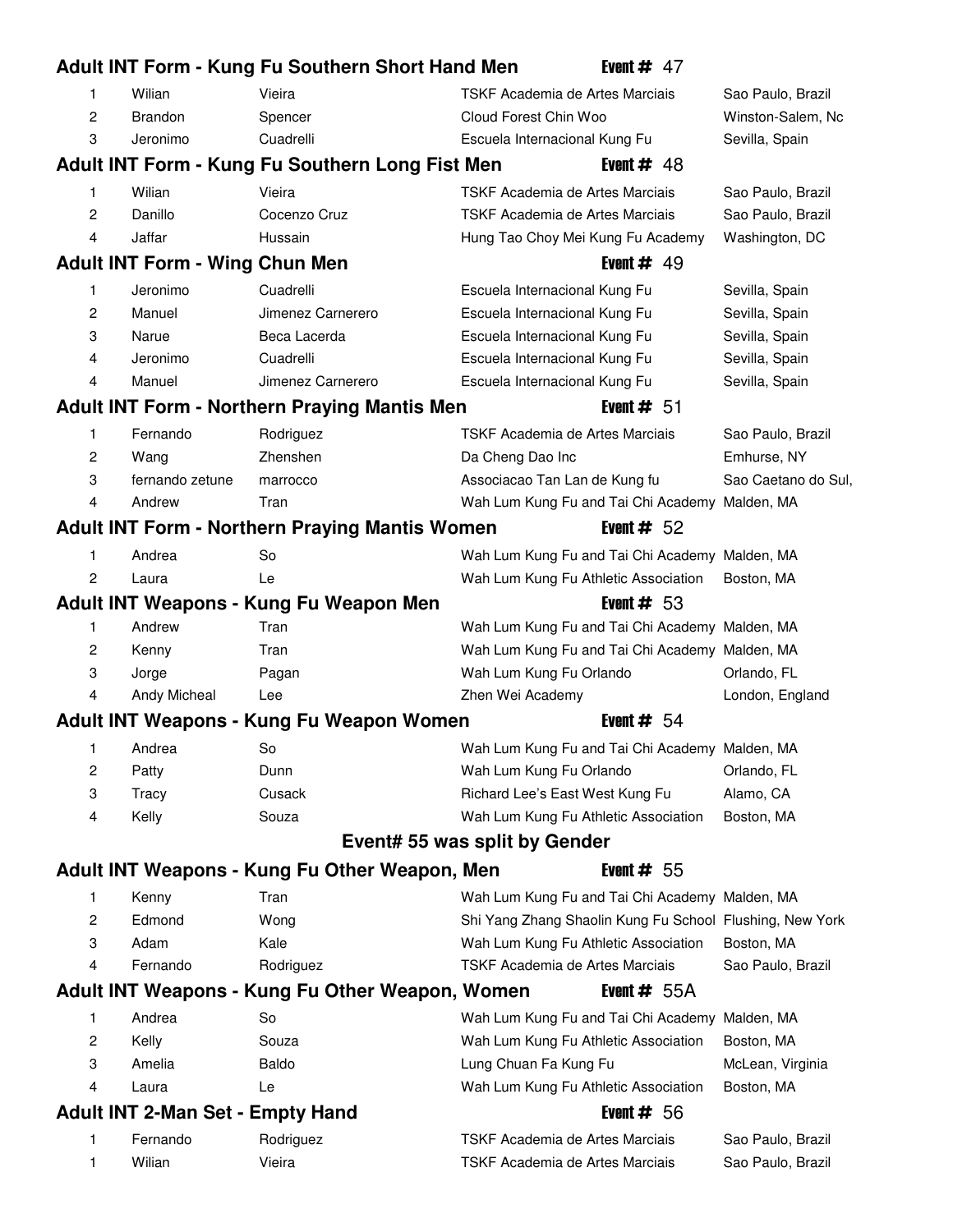| 1              | Danillo                           | Cocenzo Cruz                                                | TSKF Academia de Artes Marciais                | Sao Paulo, Brazil       |
|----------------|-----------------------------------|-------------------------------------------------------------|------------------------------------------------|-------------------------|
| 2              | Narue                             | Beca Lacerda                                                | Escuela Internacional Kung Fu                  | Sevilla, Spain          |
| 2              | Jeronimo                          | Cuadrelli                                                   | Escuela Internacional Kung Fu                  | Sevilla, Spain          |
| 3              | Jason                             | Johnston                                                    | Traditional Chinese Tai Chi                    | Camden-Wyoming, DE      |
| 3              | James                             | Welsh                                                       | Traditional Chinese Tai Chi                    | Camden-Wyoming, DE      |
|                | <b>Adult INT Kenpo Form - Men</b> |                                                             | Event $# 57$                                   |                         |
| 1              | Robert                            | Beaver                                                      | The Peaceful Dragon                            | Charlotte, NC           |
| 2              | Ricardo                           | Martinez                                                    | Richard Lee's East West Kung Fu                | Alamo, CA               |
| 3              | Jeronimo                          | Cuadrelli                                                   | Escuela Internacional Kung Fu                  | Sevilla, Spain          |
|                |                                   | <b>Adult INT Kenpo Form - Women</b>                         | Event $# 58$                                   |                         |
| 1              | Tracy                             | Cusack                                                      | Richard Lee's East West Kung Fu                | Alamo, CA               |
| $\overline{c}$ | Janice                            | Fitzsimmons                                                 | Richard Lee's East West Kung Fu                | Alamo, CA               |
| 3              | Teresa                            | Ogata                                                       | Richard Lee's East West Kung Fu                | Alamo, CA               |
| 4              | Debra                             | Whitaker                                                    | Richard Lee's East West Kung Fu                | Alamo, CA               |
|                |                                   | Adult INT Kenpo Weapon - Men/Women                          | Event $# 59$                                   |                         |
| 1              | Narue                             | Beca Lacerda                                                | Escuela Internacional Kung Fu                  | Sevilla, Spain          |
| $\overline{c}$ | Tracy                             | Cusack                                                      | Richard Lee's East West Kung Fu                | Alamo, CA               |
| 3              | Manuel                            | Jimenez Carnerero                                           | Escuela Internacional Kung Fu                  | Sevilla, Spain          |
| 4              | Jeronimo                          | Cuadrelli                                                   | Escuela Internacional Kung Fu                  | Sevilla, Spain          |
|                | <b>Adult INT Mass Attack</b>      |                                                             | Event $# 60$                                   |                         |
| 1              | Teresa                            | Ogata                                                       | Richard Lee's East West Kung Fu                | Alamo, CA               |
| $\overline{c}$ | Tracy                             | Cusack                                                      | Richard Lee's East West Kung Fu                | Alamo, CA               |
| 3              | Janice                            | Fitzsimmons                                                 | Richard Lee's East West Kung Fu                | Alamo, CA               |
| 4              | Debra                             | Whitaker                                                    | Richard Lee's East West Kung Fu                | Alamo, CA               |
|                |                                   | <b>Adult INT Light Contact Sparring - Men Heavy Weight</b>  | Event $# 61$                                   |                         |
| 1              | Joseph                            | Dotson                                                      | Living Waters School of Martial Arts           | Chester, VA             |
| $\overline{c}$ | Narue                             | Beca Lacerda                                                | Escuela Internacional Kung Fu                  | Sevilla, Spain          |
|                |                                   | <b>Adult INT Light Contact Sparring - Men Middle Weight</b> | Event # $62$                                   |                         |
| 1              | Jeronimo                          | Cuadrelli                                                   | Escuela Internacional Kung Fu                  | Sevilla, Spain          |
| 2              | <b>WAKIM</b>                      | <b>PEARSON</b>                                              | NORTHERN SHAOLIN ACADEMY                       | AUDUBON, PA             |
| 3              | Nicholas                          | Evans                                                       | US Kuoshu Academy                              | Owings Mills, MD        |
| 4              | Brandon                           | Spencer                                                     | Cloud Forest Chin Woo                          | Winston-Salem, Nc       |
|                |                                   | Adult INT Light Contact Sparring - Men Light Weight         | Event $# 63$                                   |                         |
| 1              | Manuel                            | Jimenez Carnerero                                           | Escuela Internacional Kung Fu                  | Sevilla, Spain          |
|                |                                   | <b>Adult INT Light Contact Sparring - Women</b>             | Event $# 64$                                   |                         |
| 3              | Patty                             | Dunn                                                        | Wah Lum Kung Fu Orlando                        | Orlando, FL             |
|                |                                   | Adult BEG Form - Kung Fu Northern Men                       | Event $# 65$                                   |                         |
| 1              | Teddy                             | Chan                                                        | Wah Lum Kung Fu Orlando                        | Orlando, FL             |
| 2              | Charlton                          | Lewis                                                       | <b>TAMA Martial Arts</b>                       | Kettering, OH           |
| 3              | Sam                               | Kasuli                                                      | Wah Lum Kung Fu and Tai Chi Academy Malden, MA |                         |
| 4              | Matthew                           | Chan                                                        | Wah Lum Kung Fu and Tai Chi Academy Malden, MA |                         |
|                |                                   | Adult BEG Form - Kung Fu Northern Women                     | Event $# 66$                                   |                         |
| 1              | Jessica                           | Matsumoto                                                   | Private Instruction                            | Washington, District of |
| 2              | Angela                            | Stein                                                       | Richard Lee's East West Kung Fu                | Alamo, CA               |
| 3              | Maryam                            | Maghsoodnia                                                 | Richard Lee's East West Kung Fu                | Alamo, CA               |
| 4              | Renae                             | Bell                                                        | Richard Lee's East West Kung Fu                | Alamo, CA               |
|                |                                   |                                                             |                                                |                         |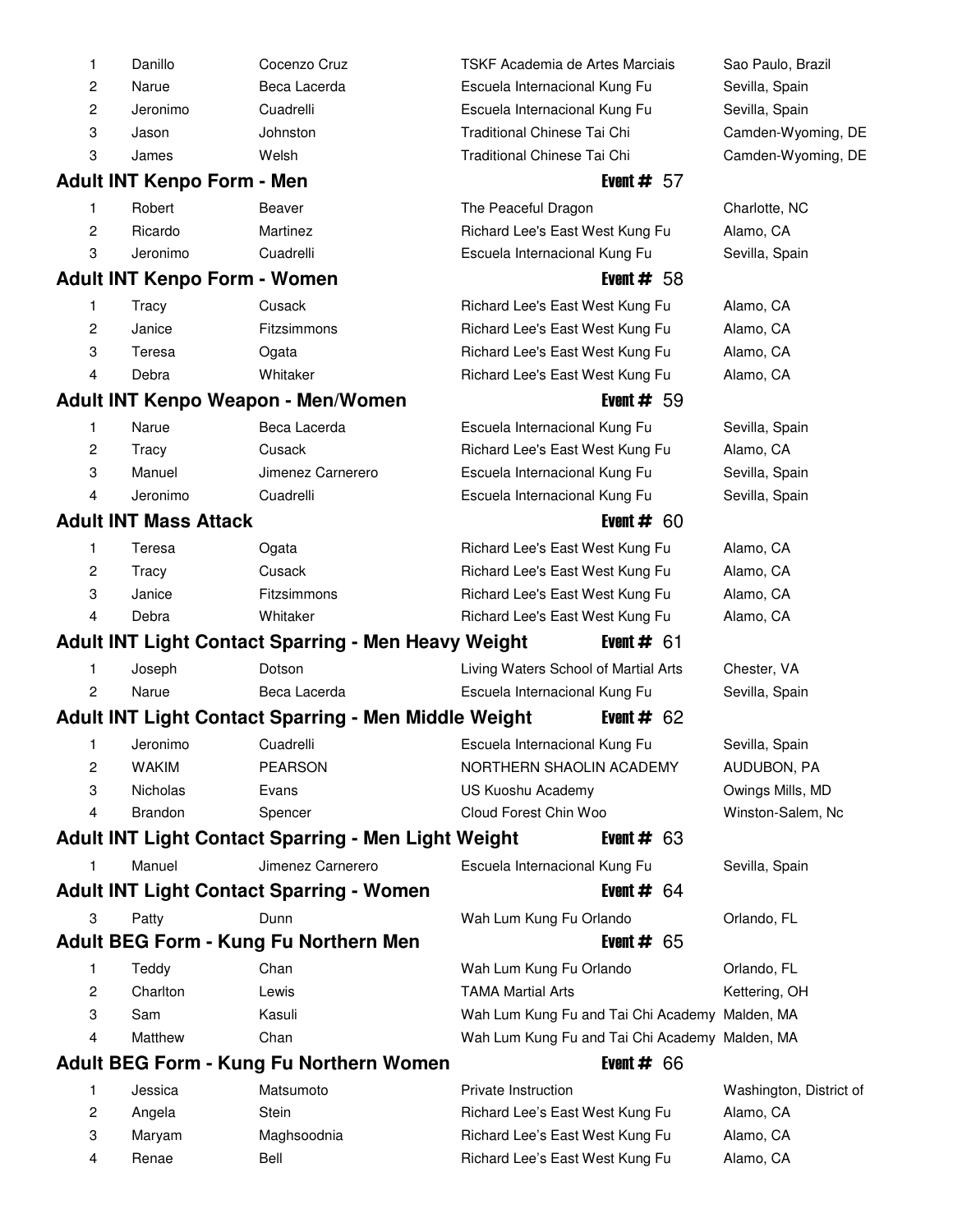|                |             | Adult BEG Form - Kung Fu Southern Short Hand Men |                                      | Event # $68$                                   |                     |
|----------------|-------------|--------------------------------------------------|--------------------------------------|------------------------------------------------|---------------------|
| 1              | Vicente     | Romano                                           | TSKF Academia de Artes Marciais      |                                                | Sao Paulo, Brazil   |
|                |             | Adult BEG Form - Kung Fu Southern Long Fist Men  |                                      | Event $# 69$                                   |                     |
| 1              | joe         | biggica                                          | Fong Hung Ga Kung Fu                 |                                                | Staten Island, NY   |
| $\overline{c}$ | Vicente     | Romano                                           | TSKF Academia de Artes Marciais      |                                                | Sao Paulo, Brazil   |
|                |             | Adult BEG Weapons - Kung Fu Weapon Men           |                                      | Event $# 70$                                   |                     |
| 1              | Teddy       | Chan                                             | Wah Lum Kung Fu Orlando              |                                                | Orlando, FL         |
| 2              | Matthew     | Chan                                             |                                      | Wah Lum Kung Fu and Tai Chi Academy Malden, MA |                     |
| 3              | Sam         | Kasuli                                           |                                      | Wah Lum Kung Fu and Tai Chi Academy Malden, MA |                     |
| $\overline{4}$ | Jason       | Johnston                                         | Traditional Chinese Tai Chi          |                                                | Camden-Wyoming, DE  |
|                |             | Adult BEG Weapons - Kung Fu Weapon Women         |                                      | Event $# 71$                                   |                     |
| 1              | Angela      | <b>Stein</b>                                     | Richard Lee's East West Kung Fu      |                                                | Alamo, CA           |
| 2              | Maryam      | Maghsoodnia                                      | Richard Lee's East West Kung Fu      |                                                | Alamo, CA           |
| 3              | Renae       | Bell                                             | Richard Lee's East West Kung Fu      |                                                | Alamo, CA           |
|                |             | <b>Adult BEG 2-Man Set - Empty Hand</b>          |                                      | Event $# 74$                                   |                     |
| 1              | Quynh       | Pham                                             | Richard Lee's East West Kung Fu      |                                                | Alamo, CA           |
| 1              | <b>Brad</b> | Webb                                             | Richard Lee's East West Kung Fu      |                                                | Alamo, CA           |
|                |             | <b>Adult BEG Light Contact Sparring - Men</b>    |                                      | Event $# 75$                                   |                     |
| 1              | Michael     | <b>Braitsch</b>                                  | Western Hills Kung Fu                |                                                | Cincinnati, OH      |
| 2              | Tomas       | <b>Bollain Ruperez</b>                           | Escuela Internacional Kung Fu        |                                                | Sevilla, Spain      |
| 3              | Miguel      | <b>Bollain Ruperez</b>                           | Escuela Internacional Kung Fu        |                                                | Sevilla, Spain      |
| 4              | Enrique     | Caro Vela                                        | Escuela Internacional Kung Fu        |                                                | Sevilla, Spain      |
|                |             | Mixed Senior Form Men - 36 to 45                 |                                      | Event $#80$                                    |                     |
| 1              | Marlon      | Violette                                         |                                      | Wah Lum Kung Fu Athletic Association           | Boston, MA          |
| $\overline{c}$ | Eugene      | Stein                                            | Richard Lee's East West Kung Fu      |                                                | Alamo, CA           |
| 3              | Joilson     | Souza Alves                                      | Associacao Tan Lan de Kung fu        |                                                | Sao Caetano do Sul, |
| $\overline{4}$ | Jim         | Daugherty                                        | Richard Lee's East West Kung Fu      |                                                | Alamo, CA           |
|                |             | <b>Mixed Senior Form Men - over 45</b>           |                                      | Event $#81$                                    |                     |
| 1              | Joilson     | Souza Alves                                      | Associacao Tan Lan de Kung fu        |                                                | Sao Caetano do Sul, |
| 2              | David       | <b>Block</b>                                     | The Peaceful Dragon                  |                                                | Charlotte, NC       |
| 3              | Mike        | Kerich                                           | Jow Ga Shaolin Institute             |                                                | Herndon, VA         |
| 4              | David       | <b>Block</b>                                     | The Peaceful Dragon                  |                                                | Charlotte, NC       |
|                |             | Mixed Senior Form Women - 36 to 45               |                                      | Event $#82$                                    |                     |
| 1              | Miriam      | Nakano                                           | Li Wing Kay Martial Arts Association |                                                | Sao Paulo, Brazil   |
| 2              | Wendy       | Campbell                                         | Richard Lee's East West Kung Fu      |                                                | Alamo, CA           |
| 3              | Karen       | Silverman                                        | Richard Lee's East West Kung Fu      |                                                | Alamo, CA           |
| 4              | elisabete   | souza                                            | Associacao Tan Lan de Kung fu        |                                                | Sao Caetano do Sul, |
|                |             | <b>Mixed Senior Form Women - over 45</b>         |                                      | Event $#83$                                    |                     |
| 1              | Roz         | Curran                                           | Richard Lee's East West Kung Fu      |                                                | Alamo, CA           |
| 2              | Lydia       | Eccles                                           |                                      | Wah Lum Kung Fu Athletic Association           | Boston, MA          |
| 3              | Ana         | Amorim                                           | TSKF Academia de Artes Marciais      |                                                | Sao Paulo, Brazil   |
|                |             | <b>Mixed Senior Weapon Men - 36 to 45</b>        |                                      | Event $# 84$                                   |                     |
| 1              | Joilson     | Souza Alves                                      | Associacao Tan Lan de Kung fu        |                                                | Sao Caetano do Sul, |
| 2              | Eugene      | Stein                                            | Richard Lee's East West Kung Fu      |                                                | Alamo, CA           |
| 3              | Marlon      | Violette                                         |                                      | Wah Lum Kung Fu Athletic Association           | Boston, MA          |
| 4              | Jim         | Daugherty                                        | Richard Lee's East West Kung Fu      |                                                | Alamo, CA           |
|                |             |                                                  |                                      |                                                |                     |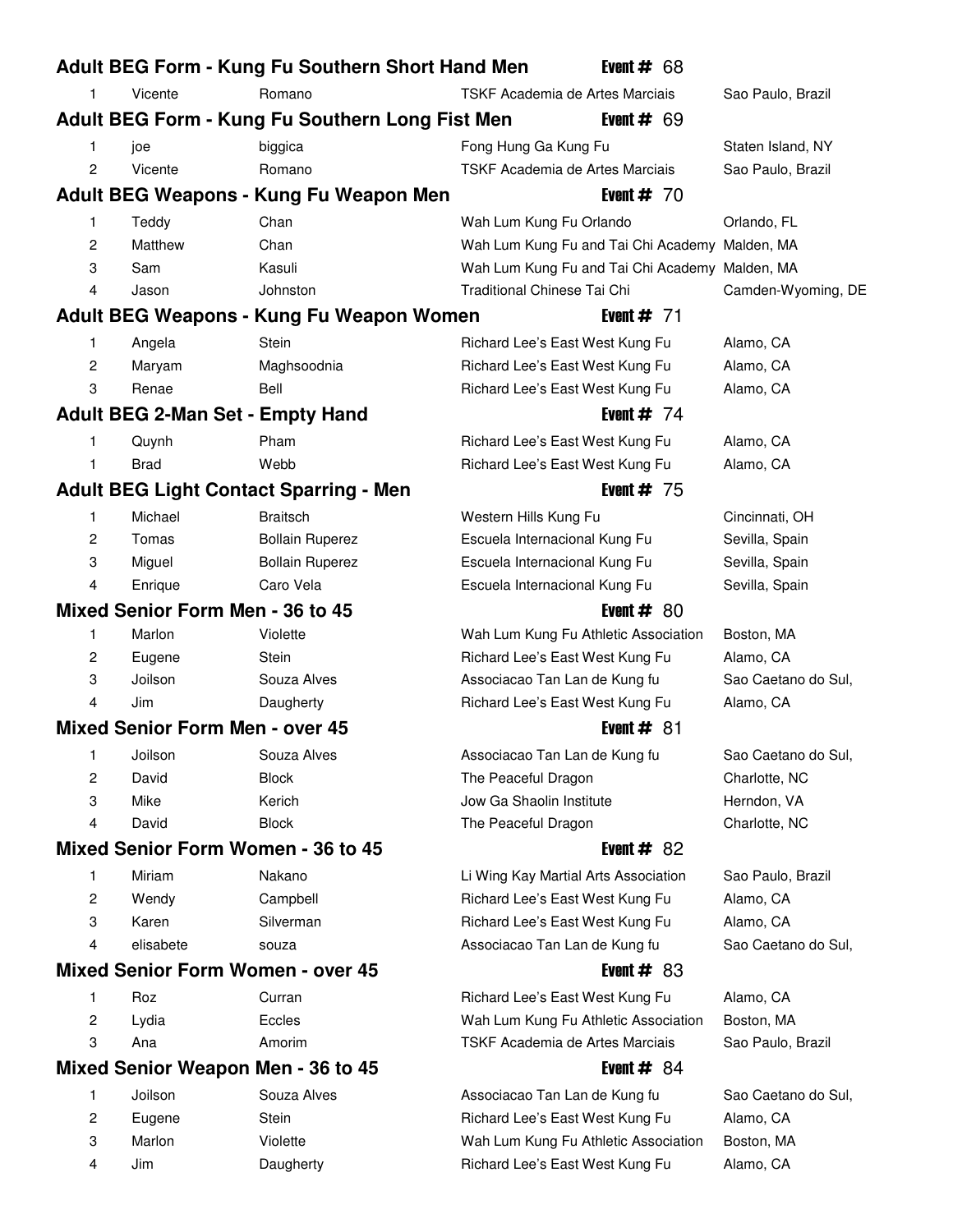|   |                            | <b>Mixed Senior Weapon Men - over 45</b>           | Event $#85$                                           |                      |
|---|----------------------------|----------------------------------------------------|-------------------------------------------------------|----------------------|
| 1 | Joilson                    | Souza Alves                                        | Associacao Tan Lan de Kung fu                         | Sao Caetano do Sul,  |
| 3 | Karl                       | Lancaster                                          | Zhen Wei Academy                                      | London, England      |
| 4 | Du Wayne                   | Jackson                                            | Wah Lum Kung Fu Melbourne                             | Melbourne, FL        |
|   |                            | <b>Mixed Senior Weapon Women - 36 to 45</b>        | Event $#86$                                           |                      |
| 1 | Miriam                     | Nakano                                             | Li Wing Kay Martial Arts Association                  | Sao Paulo, Brazil    |
| 2 | Wendy                      | Campbell                                           | Richard Lee's East West Kung Fu                       | Alamo, CA            |
| 3 | elisabete                  | souza                                              | Associacao Tan Lan de Kung fu                         | Sao Caetano do Sul,  |
| 4 | Roz                        | Curran                                             | Richard Lee's East West Kung Fu                       | Alamo, CA            |
|   |                            | <b>Mixed Senior Weapon Women - over 45</b>         | Event $#87$                                           |                      |
| 1 | Lydia                      | Eccles                                             | Wah Lum Kung Fu Athletic Association                  | Boston, MA           |
| 2 | Roz                        | Curran                                             | Richard Lee's East West Kung Fu                       | Alamo, CA            |
| 3 | Ana                        | Amorim                                             | TSKF Academia de Artes Marciais                       | Sao Paulo, Brazil    |
|   |                            | Mixed Weapon Free Fighting Long Weapon Men         | Event $#88$                                           |                      |
| 1 | Joilson                    | Souza Alves                                        | Associacao Tan Lan de Kung fu                         | Sao Caetano do Sul,  |
|   |                            | <b>Mixed Weapon Free Fighting Short Weapon Men</b> | Event $# 90$                                          |                      |
| 1 | Seth                       | Hoffman                                            | US Martial Arts - Gaithersburg                        | Gaithersburg, MD     |
| 2 | Marshall                   | Olszewski                                          | US Kuoshu Academy                                     | Owings Mills, MD     |
| 3 | Andrew                     | McGuire                                            | US Martial Arts - Gaithersburg                        | Gaithersburg, MD     |
|   | Chi Sao - Light            |                                                    | Event $# 92$                                          |                      |
| 1 | Miguel Antonio             | Molina Lancharro                                   | Escuela Internacional Kung Fu                         | Sevilla, Spain       |
| 2 | Enrique                    | Caro Vela                                          | Escuela Internacional Kung Fu                         | Sevilla, Spain       |
| 3 | Juan                       | Barbas Luna                                        | Escuela Internacional Kung Fu                         | Sevilla, Spain       |
| 4 | Miguel                     | <b>Bollain Ruperez</b>                             | Escuela Internacional Kung Fu                         | Sevilla, Spain       |
|   | <b>Chi Sao - Welter</b>    |                                                    | Event $# 93$                                          |                      |
| 1 | Jeronimo                   | Cuadrelli                                          | Escuela Internacional Kung Fu                         | Sevilla, Spain       |
| 2 | Manuel                     | Jimenez Carnerero                                  | Escuela Internacional Kung Fu                         | Sevilla, Spain       |
|   | Chi Sao - Middle           |                                                    | Event $# 94$                                          |                      |
|   | Narue                      | Beca Lacerda                                       | Escuela Internacional Kung Fu                         | Sevilla, Spain       |
|   | Chi Sao - Heavy            |                                                    | Event $# 95$                                          |                      |
| 1 | Erasto                     | Villar Hernandez                                   | Escuela Internacional Kung Fu                         | Sevilla, Spain       |
|   | Shuai Jiao - Light         |                                                    | Event $# 96$                                          |                      |
| 1 | Adriana                    | Duarte                                             | Li Wing Kay Martial Arts Association                  | Sao Paulo, Brazil    |
| 1 | Wanderley                  | Luccas                                             | Li Wing Kay Martial Arts Association                  | Sao Paulo, Brazil    |
| 2 | Carrie                     | Chun                                               | The Peaceful Dragon                                   | Charlotte, NC        |
| 2 | Michael                    | Rivera                                             | American Center for Chinese Studies                   | Croton on Hudson, NY |
| 3 | Masato                     | Ono                                                | Japan Sanda combat ass                                | Kyoto, Japan         |
|   | <b>Shuai Jiao - Welter</b> |                                                    | Event $# 97$                                          |                      |
| 2 | Josh                       | Pisano                                             | New York Shuai Jiao Association                       | New York, NewYork    |
| 3 | Marshall                   | Olszewski                                          | US Kuoshu Academy                                     | Owings Mills, MD     |
| 4 | <b>William Alexis</b>      | Vasguez Villalobos                                 | Canadian Chinese Martial Arts Shaolin<br>Monks Center | Montreal, Quebec     |
|   | Shuai Jiao - Middle        |                                                    | Event $# 98$                                          |                      |
| 1 | Kevin                      | Deal                                               | Hall of the Peaceful Dragon                           | Charlotte, NC        |
|   |                            |                                                    |                                                       |                      |

2 Louis Gambo 15 New York Shuai Jiao Association 15 New York, NewYork 3 Robert Corrado 25 American Center for Chinese Studies Croton on Hudson, NY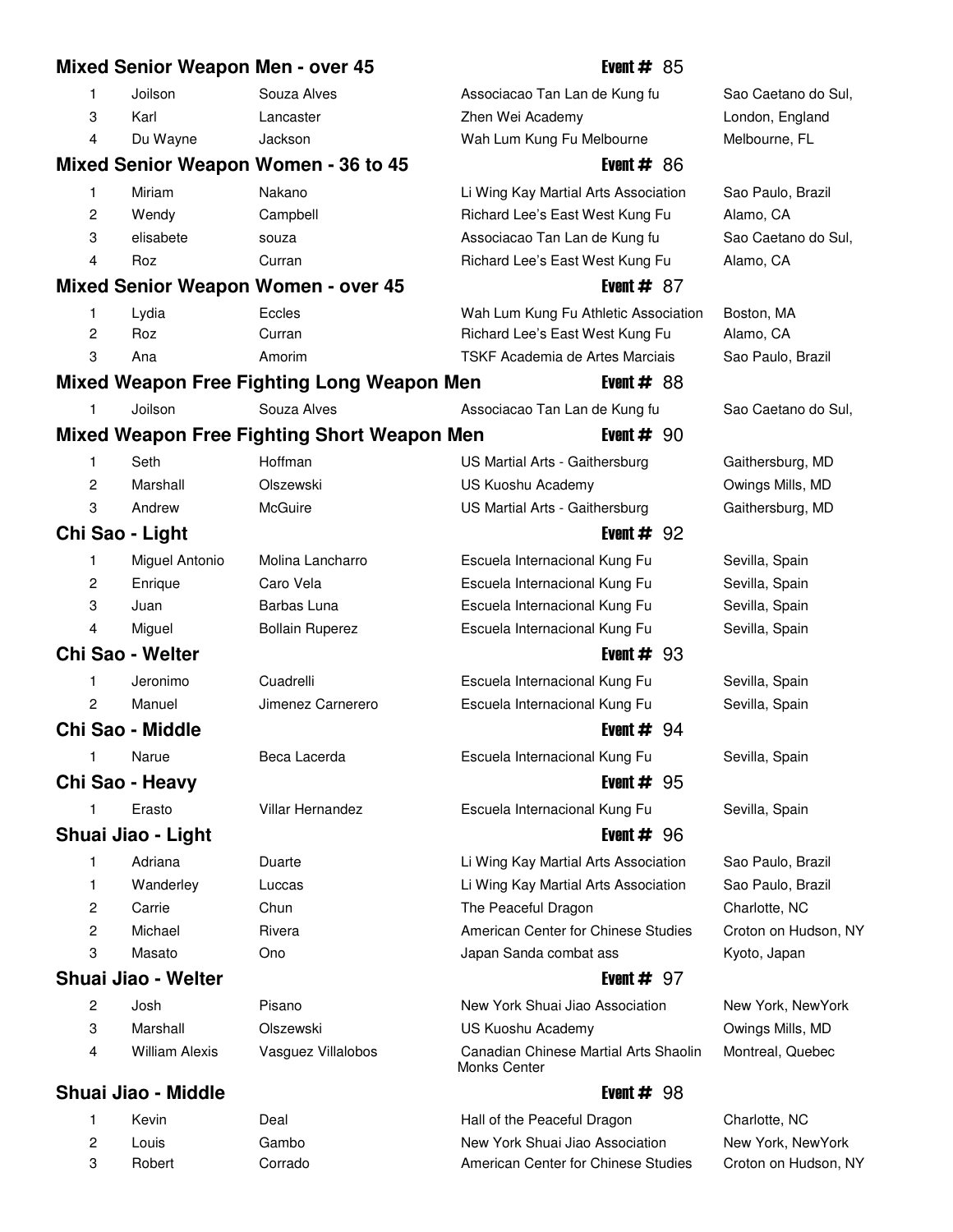| 4                   | James                          | DeMaria                              | American Center for Chinese Studies                         | Croton on Hudson, NY             |
|---------------------|--------------------------------|--------------------------------------|-------------------------------------------------------------|----------------------------------|
|                     | Shuai Jiao - Heavy             |                                      | Event $# 99$                                                |                                  |
| 1                   | Theodore                       | Giantini Jr                          | Kevin Prestons Siu Lum Pai Chinese<br><b>Boxing Academy</b> | New Cumberland, PA               |
| $\overline{c}$      | Michael                        | Shaffer                              | Kevin Prestons Siu Lum Pai Chinese<br><b>Boxing Academy</b> | New Cumberland, PA               |
|                     | ADV Tai Ji - Yang Style Men    |                                      | Event $# 100$                                               |                                  |
| 1                   | Mehran                         | Ebrahimi                             | Jow Ga Shaolin Institute                                    | Herndon, VA                      |
| 3                   | James                          | Hesser                               | US Kuoshu Academy                                           | Owings Mills, MD                 |
| 4                   | Kevin                          | Else                                 | Li Martial Arts                                             | Sewell, NJ                       |
|                     | ADV Tai Ji - Yang Style Women  |                                      | Event $# 101$                                               |                                  |
| 1                   | Miriam                         | Nakano                               | Li Wing Kay Martial Arts Association                        | Sao Paulo, Brazil                |
| 2                   | Emilie                         | Fanning                              | Silk Tiger School of Tai Chi Chuan                          | Gibsonville, NC                  |
| 3                   | Kathy                          | Strissel                             | Wah Lum Kung Fu Athletic Association                        | Boston, MA                       |
|                     |                                | ADV Tai Ji - Guang Ping Yang Men     | Event $# 102$                                               |                                  |
| 1                   | Henry J                        | Schmidt III                          | Peter Kwok Kung Fu Academy                                  | Emerson, NJ                      |
| $\overline{2}$      | David                          | Koentop                              | China Hand Kung Fu Academy                                  | Brick, NJ                        |
|                     |                                | ADV Tai Ji - Cheng Man Ching Men     | Event $# 104$                                               |                                  |
| 1                   | David                          | Lillie                               | Tai Chi of Long Island                                      | East Meadow, NY                  |
|                     |                                |                                      |                                                             |                                  |
| $\overline{2}$<br>3 | Randolph<br>John               | Atkins                               | Wuwei Tai Chi Studio<br>Tai Chi of Long Island              | Rockville, MD<br>East Meadow, NY |
| 4                   | Ronald                         | Morga<br>Przygodzki                  | Wuwei Tai Chi Studio                                        | Rockville, MD                    |
|                     |                                |                                      |                                                             |                                  |
|                     |                                | ADV Tai Ji - Cheng Man Ching Women   | Event $# 105$                                               |                                  |
| 1                   | Frimette                       | Kass                                 | Patience Tai Chi                                            | Brooklyn, NY                     |
| 2                   | Florence                       | Shen                                 | Canadian Cheng Style Tai Chi Chuan<br>Association           | Vancouver, Canada                |
| 3                   | Su                             | Terry                                | Patience Tai Chi                                            | Brooklyn, NY                     |
|                     | ADV Tai Ji - Chen Style Men    |                                      | Event $\#$ 106                                              |                                  |
| 1                   | guo shun                       | yu                                   | <b>NONE</b>                                                 | none                             |
| 2                   | Kevin                          | Else                                 | Li Martial Arts                                             | Sewell, NJ                       |
| 3                   | James                          | Sutton                               | Majic Tortoise Taijiquan                                    | Chapel Hill, NC                  |
| 4                   | Robert                         | Johnson                              | US Martial Arts - Gaithersburg                              | Gaithersburg, MD                 |
|                     | ADV Tai Ji - Chen Style Women  |                                      | Event $# 107$                                               |                                  |
| 1                   | Miriam                         | Nakano                               | Li Wing Kay Martial Arts Association                        | Sao Paulo, Brazil                |
|                     |                                | ADV Tai Ji - Chen Pan Ling Style Men | Event $\#$ 108                                              |                                  |
| 1                   | James                          | Hesser                               | US Kuoshu Academy                                           | Owings Mills, MD                 |
|                     | ADV Tai Ji Straightsword - Men |                                      | Event $# 110$                                               |                                  |
| 1                   | guo shun                       | yu                                   | <b>NONE</b>                                                 | none                             |
| 2                   | James                          | Hesser                               | US Kuoshu Academy                                           | Owings Mills, MD                 |
| 3                   | Kevin                          | Else                                 | Li Martial Arts                                             | Sewell, NJ                       |
| 4                   | Matt                           | Stampe                               | One Room Schoolhouse                                        | Richmond, VA                     |
|                     |                                | ADV Tai Ji Straightsword - Women     | Event $#$ 111                                               |                                  |
| 1                   | Miriam                         | Nakano                               | Li Wing Kay Martial Arts Association                        | Sao Paulo, Brazil                |
| 2                   | Angie                          | Bommersbach                          | Jow Ga Shaolin Institute                                    | Herndon, VA                      |
| 3                   | Mary Ellen                     | Acosta                               | American Center for Chinese Studies                         | Somers, NY                       |
| 4                   | Clarethia                      | Ellerbe                              | Siu Lum Studio of Trenton New Jersey                        | Lawrenceville, NJ                |
|                     | ADV Tai Ji Other Weapon - Men  |                                      | Event $#$ 112                                               |                                  |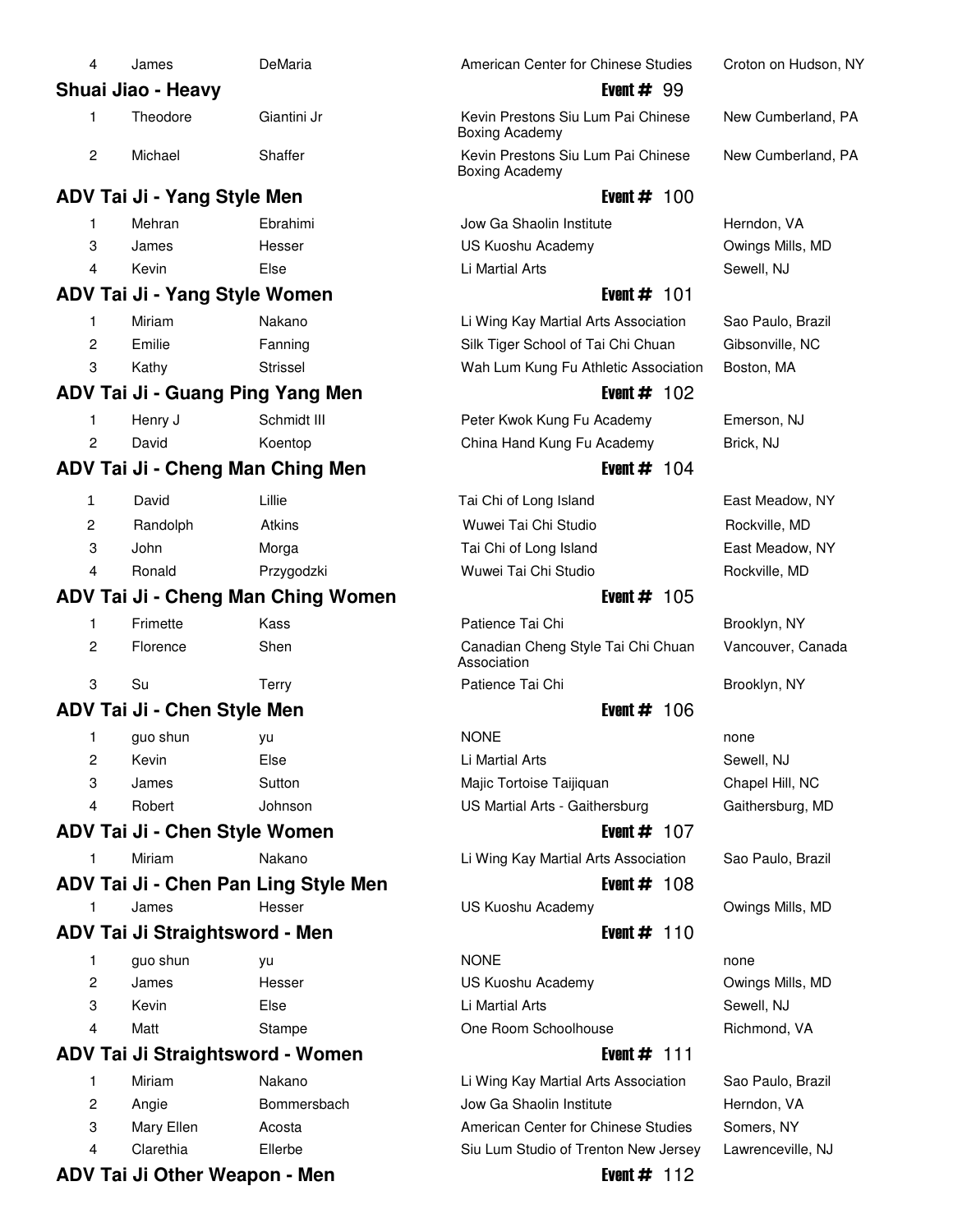| 1 | guo shun                                 | yu                                            | <b>NONE</b>                                       | none                 |
|---|------------------------------------------|-----------------------------------------------|---------------------------------------------------|----------------------|
| 2 | James                                    | Hesser                                        | US Kuoshu Academy                                 | Owings Mills, MD     |
| 3 | Richard                                  | Chin                                          | Calvin Chin Martial Arts Academy                  | Newton, MA           |
| 4 | Jason                                    | Sanford                                       | Wah Lum Kung Fu Orlando                           | Orlando, FL          |
|   | ADV Tai Ji Other Weapon - Women          |                                               | Event $#$ 113                                     |                      |
| 1 | Miriam                                   | Nakano                                        | Li Wing Kay Martial Arts Association              | Sao Paulo, Brazil    |
| 2 | Allie                                    | Shaw                                          | Jow Ga Shaolin Institute                          | Herndon, VA          |
| 3 | Kathy                                    | Strissel                                      | Wah Lum Kung Fu Athletic Association              | Boston, MA           |
| 4 | Norma                                    | Futini                                        | Richard Lee's East West Kung Fu                   | Alamo, CA            |
|   | <b>ADV Xing Yi Quan - Men</b>            |                                               | Event $# 114$                                     |                      |
| 1 | Yuan                                     | Zhang                                         | <b>Chinese Martial Arts Center</b>                | Tallahassee, Florida |
| 2 | <b>Brian</b>                             | Wilson                                        | Lotus Dragon Tai Chi and Kung Fu                  | Albuquerque, New     |
| 3 | David                                    | Andrews                                       | US Kuoshu Academy                                 | Owings Mills, MD     |
| 4 | Karl                                     | Lancaster                                     | Zhen Wei Academy                                  | London, England      |
|   | ADV Xing Yi Quan - Women                 |                                               | Event $#$ 115                                     |                      |
|   | Anne                                     | Boorman                                       | American Center for Chinese Studies               | Brewster, NY         |
|   | ADV Ba Qua Zhang - Men                   |                                               | Event $\#$ 116                                    |                      |
| 1 | Steven                                   | Pao                                           | Living Waters School of Martial Arts              | Chester, VA          |
| 2 | Robert                                   | Owens                                         | Siu Lum Academy of Trenton                        | Trenton, NJ          |
| 3 | Julian                                   | Weaver                                        | Wu Shien Tao                                      | Takoma Park, MD      |
|   | ADV Ba Qua Zhang - Women                 |                                               | Event $#$ 117                                     |                      |
| 1 | Anne                                     | Boorman                                       | American Center for Chinese Studies               | Brewster, NY         |
|   | <b>INT Tai Ji - Yang Style Men</b>       |                                               | Event $# 118$                                     |                      |
| 1 | Jeffrey                                  | Covey                                         | US Kuoshu Academy                                 | Owings Mills, MD     |
| 2 | Nam                                      | Phamdo                                        | US Kuoshu Academy                                 | Owings Mills, MD     |
| 3 | Alvin                                    | Salazar                                       | Silk Dragon Chinese Martial Arts                  | Towson, Md           |
|   | <b>INT Tai Ji - Yang Style Women</b>     |                                               | Event $# 119$                                     |                      |
| 1 | Donna                                    | Anderson                                      | US Kuoshu Academy                                 | Owings Mills, MD     |
| 2 | Elizabeth                                | <b>Bower</b>                                  | US Kuoshu Academy                                 | Owings Mills, MD     |
|   |                                          | <b>INT Tai Ji - Cheng Man Ching Men/Women</b> | Event $#$ 121                                     |                      |
| 1 | Richard                                  | Wang                                          | Canadian Cheng Style Tai Chi Chuan<br>Association | Vancouver, Canada    |
| 2 | William Ching<br>Hsing                   | Wang                                          | Canadian Cheng Style Tai Chi Chuan<br>Association | Vancouver, Canada    |
| 3 | David                                    | Fishman                                       | Tai Chi of Long Island                            | East Meadow, NY      |
|   | <b>INT Tai Ji - Chen Style Men/Women</b> |                                               | Event $#$ 122                                     |                      |
| 1 | andres                                   | giro                                          | <b>NONE</b>                                       | none                 |
| 2 | philip                                   | cruse                                         | <b>NONE</b>                                       | none                 |
|   | <b>INT Tai Ji Weapon - Men</b>           |                                               | Event $\#$ 125                                    |                      |
| 1 | Eric                                     | Kolaczyk                                      | Calvin Chin Martial Arts Academy                  | Newton, MA           |
| 2 | <b>Brian</b>                             | Mintey                                        | Li Martial Arts                                   | Sewell, NJ           |
| 3 | Daniel                                   | Martin                                        | Li Martial Arts                                   | Sewell, NJ           |
| 4 | Paul                                     | Fleckenstein                                  | US Kuoshu Academy                                 | Owings Mills, MD     |
|   | <b>INT Tai Ji Weapon - Women</b>         |                                               | Event $#$ 126                                     |                      |
| 1 | Sarah                                    | Lavallee                                      | American Center for Chinese Studies               | Brewster, NY         |
| 2 | Elizabeth                                | Bower                                         | US Kuoshu Academy                                 | Owings Mills, MD     |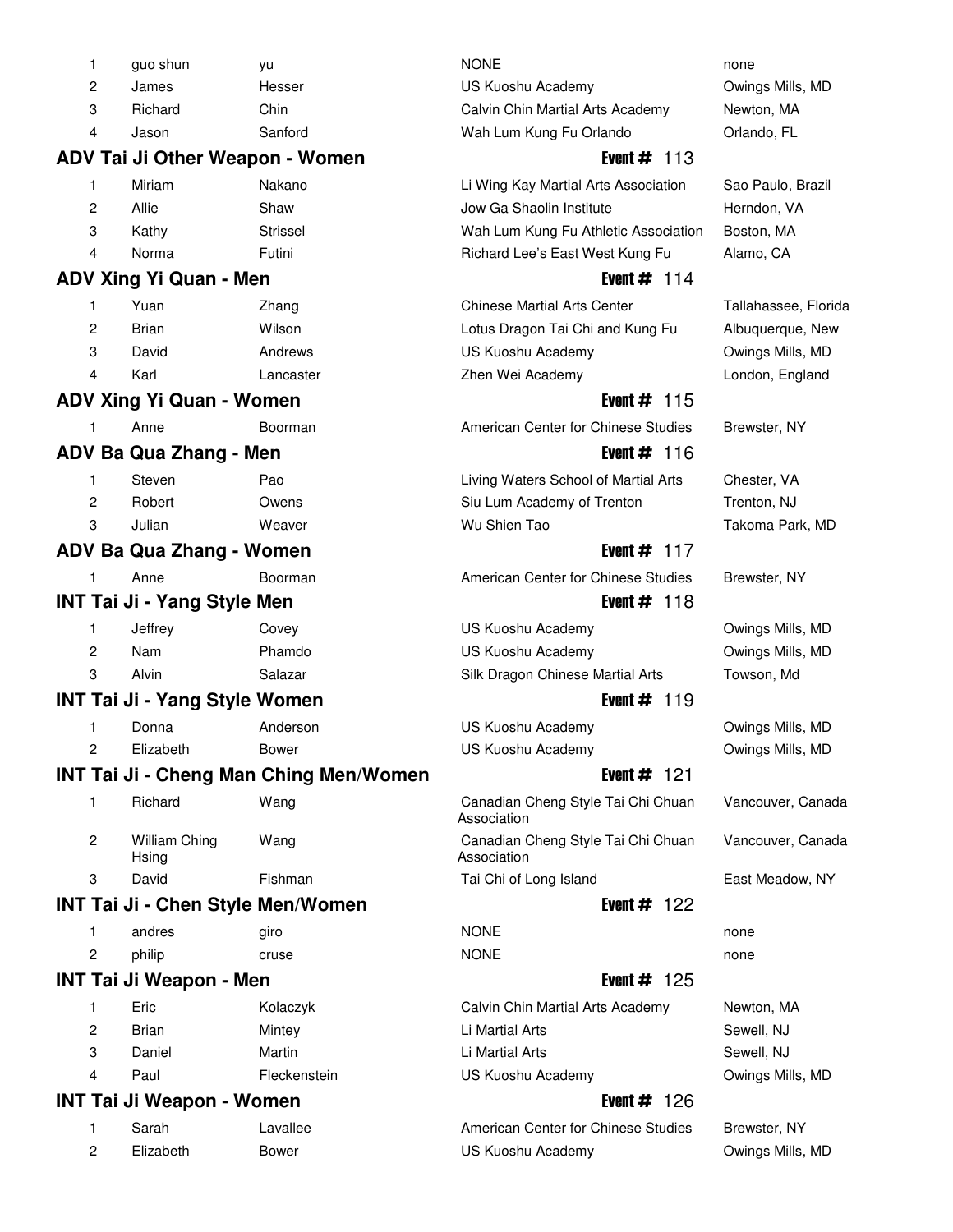|                | <b>INT Xing Yi Quan Men/Women</b> |                                                 | Event $# 127$                                        |                      |
|----------------|-----------------------------------|-------------------------------------------------|------------------------------------------------------|----------------------|
| 1              | Wang                              | Zhenshen                                        | Da Cheng Dao Inc                                     | Emhurse, NY          |
| 2              | James                             | DeMaria                                         | American Center for Chinese Studies                  | Croton on Hudson, NY |
| 3              | <b>Brian</b>                      | Mintey                                          | Li Martial Arts                                      | Sewell, NJ           |
| $\overline{4}$ | Alex                              | Arshavskiy                                      | US Kuoshu Academy                                    | Owings Mills, MD     |
|                | <b>INT Ba Qua Zhang Men/Women</b> |                                                 | Event $\#$ 128                                       |                      |
| 1              | Daniel                            | Martin                                          | Li Martial Arts                                      | Sewell, NJ           |
| $\overline{2}$ | Sarah                             | Lavallee                                        | American Center for Chinese Studies                  | Brewster, NY         |
|                |                                   | BEG Tai Ji - Yang Style Men/Women               | Event $# 129$                                        |                      |
| 1              | Owen                              | Riley                                           | US Kuoshu Academy                                    | Owings Mills, MD     |
| $\overline{2}$ | Clifford                          | <b>Bobian</b>                                   | US Kuoshu Academy                                    | Owings Mills, MD     |
| 3              | Holly                             | Coverstone                                      | Freedom Martial Arts and Wellness Center Bel Air, MD |                      |
| 4              | Laurie                            | Hackett                                         | Li Martial Arts                                      | Sewell, NJ           |
|                |                                   | BEG Tai Ji Weapon - Men/Women                   | Event $# 130$                                        |                      |
| 1              | Laurie                            | Hackett                                         | Li Martial Arts                                      | Sewell, NJ           |
|                | Mixed Tai Ji - Tai Ji 2-Man Set   |                                                 | Event $#$ 131                                        |                      |
| $\mathbf{1}$   | R David                           | Chilcoat                                        | US Kuoshu Academy                                    | Owings Mills, MD     |
| 1              | James                             | Hesser                                          | US Kuoshu Academy                                    | Owings Mills, MD     |
| $\overline{c}$ | David                             | <b>Block</b>                                    | The Peaceful Dragon                                  | Charlotte, NC        |
| 3              | Kevin                             | Kilminster                                      | Zhen Wei Academy                                     | London, England      |
| 3              | Adam                              | Lynch                                           | Zhen Wei Academy                                     | London, England      |
|                |                                   | Mixed Tai Ji - Tai Ji 50 yrs and over Men/Women | Event $# 132$                                        |                      |
| 1              | Kevin                             | Else                                            | Li Martial Arts                                      | Sewell, NJ           |
| 2              | barry                             | silverman                                       | Li Martial Arts                                      | Sewell, NJ           |
| 3              | Clarethia                         | Ellerbe                                         | Siu Lum Studio of Trenton New Jersey                 | Lawrenceville, NJ    |
| 4              | Connie                            | Crute                                           | Richmond Wu Style Association                        | Richmond, Virginia   |
|                |                                   | Mixed Tai Ji - Other Style Tai Ji Men           | Event $#$ 133                                        |                      |
| 1              | Kevin                             | Else                                            | Li Martial Arts                                      | Sewell, NJ           |
| 2              | David                             | <b>Block</b>                                    | The Peaceful Dragon                                  | Charlotte, NC        |
| 3              | Richard                           | Chin                                            | Calvin Chin Martial Arts Academy                     | Newton, MA           |
| 4              | Aaron                             | Conley                                          | Siu Lum Academy of Trenton                           | Trenton, NJ          |
|                |                                   | Mixed Tai Ji - Other Style Tai Ji Women         | Event $# 134$                                        |                      |
| 1              | Courtney                          | Sterling                                        | Richmond Wu Style Association                        | Richmond, Virginia   |
| 2              | Amy                               | Walker                                          | American Center for Chinese Studies                  | Somers, NY           |
| 3              | Cynthia                           | McLaughlin                                      | American Center for Chinese Studies                  | Somers, NY           |
| 4              | Rachel                            | Kendall                                         | Hall of the Eagle and the Dragon                     | Charlotte, NC        |
|                |                                   | <b>Mixed Tai Ji Compulsory Form Men</b>         | Event $#$ 135                                        |                      |
| 1              | Kevin                             | Else                                            | Li Martial Arts                                      | Sewell, NJ           |
| 2              | barry                             | silverman                                       | Li Martial Arts                                      | Sewell, NJ           |
|                |                                   | <b>Mixed Tai Ji Compulsory Form Women</b>       | Event $\#$ 136                                       |                      |
| 1              | Miriam                            | Nakano                                          | Li Wing Kay Martial Arts Association                 | Sao Paulo, Brazil    |
|                |                                   | Mixed Xing Yi Quan - Weapon Men/Women           | Event $# 137$                                        |                      |
| 1              | Yuan                              | Zhang                                           | <b>Chinese Martial Arts Center</b>                   | Tallahassee, Florida |
| 2              | Alex                              | Arshavskiy                                      | US Kuoshu Academy                                    | Owings Mills, MD     |
| 3              | David                             | Andrews                                         | US Kuoshu Academy                                    | Owings Mills, MD     |
| 4              | Anne                              | Boorman                                         | American Center for Chinese Studies                  | Brewster, NY         |
|                |                                   |                                                 |                                                      |                      |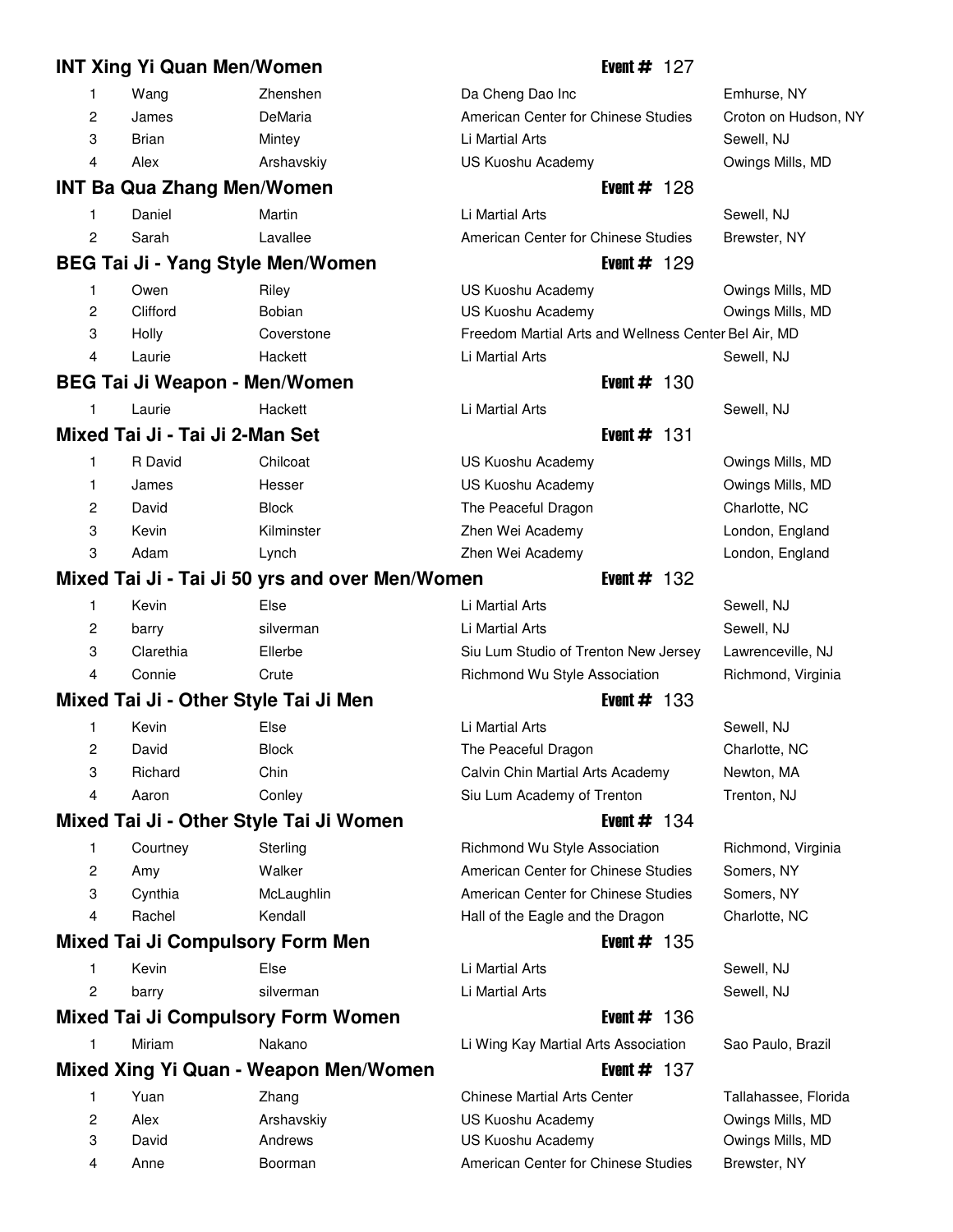|    |                | Mixed Ba Qua Zhang - Weapon Men/Women                   | Event $# 138$                                     |                      |
|----|----------------|---------------------------------------------------------|---------------------------------------------------|----------------------|
| 1. | Robert         | Owens                                                   | Siu Lum Academy of Trenton                        | Trenton, NJ          |
| 2  | James          | DeMaria                                                 | American Center for Chinese Studies               | Croton on Hudson, NY |
| 3  | Steven         | Pao                                                     | Living Waters School of Martial Arts              | Chester, VA          |
| 4  | Anne           | Boorman                                                 | American Center for Chinese Studies               | Brewster, NY         |
|    |                | <b>Mixed Fixed Step Pushing Hands - Men Super Heavy</b> | Event $#$ 139                                     |                      |
| 1. | Stephen        | Thomas                                                  | Tai Chi Martial Arts                              | Ellicott City MD, md |
| 2  | James          | Van Haren                                               | Silver Tiger Wu Ji Jing Gong Tai Chi              | Rancocas, New Jersey |
| 3  | Jason          | Weeks                                                   | Zhi Chen Gung Fa                                  | New York, New York   |
| 4  | Robert         | Johnson                                                 | US Martial Arts - Gaithersburg                    | Gaithersburg, MD     |
|    |                | <b>Mixed Fixed Step Pushing Hands - Men Upper</b>       | Event $# 140$                                     |                      |
| 1. | Louis          | Shen                                                    | Canadian Cheng Style Tai Chi Chuan<br>Association | Vancouver, Canada    |
| 2  | Kurt           | Smailus                                                 | Tai Chi of Long Island                            | East Meadow, NY      |
| 3  | Erasto         | Villar Hernandez                                        | Escuela Internacional Kung Fu                     | Sevilla, Spain       |
| 4  | David          | Fishman                                                 | Tai Chi of Long Island                            | East Meadow, NY      |
|    |                | <b>Mixed Fixed Step Pushing Hands - Men Middle</b>      | Event $#$ 141                                     |                      |
| 1  | Will           | Arnup                                                   | Canadian Cheng Style Tai Chi Chuan<br>Association | Vancouver, Canada    |
| 2  | Eric           | Kolaczyk                                                | Calvin Chin Martial Arts Academy                  | Newton, MA           |
| 3  | Narue          | Beca Lacerda                                            | Escuela Internacional Kung Fu                     | Sevilla, Spain       |
| 4  | James          | Hesser                                                  | US Kuoshu Academy                                 | Owings Mills, MD     |
|    |                | <b>Mixed Fixed Step Pushing Hands - Men Lower</b>       | Event $# 142$                                     |                      |
| 1  | Joseph         | Shen                                                    | Canadian Cheng Style Tai Chi Chuan<br>Association | Vancouver, Canada    |
| 2  | Miguel Antonio | Molina Lancharro                                        | Escuela Internacional Kung Fu                     | Sevilla, Spain       |
| 3  | Enrique        | Caro Vela                                               | Escuela Internacional Kung Fu                     | Sevilla, Spain       |
| 4  | Manuel         | Jimenez Carnerero                                       | Escuela Internacional Kung Fu                     | Sevilla, Spain       |
|    |                | <b>Mixed Fixed Step Pushing Hands - Women Upper</b>     | Event $# 144$                                     |                      |
|    | Courtney       | Sterling                                                | Richmond Wu Style Association                     | Richmond, Virginia   |
| 2  | Melanie        | Misenheimer                                             | The Peaceful Dragon                               | Charlotte, NC        |
|    |                | <b>Mixed Fixed Step Pushing Hands - Women Lower</b>     | Event $\#$ 146                                    |                      |
| 1  | Miryam         | Dominguez Ramirez                                       | Escuela Internacional Kung Fu                     | Sevilla, Spain       |
| 2  | Rachel         | Kendall                                                 | Hall of the Eagle and the Dragon                  | Charlotte, NC        |
|    |                | Mixed Freestyle Step Pushing Hands - Men Super Heavy    | Event $# 147$                                     |                      |
| 1. | Stephen        | Thomas                                                  | Tai Chi Martial Arts                              | Ellicott City MD, md |
| 2  | Michael        | Pekor                                                   | Tai Chi of Long Island                            | East Meadow, NY      |
| 3  | James          | Van Haren                                               | Silver Tiger Wu Ji Jing Gong Tai Chi              | Rancocas, New Jersey |
|    |                | Mixed Freestyle Step Pushing Hands - Men Upper          | Event $\#$ 148                                    |                      |
| 1  | Louis          | Shen                                                    | Canadian Cheng Style Tai Chi Chuan<br>Association | Vancouver, Canada    |
| 2  | Kurt           | Smailus                                                 | Tai Chi of Long Island                            | East Meadow, NY      |
| 3  | David          | Fishman                                                 | Tai Chi of Long Island                            | East Meadow, NY      |
|    |                | <b>Mixed Freestyle Step Pushing Hands - Men Middle</b>  | Event $# 149$                                     |                      |
| 1  | Will           | Arnup                                                   | Canadian Cheng Style Tai Chi Chuan<br>Association | Vancouver, Canada    |
| 2  | Narue          | Beca Lacerda                                            | Escuela Internacional Kung Fu                     | Sevilla, Spain       |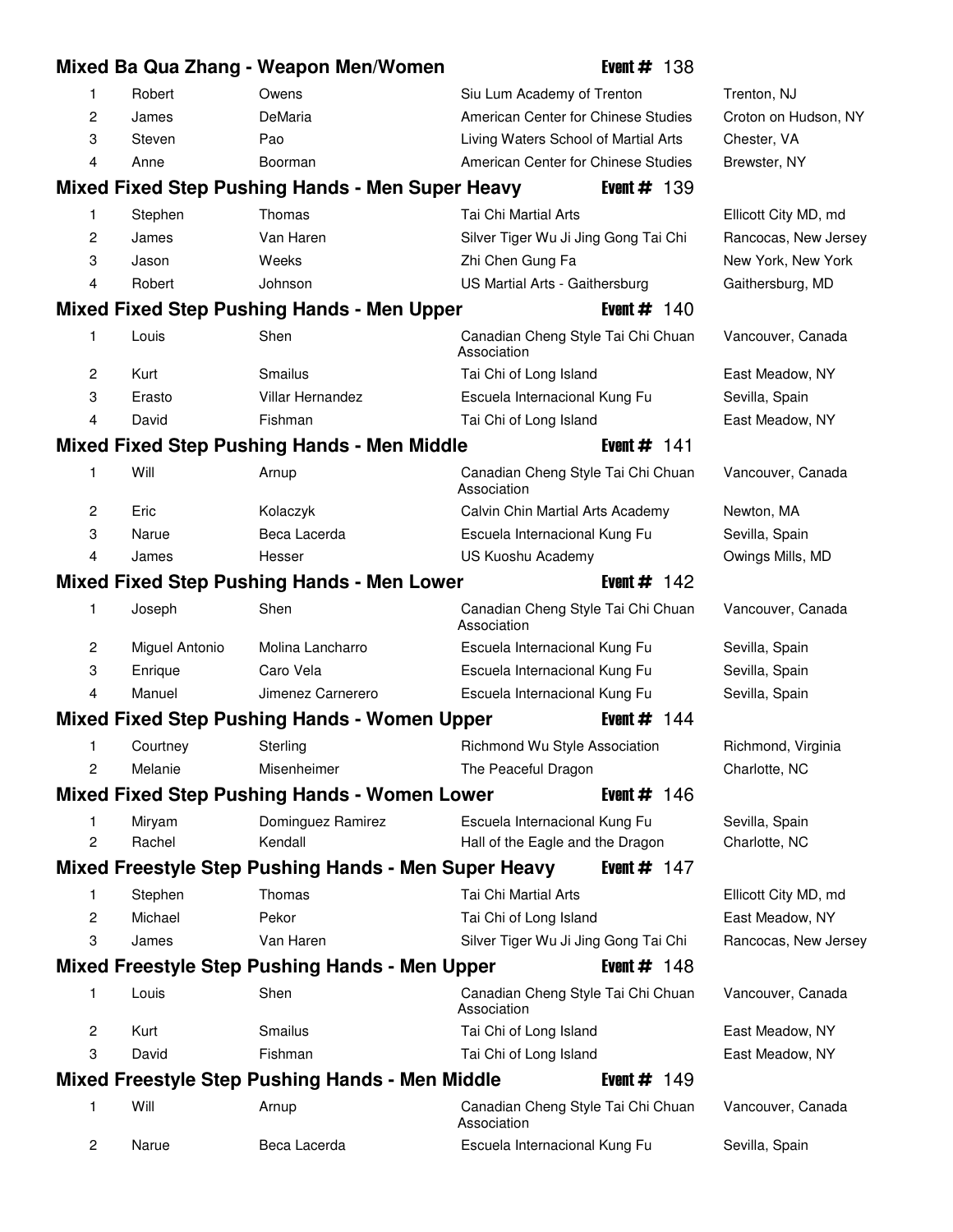| 3              | Jeronimo                        | Cuadrelli                                               | Escuela Internacional Kung Fu                               |                | Sevilla, Spain     |
|----------------|---------------------------------|---------------------------------------------------------|-------------------------------------------------------------|----------------|--------------------|
|                |                                 | <b>Mixed Freestyle Step Pushing Hands - Men Lower</b>   |                                                             | Event $#$ 150  |                    |
| 1              | Joseph                          | Shen                                                    | Canadian Cheng Style Tai Chi Chuan<br>Association           |                | Vancouver, Canada  |
| $\mathbf{2}$   | Miguel Antonio                  | Molina Lancharro                                        | Escuela Internacional Kung Fu                               |                | Sevilla, Spain     |
| 3              | James                           | Hesser                                                  | US Kuoshu Academy                                           |                | Owings Mills, MD   |
|                |                                 | <b>Mixed Freestyle Step Pushing Hands - Women Lower</b> |                                                             | Event $#$ 154  |                    |
| 1              | Courtney                        | Sterling                                                | Richmond Wu Style Association                               |                | Richmond, Virginia |
| 2              | Miryam                          | Dominguez Ramirez                                       | Escuela Internacional Kung Fu                               |                | Sevilla, Spain     |
|                |                                 | Event# 155 was split into Northern/Southern             |                                                             |                |                    |
|                |                                 | Youth ADV Form - Boy 16-17 yrs, Northern                |                                                             | Event $#$ 155  |                    |
| 1              | Stuart                          | Moore                                                   | Richard Lee's East West Kung Fu                             |                | Alamo, CA          |
| 2              | Osvaldo                         | Aldighieri                                              | TSKF Academia de Artes Marciais                             |                | Sao Paulo, Brazil  |
| 3              | Benjamin                        | Hoffman                                                 | US Martial Arts - Gaithersburg                              |                | Gaithersburg, MD   |
| 4              | Will                            | Ryan                                                    | Richard Lee's East West Kung Fu                             |                | Alamo, CA          |
| 5              | Michael                         | Melendez                                                | Richard Lee's East West Kung Fu                             |                | Alamo, CA          |
| 6              | Shahaab                         | Talaimojeh                                              | United Kingdom Kuoshu Federation                            |                | Luton, England     |
| 7              | Alan                            | Auyeung                                                 | Wah Lum Kung Fu Orlando                                     |                | Orlando, FL        |
| 8              | David                           | Minch                                                   | <b>US Martial Arts - Timonium</b>                           |                | Timonium, MD       |
|                |                                 | Youth ADV Form - Boy 16-17 yrs, Southern                |                                                             | Event $#$ 155A |                    |
| 1              | Darius                          | Howard                                                  | Kevin Prestons Siu Lum Pai Chinese<br><b>Boxing Academy</b> |                | New Cumberland, PA |
| $\mathbf{2}$   | Christopher                     | Wong                                                    | Calvin Chin Martial Arts Academy                            |                | Newton, MA         |
| 3              | Patrick                         | To                                                      | Jow Ga Shaolin Institute                                    |                | Herndon, VA        |
| 4              | Ryan                            | Ho                                                      | Calvin Chin Martial Arts Academy                            |                | Newton, MA         |
|                | Youth ADV Form - Girl 16-17 yrs |                                                         |                                                             | Event $\#$ 156 |                    |
| 1              | Meredith                        | Staggs                                                  | Richard Lee's East West Kung Fu                             |                | Alamo, CA          |
| $\mathbf{2}$   | Kaylee                          | Baker                                                   | Richard Lee's East West Kung Fu                             |                | Alamo, CA          |
| 3              | Leng                            | Ung                                                     | Wah Lum Kung Fu and Tai Chi Academy Malden, MA              |                |                    |
| 4              | Meghan                          | Uno                                                     | Richard Lee's East West Kung Fu                             |                | Alamo, CA          |
|                | Youth ADV Form - Boy 13-15 yrs  |                                                         |                                                             | Event $#$ 157  |                    |
| 1              | Zachary                         | Chen                                                    | Richard Lee's East West Kung Fu                             |                | Alamo, CA          |
| 2              | Alex                            | Woo                                                     | Calvin Chin Martial Arts Academy                            |                | Newton, MA         |
| 3              | Michael                         | Sanders                                                 | Richard Lee's East West Kung Fu                             |                | Alamo, CA          |
| 4              | Anthony                         | Phuong                                                  | Wah Lum Kung Fu Orlando                                     |                | Orlando, FL        |
| 5              | Kevin                           | Ong                                                     | Richard Lee's East West Kung Fu                             |                | Alamo, CA          |
| 6              | Eric                            | Tran                                                    | Wah Lum Kung Fu and Tai Chi Academy                         |                | Malden, MA         |
| 7              | Alex                            | Chao                                                    | Richard Lee's East West Kung Fu                             |                | Alamo, CA          |
| 8              | Zayn                            | Talaimojeh                                              | United Kingdom Kuoshu Federation                            |                | Luton, England     |
|                | Youth ADV Form - Girl 13-15 yrs |                                                         |                                                             | Event $#$ 158  |                    |
| 1              | Leslie                          | Jaw                                                     | Hua Xin Art School                                          |                | Newton, MA         |
| 2              | Kacie                           | Dong                                                    | Richard Lee's East West Kung Fu                             |                | Alamo, CA          |
| 3              | Whitney                         | Berch                                                   | Richard Lee's East West Kung Fu                             |                | Alamo, CA          |
|                | Youth ADV Form - Boy 10-12 yrs  |                                                         |                                                             | Event $# 159$  |                    |
| 1              | Antonio                         | Gansley-Ortiz                                           | Siu Lum Pai Chinese Boxing Academy                          |                | New Cumberland,    |
| $\overline{c}$ | Connor                          | Yong                                                    | Calvin Chin Martial Arts Academy                            |                | Newton, MA         |
| 3              |                                 |                                                         |                                                             |                |                    |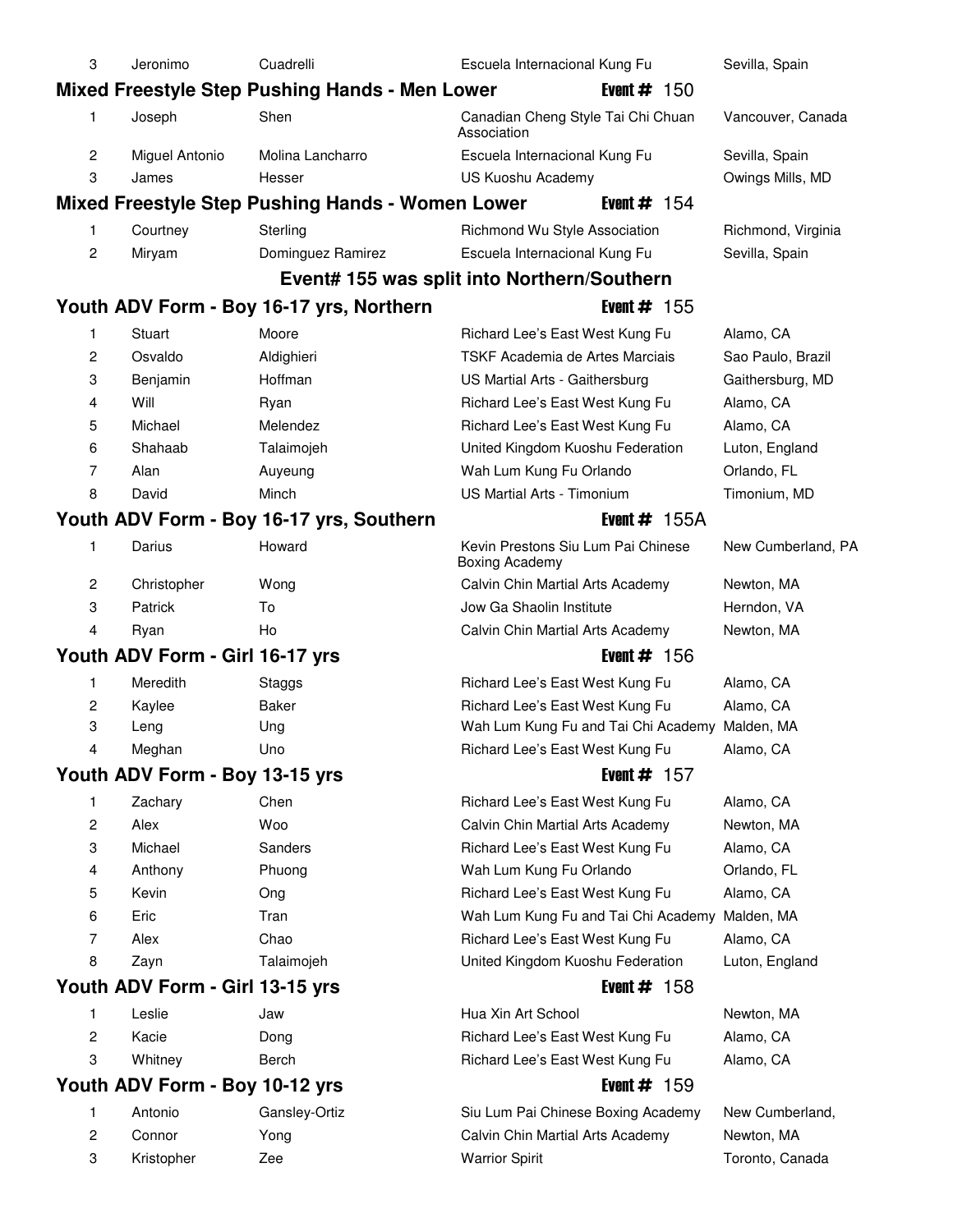| 4              | Jose Luis                       | Dominguez Ramirez                                  | Escuela Internacional Kung Fu                                                          |                | Sevilla, Spain                    |
|----------------|---------------------------------|----------------------------------------------------|----------------------------------------------------------------------------------------|----------------|-----------------------------------|
| 5              | Yano                            | Shade-Alexander                                    | Hung Tao Choy Mei Kung Fu Academy                                                      |                | Washington, DC                    |
| 6              | Evan                            | Fan                                                | Lung Chuan Fa Kung Fu                                                                  |                | McLean, Virginia                  |
|                | Youth ADV Form - Girl 10-12 yrs |                                                    |                                                                                        | Event $# 160$  |                                   |
| $\mathbf{1}$   | Kaitlyn                         | Yong                                               | Calvin Chin Martial Arts Academy                                                       |                | Newton, MA                        |
| $\overline{c}$ | Stephanie                       | Veloso                                             | Wah Lum Kung Fu Orlando                                                                |                | Orlando, FL                       |
| 3              | Rachel                          | Martin                                             | Living Waters School of Martial Arts                                                   |                | Chester, VA                       |
|                | Youth ADV Form 7-9 yrs          |                                                    |                                                                                        | Event $#$ 161  |                                   |
| $\mathbf{1}$   | Tai                             | Kao-Sowa                                           | Lung Chuan Fa Kung Fu                                                                  |                | McLean, Virginia                  |
|                |                                 | Youth ADV Form - Wushu Chang Quan - Boy 16-17 yrs  |                                                                                        | Event $\#$ 162 |                                   |
| $\mathbf{1}$   | Dah-Rong                        | Kao                                                | US Wushu Academy                                                                       |                | Falls Church, VA                  |
| $\overline{c}$ | Lin                             | Yuhua                                              | US Wushu Academy                                                                       |                | Falls Church, VA                  |
|                |                                 | Youth ADV Form - Wushu Chang Quan - Girl 16-17 yrs |                                                                                        | Event $# 163$  |                                   |
| 1              | Yuanjie                         | Zhang                                              | US Chinese Wushu Institute                                                             |                | Rockville, Maryland               |
|                |                                 | Youth ADV Form - Wushu Chang Quan - Boy 13-15 yrs  |                                                                                        | Event $\#$ 164 |                                   |
| 1.             | Alex                            | Woo                                                | Calvin Chin Martial Arts Academy                                                       |                | Newton, MA                        |
| 2              | Joshua                          | Heath                                              | Li Martial Arts                                                                        |                | Sewell, NJ                        |
|                |                                 | Youth ADV Form - Wushu Chang Quan - Girl 13-15 yrs |                                                                                        | Event $#$ 165  |                                   |
| 1.             | Leslie                          | Jaw                                                | Hua Xin Art School                                                                     |                | Newton, MA                        |
| $\overline{c}$ | Jinzi                           | Zhang                                              | Yangs Fitness Center                                                                   |                | Andover, MA                       |
|                |                                 | Youth ADV Form - Wushu Chang Quan 10-12 yrs        |                                                                                        | Event $\#$ 166 |                                   |
| 1.             | Kaitlyn                         | Yong                                               | Calvin Chin Martial Arts Academy                                                       |                | Newton, MA                        |
| 2              | Jose Luis                       | Dominguez Ramirez                                  | Escuela Internacional Kung Fu                                                          |                | Sevilla, Spain                    |
|                |                                 |                                                    |                                                                                        |                |                                   |
|                |                                 |                                                    |                                                                                        |                |                                   |
|                | Jose Luis                       | Youth ADV Form - Wushu Nan Quan 10-12 yrs          |                                                                                        | Event $# 169$  |                                   |
|                |                                 | Dominguez Ramirez                                  | Escuela Internacional Kung Fu                                                          |                | Sevilla, Spain                    |
|                |                                 | Youth ADV Long Weapons - Boy 16-17 yrs             |                                                                                        | Event $# 170$  |                                   |
| 1              | Christopher                     | Wong                                               | Calvin Chin Martial Arts Academy                                                       |                | Newton, MA                        |
| $\overline{c}$ | Patrick                         | To                                                 | Jow Ga Shaolin Institute                                                               |                | Herndon, VA                       |
| 3<br>4         | Osvaldo                         | Aldighieri                                         | TSKF Academia de Artes Marciais                                                        |                | Sao Paulo, Brazil                 |
| 5              | Alan<br>Darius                  | Auyeung<br>Howard                                  | Wah Lum Kung Fu Orlando<br>Kevin Prestons Siu Lum Pai Chinese<br><b>Boxing Academy</b> |                | Orlando, FL<br>New Cumberland, PA |
| 6              | Stuart                          | Moore                                              | Richard Lee's East West Kung Fu                                                        |                | Alamo, CA                         |
|                |                                 | Youth ADV Long Weapons - Girl 16-17 yrs            |                                                                                        | Event $#$ 171  |                                   |
| 1.             | Leng                            | Ung                                                | Wah Lum Kung Fu and Tai Chi Academy Malden, MA                                         |                |                                   |
| 2              | Meghan                          | Uno                                                | Richard Lee's East West Kung Fu                                                        |                | Alamo, CA                         |
| 3              | Kaylee                          | Baker                                              | Richard Lee's East West Kung Fu                                                        |                | Alamo, CA                         |
| 4              | Meredith                        | Staggs                                             | Richard Lee's East West Kung Fu                                                        |                | Alamo, CA                         |
|                |                                 | Youth ADV Long Weapons - Boy 13-15 yrs             |                                                                                        | Event $# 172$  |                                   |
| 1              | Alex                            | Woo                                                | Calvin Chin Martial Arts Academy                                                       |                | Newton, MA                        |
| 2              | Kevin                           | Veloso                                             | Wah Lum Kung Fu Orlando                                                                |                | Orlando, FL                       |
| 3              | Eric                            | Tran                                               | Wah Lum Kung Fu and Tai Chi Academy Malden, MA                                         |                |                                   |
| 4              | Alex                            | Chao                                               | Richard Lee's East West Kung Fu                                                        |                | Alamo, CA                         |
| 5              | Zachary                         | Chen                                               | Richard Lee's East West Kung Fu                                                        |                | Alamo, CA                         |
| 6              | Bryan                           | Cheng                                              | Calvin Chin Martial Arts Academy                                                       |                | Newton, MA                        |
| $\overline{7}$ | Jared                           | Tan                                                | All Masters                                                                            |                | Missisanye, Canada                |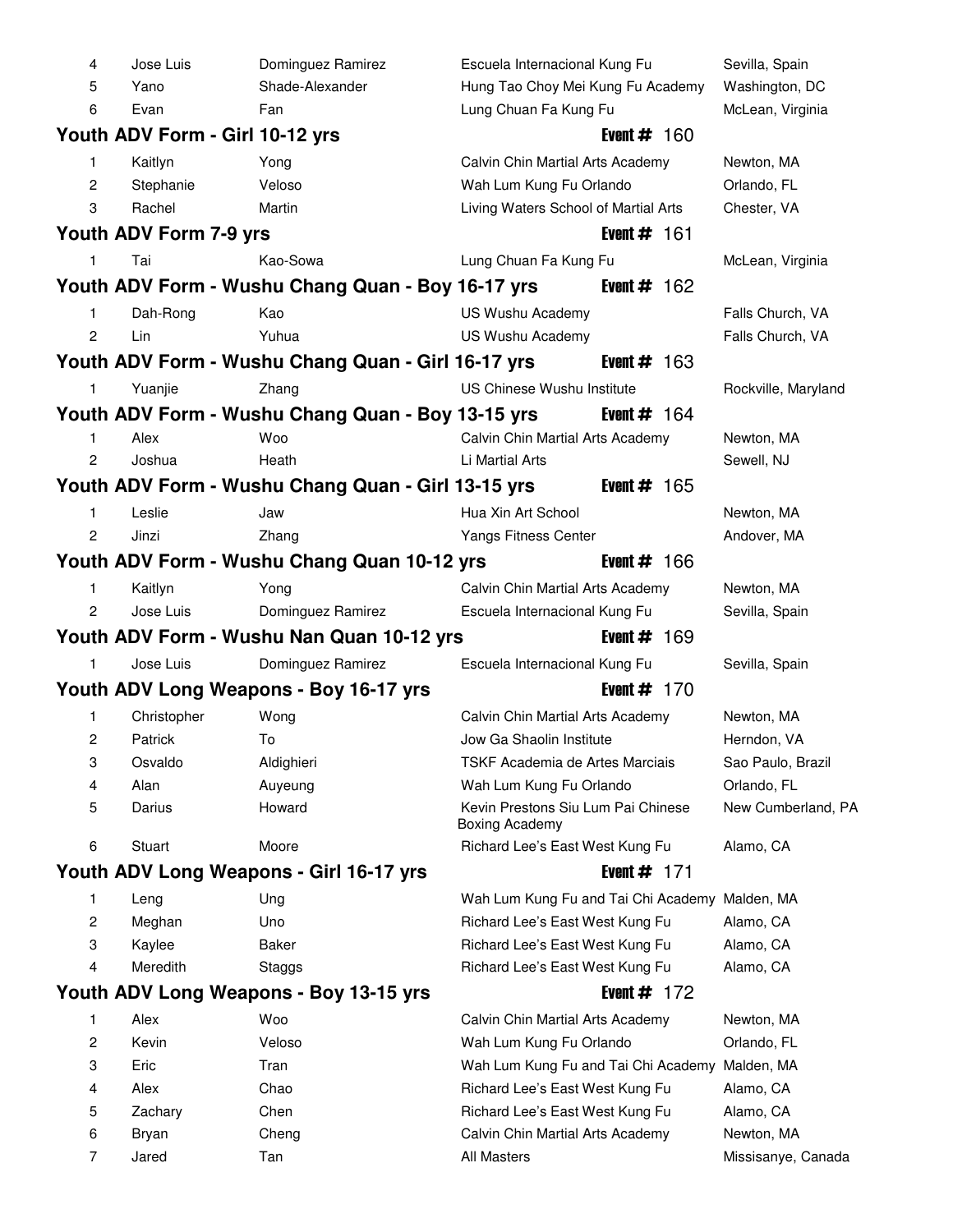| 8              | Anthony        | Phuong                                           | Wah Lum Kung Fu Orlando                              | Orlando, FL        |
|----------------|----------------|--------------------------------------------------|------------------------------------------------------|--------------------|
|                |                | Youth ADV Long Weapons - Girl 13-15 yrs          | Event $# 173$                                        |                    |
| 1              | Leslie         | Jaw                                              | Hua Xin Art School                                   | Newton, MA         |
| $\overline{c}$ | Whitney        | Berch                                            | Richard Lee's East West Kung Fu                      | Alamo, CA          |
| 3              | Jinzi          | Zhang                                            | Yangs Fitness Center                                 | Andover, MA        |
|                |                | Youth ADV Short Weapons - Boy 16-17 yrs          | Event $# 174$                                        |                    |
| 1              | Christopher    | Wong                                             | Calvin Chin Martial Arts Academy                     | Newton, MA         |
| $\overline{c}$ | Stuart         | Moore                                            | Richard Lee's East West Kung Fu                      | Alamo, CA          |
| 3              | Ryan           | Ho                                               | Calvin Chin Martial Arts Academy                     | Newton, MA         |
| 4              | Benjamin       | Hoffman                                          | US Martial Arts - Gaithersburg                       | Gaithersburg, MD   |
| 5              | Alan           | Auyeung                                          | Wah Lum Kung Fu Orlando                              | Orlando, FL        |
| 6              | Osvaldo        | Aldighieri                                       | TSKF Academia de Artes Marciais                      | Sao Paulo, Brazil  |
| 7              | <b>Brendan</b> | <b>Nichols</b>                                   | US Martial Arts - Gaithersburg                       | Gaithersburg, MD   |
|                |                | Youth ADV Short Weapons - Girl 16-17 yrs         | Event $\#$ 175                                       |                    |
| 1              | Meghan         | Uno                                              | Richard Lee's East West Kung Fu                      | Alamo, CA          |
| 2              | Leng           | Ung                                              | Wah Lum Kung Fu and Tai Chi Academy Malden, MA       |                    |
| 3              | Meredith       | Staggs                                           | Richard Lee's East West Kung Fu                      | Alamo, CA          |
| 4              | Kaylee         | <b>Baker</b>                                     | Richard Lee's East West Kung Fu                      | Alamo, CA          |
|                |                | Youth ADV Short Weapons - Boy 13-15 yrs          | Event $\#$ 176                                       |                    |
| 1              | Alex           | Woo                                              | Calvin Chin Martial Arts Academy                     | Newton, MA         |
| $\overline{c}$ | Anthony        | Phuong                                           | Wah Lum Kung Fu Orlando                              | Orlando, FL        |
| 3              | Zachary        | Chen                                             | Richard Lee's East West Kung Fu                      | Alamo, CA          |
| 4              | Alex           | Ung                                              | Wah Lum Kung Fu and Tai Chi Academy Malden, MA       |                    |
| 5              | Eric           | Tran                                             | Wah Lum Kung Fu and Tai Chi Academy Malden, MA       |                    |
| 6              | Kevin          | Veloso                                           | Wah Lum Kung Fu Orlando                              | Orlando, FL        |
| 7              | Jared          | Tan                                              | <b>All Masters</b>                                   | Missisanye, Canada |
| 8              | Alex           | Chao                                             | Richard Lee's East West Kung Fu                      | Alamo, CA          |
|                |                | Youth ADV Short Weapons - Girl 13-15 yrs         | Event $# 177$                                        |                    |
| 1              | Leslie         | Jaw                                              | Hua Xin Art School                                   | Newton, MA         |
| 2              | Whitney        | Berch                                            | Richard Lee's East West Kung Fu                      | Alamo, CA          |
| 3              | Kacie          | Dong                                             | Richard Lee's East West Kung Fu                      | Alamo, CA          |
|                |                | Youth ADV Long/Short Weapons - Boy 10-12 yrs     | Event $\#$ 178                                       |                    |
| 2              | Connor         | Yong                                             | Calvin Chin Martial Arts Academy                     | Newton, MA         |
| 3              | Kristopher     | Zee                                              | <b>Warrior Spirit</b>                                | Toronto, Canada    |
| 4              | Jose Luis      | Dominguez Ramirez                                | Escuela Internacional Kung Fu                        | Sevilla, Spain     |
| 5              | Evan           | Fan                                              | Lung Chuan Fa Kung Fu                                | McLean, Virginia   |
|                |                | Youth ADV Long/Short Weapons - Girl 10-12 yrs    | Event $# 179$                                        |                    |
| 1              | Kaitlyn        | Yong                                             | Calvin Chin Martial Arts Academy                     | Newton, MA         |
| 2              | Stephanie      | Veloso                                           | Wah Lum Kung Fu Orlando                              | Orlando, FL        |
|                |                | Youth ADV Light Contact Sparring - Boy 16-17 yrs | Event $# 180$                                        |                    |
| 1              | Darius         | Howard                                           | Kevin Prestons Siu Lum Pai Chinese<br>Boxing Academy | New Cumberland, PA |
| $\overline{c}$ | Stuart         | Moore                                            | Richard Lee's East West Kung Fu                      | Alamo, CA          |
| 3              | Benjamin       | Hoffman                                          | US Martial Arts - Gaithersburg                       | Gaithersburg, MD   |
|                |                | Youth ADV Light Contact Sparring - Boy 13-15 yrs | Event $\#$ 182                                       |                    |
| 1              | Cyrus          | Mirzazadeh                                       | Richard Lee's East West Kung Fu                      | Alamo, CA          |
| 2              | Shontral       | Pope                                             | Western Hills Kung Fu                                | Cincinnati, OH     |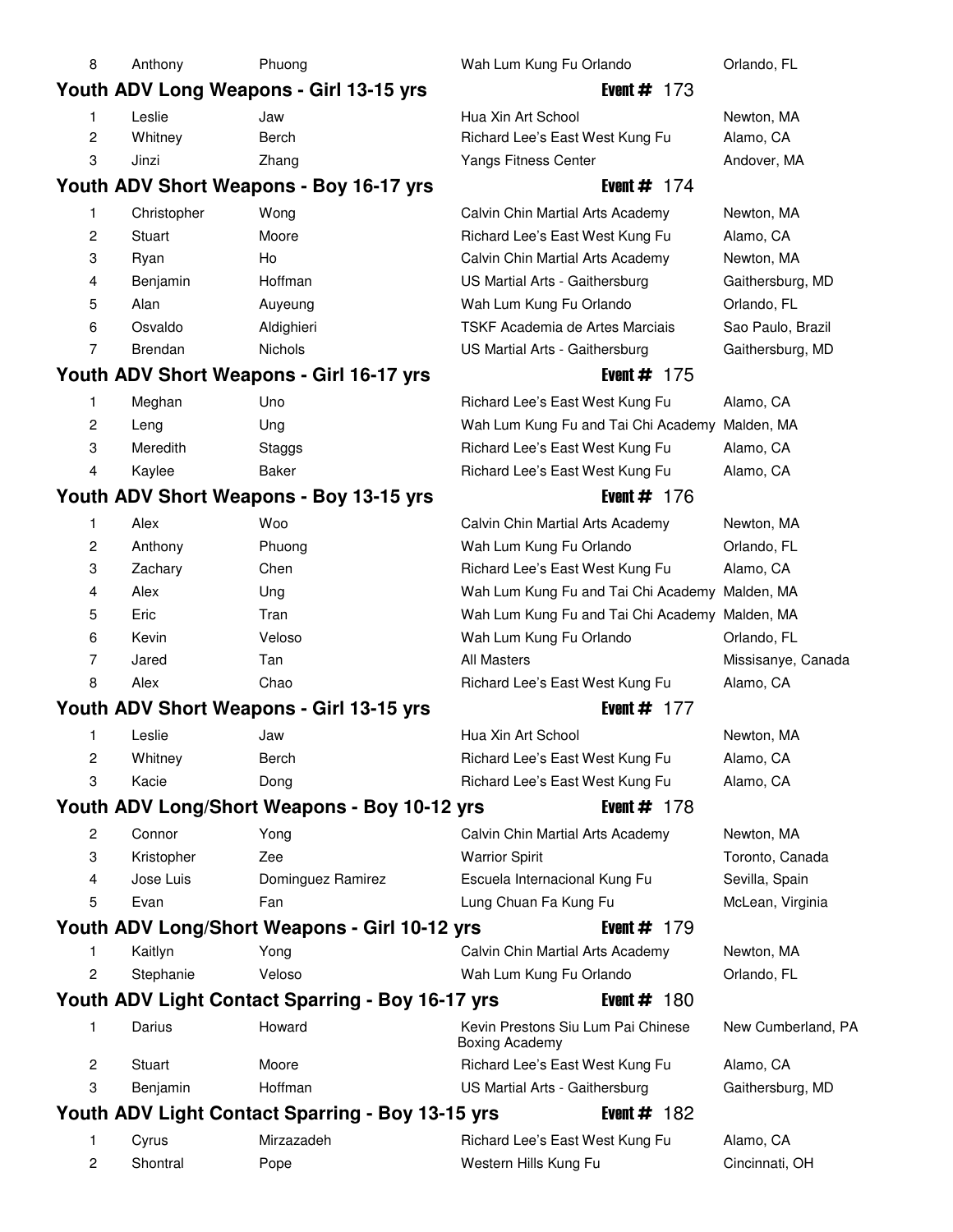| 3              | Jake                            | Moore                                            | Richard Lee's East West Kung Fu                                     | Alamo, CA                         |
|----------------|---------------------------------|--------------------------------------------------|---------------------------------------------------------------------|-----------------------------------|
|                |                                 | Youth ADV Light Contact Sparring - Boy 10-12 yrs | Event $# 184$                                                       |                                   |
|                | Jose Luis                       | Dominguez Ramirez                                | Escuela Internacional Kung Fu                                       | Sevilla, Spain                    |
| 2              | Charles                         | Comfort                                          | US Martial Arts - Timonium                                          | Timonium, MD                      |
|                | Youth INT Form - Boy 16-17 yrs  |                                                  | Event $#$ 186                                                       |                                   |
| 1              | Michael                         | Ladson                                           | Wah Lum Kung Fu Charlotte                                           | Charlotte, NC                     |
| $\overline{c}$ | Justin                          | Lee                                              | Calvin Chin Martial Arts Academy                                    | Newton, MA                        |
| 3              | Nelson                          | Corazza                                          | TSKF Academia de Artes Marciais                                     | Sao Paulo, Brazil                 |
| 4              | Alejandro                       | Marquez Fernandez                                | Escuela Internacional Kung Fu                                       | Sevilla, Spain                    |
| 5              | James                           | Welsh                                            | Traditional Chinese Tai Chi                                         | Camden-Wyoming, DE                |
| 6              | Aytreou                         | Sadri                                            | Richard Lee's East West Kung Fu                                     | Alamo, CA                         |
| 7              | lucas                           | siminovsky                                       | Wu Tang New York                                                    | New York, New York                |
| 8              | Alejandro                       | <b>Brambila</b>                                  | <b>KO</b> Karate                                                    | San Jose, CA                      |
|                | Youth INT Form - Girl 16-17 yrs |                                                  | Event $# 187$                                                       |                                   |
| 1              | Amie                            | Casady                                           | IEF Martial Arts Academy                                            | North Wales, PA                   |
| 2              | Jessica                         | Ma                                               | Richard Lee's East West Kung Fu                                     | Alamo, CA                         |
| 3              | Annie                           | Kaufman                                          | <b>KO</b> Karate                                                    | San Jose, CA                      |
|                | Youth INT Form - Boy 13-15 yrs  |                                                  | Event $# 188$                                                       |                                   |
|                | Matthew                         | Coss                                             | Wah Lum Kung Fu and Tai Chi of Charlotte                            | Charlotte, North                  |
| Carolina       |                                 |                                                  |                                                                     |                                   |
| $\mathbf{2}$   | Ruby                            | Bui                                              | Wah Lum Kung Fu and Tai Chi Academy Malden, MA                      |                                   |
| 3              | Evan                            | Booth                                            | IEF Martial Arts Academy                                            | North Wales, PA                   |
| 4              | Chris                           | Gurries                                          | Richard Lee's East West Kung Fu                                     | Alamo, CA                         |
| 5              | Jamal                           | Foster                                           | Western Hills Kung Fu                                               | Cincinnati, OH                    |
| 6              | Michael                         | Stallings                                        | Richard Lee's East West Kung Fu                                     | Alamo, CA                         |
|                |                                 |                                                  |                                                                     |                                   |
| 7              | Christopher                     | Ryan                                             | Richard Lee's East West Kung Fu                                     | Alamo, CA                         |
|                | Youth INT Form - Girl 13-15 yrs |                                                  | Event $# 189$                                                       |                                   |
| 2              | Jenifer                         | Tome Lara                                        | Escuela Internacional Kung Fu                                       | Sevilla, Spain                    |
| 3              | Maria                           | Sanchez Dominguez                                | Escuela Internacional Kung Fu                                       | Sevilla, Spain                    |
| 4              | Valeria                         | Provotorova                                      | Traditional Chinese Tai Chi                                         | Camden-Wyoming, DE                |
| 5              | Megan                           | Chan                                             | Calvin Chin Martial Arts Academy                                    | Newton, MA                        |
| 6              | Macarena                        | Queralt Garcia de Gongora                        | Escuela Internacional Kung Fu                                       | Sevilla, Spain                    |
| 7              | Lilith                          | Wiest                                            | Western Hills Kung Fu                                               | Cincinnati, OH                    |
| 8              | Musetta                         | Engle-Pratt                                      | <b>Body Balance</b>                                                 | Clarksburg, MD                    |
|                |                                 |                                                  | Event $# 190$                                                       |                                   |
| 1              | Youth INT Form - Boy 10-12 yrs  |                                                  |                                                                     |                                   |
| 2              | Daniel<br>Alex                  | Shaar<br>Wiebe                                   | Calvin Chin Martial Arts Academy<br>Richard Lee's East West Kung Fu | Newton, MA<br>Alamo, CA           |
| 3              | Noah                            | Schwarzbach                                      | Richard Lee's East West Kung Fu                                     | Alamo, CA                         |
| 4              | <b>Brandon</b>                  | Hammond                                          |                                                                     |                                   |
| 5              | Luke                            | Lancaster                                        | Western Hills Kung Fu<br>Zhen Wei Academy                           | Cincinnati, OH<br>London, England |
| 6              | Joshua                          | Stein                                            | Richard Lee's East West Kung Fu                                     | Alamo, CA                         |
| 7              | Nico                            | Quesada Nylen                                    | Wah Lum Kung Fu and Tai Chi Academy                                 | Malden, MA                        |
| 8              | Robert                          | Stein                                            | Richard Lee's East West Kung Fu                                     | Alamo, CA                         |
|                | Youth INT Form - Girl 10-12 yrs |                                                  | Event $# 191$                                                       |                                   |
| 1              | Anaudia                         | Hussain                                          | Hung Tao Choy Mei Kung Fu Academy                                   | Washington, DC                    |
| 2              | Melanie                         | Chan                                             | Calvin Chin Martial Arts Academy                                    | Newton, MA                        |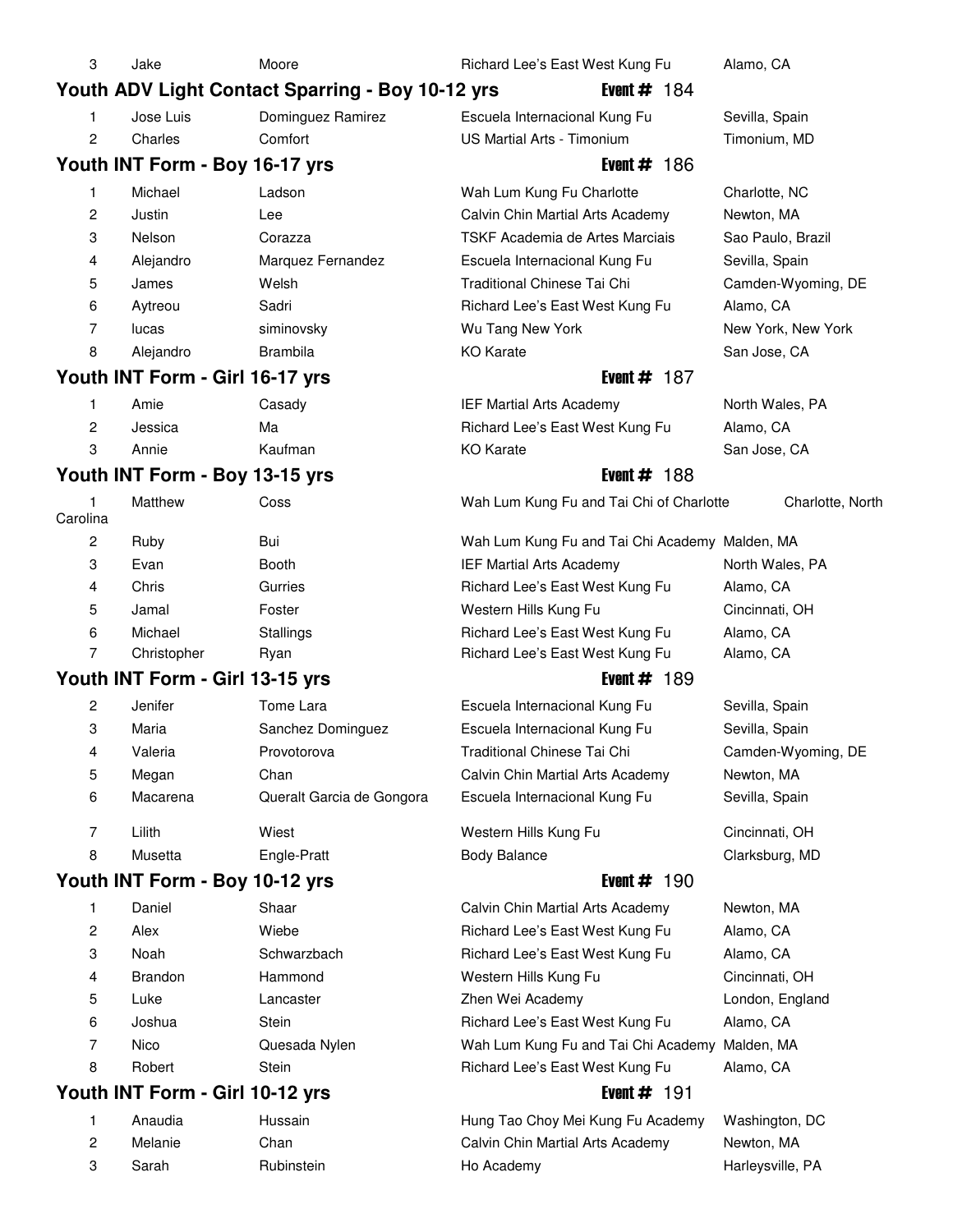| 4              | Rebecca                | Silverman                                          | Richard Lee's East West Kung Fu                | Alamo, CA          |
|----------------|------------------------|----------------------------------------------------|------------------------------------------------|--------------------|
|                | Youth INT Form 7-9 yrs |                                                    | Event $# 192$                                  |                    |
| 1              | Rebecca                | Shaar                                              | Calvin Chin Martial Arts Academy               | Newton, MA         |
| $\overline{c}$ | Chase                  | Jolie                                              | Richard Lee's East West Kung Fu                | Alamo, CA          |
| 3              | Richard                | Du                                                 | Wah Lum Kung Fu and Tai Chi Academy            | Malden, MA         |
| 4              | Kendu                  | Irving                                             | NY Wu Tang                                     | New York, NY       |
| 5              | <b>Bradley</b>         | Shapiro                                            | US Kuoshu Academy                              | Owings Mills, MD   |
| 6              | Max                    | Chan                                               | Calvin Chin Martial Arts Academy               | Newton, MA         |
| 7              | Jack                   | Fitzsimmons                                        | Richard Lee's East West Kung Fu                | Alamo, CA          |
| 8              | Mari                   | Goldstein                                          | Calvin Chin Martial Arts Academy               | Newton, MA         |
|                |                        | Youth INT Weapons - Long/Short 16-17 yrs           | Event $# 193$                                  |                    |
| 1              | Jessica                | Ma                                                 | Richard Lee's East West Kung Fu                | Alamo, CA          |
| 2              | Nelson                 | Corazza                                            | TSKF Academia de Artes Marciais                | Sao Paulo, Brazil  |
| 3              | Michael                | Ladson                                             | Wah Lum Kung Fu Charlotte                      | Charlotte, NC      |
| 4              | Alejandro              | Marquez Fernandez                                  | Escuela Internacional Kung Fu                  | Sevilla, Spain     |
| 5              | James                  | Welsh                                              | Traditional Chinese Tai Chi                    | Camden-Wyoming, DE |
| 6              | Aytreou                | Sadri                                              | Richard Lee's East West Kung Fu                | Alamo, CA          |
| $\overline{7}$ | Aaron                  | Silverman                                          | Richard Lee's East West Kung Fu                | Alamo, CA          |
|                |                        | Youth INT Weapons - Long/Short 13-15 yrs           | Event $# 194$                                  |                    |
| 1              | Evan                   | <b>Booth</b>                                       | <b>IEF Martial Arts Academy</b>                | North Wales, PA    |
| $\overline{c}$ | Jenifer                | Tome Lara                                          | Escuela Internacional Kung Fu                  | Sevilla, Spain     |
| 3<br>Carolina  | Matthew                | Coss                                               | Wah Lum Kung Fu and Tai Chi of Charlotte       | Charlotte, North   |
| 5              | Megan                  | Chan                                               | Calvin Chin Martial Arts Academy               | Newton, MA         |
| 6              | Maria                  | Sanchez Dominguez                                  | Escuela Internacional Kung Fu                  | Sevilla, Spain     |
| 7              | Matthew                | Anderson                                           | US Kuoshu Academy                              | Owings Mills, MD   |
| 7              | Valeria                | Provotorova                                        | Traditional Chinese Tai Chi                    | Camden-Wyoming, DE |
| 8              | Ruby                   | Bui                                                | Wah Lum Kung Fu and Tai Chi Academy Malden, MA |                    |
|                |                        | Youth INT Weapons - Long/Short 10-12 yrs           | Event $#$ 195                                  |                    |
| 1              | Daniel                 | Shaar                                              | Calvin Chin Martial Arts Academy               | Newton, MA         |
| 2              | Alex                   | Wiebe                                              | Richard Lee's East West Kung Fu                | Alamo, CA          |
| 3              | Joshua                 | Stein                                              | Richard Lee's East West Kung Fu                | Alamo, CA          |
| 4              | Robert                 | Stein                                              | Richard Lee's East West Kung Fu                | Alamo, CA          |
| 5              | Nico                   | Quesada Nylen                                      | Wah Lum Kung Fu and Tai Chi Academy Malden, MA |                    |
| 6              | Luke                   | Lancaster                                          | Zhen Wei Academy                               | London, England    |
| 7              | Rebecca                | Silverman                                          | Richard Lee's East West Kung Fu                | Alamo, CA          |
| 8              | Anaudia                | Hussain                                            | Hung Tao Choy Mei Kung Fu Academy              | Washington, DC     |
|                |                        | Youth INT Form - Wushu Chang Quan - Boy 16-17 yrs  | Event $#$ 196                                  |                    |
| 1              | Michael                | Ladson                                             | Wah Lum Kung Fu Charlotte                      | Charlotte, NC      |
| 2              | Alejandro              | Marquez Fernandez                                  | Escuela Internacional Kung Fu                  | Sevilla, Spain     |
|                |                        | Youth INT Form - Wushu Chang Quan - Boy 13-15 yrs  | Event $\#$ 198                                 |                    |
| 1              | Nathan                 | Jensen                                             | Li Martial Arts                                | Sewell, NJ         |
| $\overline{2}$ | Matthew                | Coss                                               | Wah Lum Kung Fu and Tai Chi of Charlotte       | Charlotte, North   |
| Carolina       |                        |                                                    |                                                |                    |
|                |                        | Youth INT Form - Wushu Chang Quan - Girl 13-15 yrs | Event $# 199$                                  |                    |
| 1              | Maria                  | Sanchez Dominguez                                  | Escuela Internacional Kung Fu                  | Sevilla, Spain     |
| 2              | Macarena               | Queralt Garcia de Gongora                          | Escuela Internacional Kung Fu                  | Sevilla, Spain     |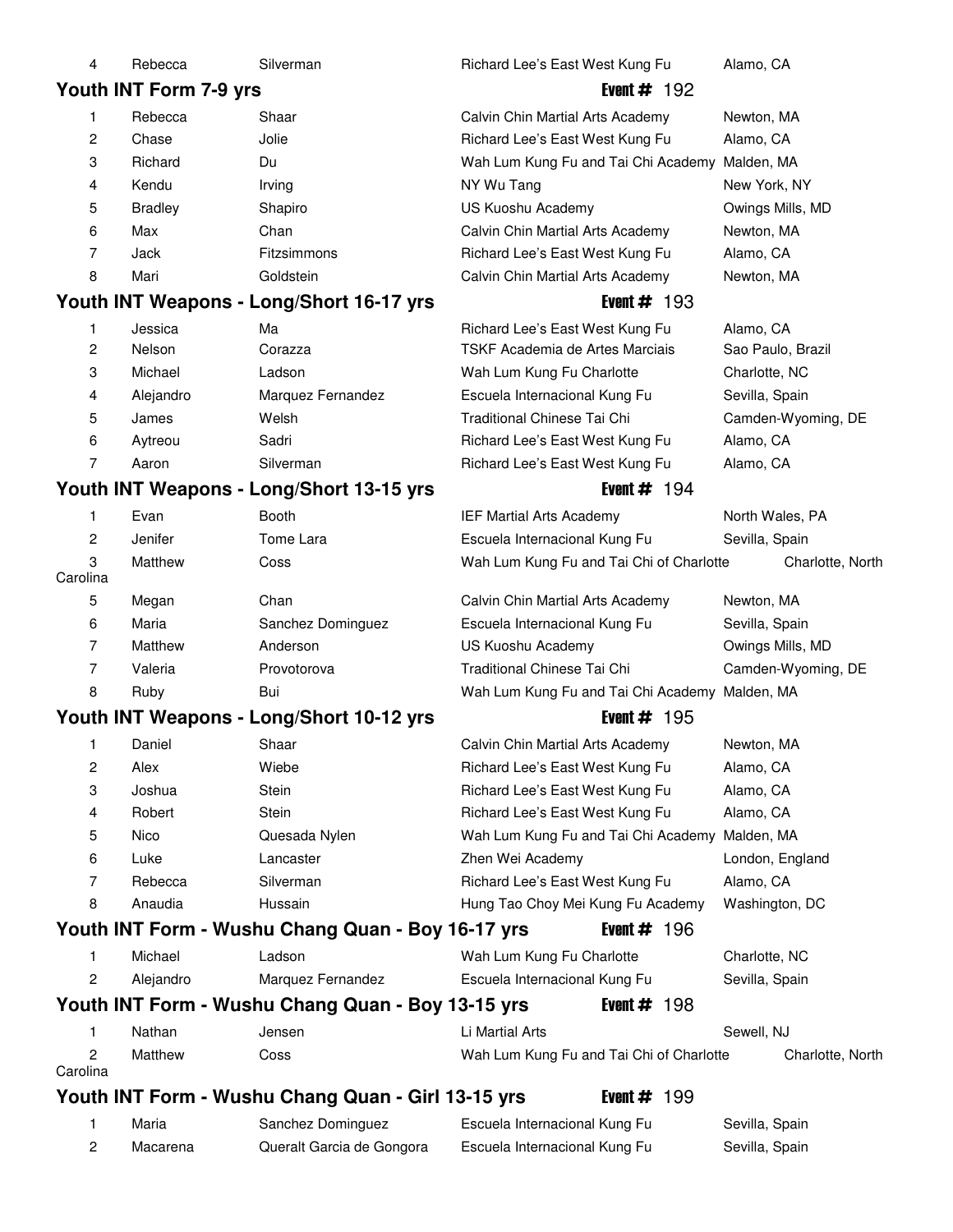| 3              | Jenifer                    | Tome Lara                                             | Escuela Internacional Kung Fu                     |                | Sevilla, Spain      |
|----------------|----------------------------|-------------------------------------------------------|---------------------------------------------------|----------------|---------------------|
|                |                            | Youth INT Form - Wushu Nan Quan 16-17 yrs             |                                                   | Event $#201$   |                     |
| 1              | Alejandro                  | Marquez Fernandez                                     | Escuela Internacional Kung Fu                     |                | Sevilla, Spain      |
| 2              | Andrew                     | Colucci                                               | Li Martial Arts                                   |                | Sewell, NJ          |
|                |                            | Youth BEG/INT Light Contact Sparring - Boy 16-17 yrs  |                                                   | Event $# 204$  |                     |
| 1              | Jose                       | Martinez                                              | Yee Hung Gar International Kung Fu<br>Association |                | Clifton, NJ         |
| $\overline{c}$ | Alejandro                  | Marquez Fernandez                                     | Escuela Internacional Kung Fu                     |                | Sevilla, Spain      |
| 3              | Pedro                      | Diaz Villodrez                                        | Escuela Internacional Kung Fu                     |                | Sevilla, Spain      |
| 4              | Nate                       | Berry                                                 | Cloud Forest Chin Woo                             |                | Winston-Salem, Nc   |
|                |                            | Youth BEG/INT Light Contact Sparring - Girl 16-17 yrs |                                                   | Event $\#$ 205 |                     |
| 1              | Elena                      | Parejo Morales                                        | Escuela Internacional Kung Fu                     |                | Sevilla, Spain      |
| $\overline{c}$ | Annie                      | Kaufman                                               | <b>KO</b> Karate                                  |                | San Jose, CA        |
|                |                            | Youth BEG/INT Light Contact Sparring - Boy 13-15 yrs  |                                                   | Event $\#$ 206 |                     |
| 1              | Noah                       | Schwarzbach                                           | Richard Lee's East West Kung Fu                   |                | Alamo, CA           |
| 2              | Chris                      | Gurries                                               | Richard Lee's East West Kung Fu                   |                | Alamo, CA           |
| 3              | Christopher                | Ryan                                                  | Richard Lee's East West Kung Fu                   |                | Alamo, CA           |
| 4              | Ruby                       | Bui                                                   | Wah Lum Kung Fu and Tai Chi Academy Malden, MA    |                |                     |
|                |                            | Youth BEG/INT Light Contact Sparring - Girl 13-15 yrs |                                                   | Event $# 207$  |                     |
| 1              | Lilith                     | Wiest                                                 | Western Hills Kung Fu                             |                | Cincinnati, OH      |
| 2              | Macarena                   | Queralt Garcia de Gongora                             | Escuela Internacional Kung Fu                     |                | Sevilla, Spain      |
| 3              | Maria                      | Sanchez Dominguez                                     | Escuela Internacional Kung Fu                     |                | Sevilla, Spain      |
| $\overline{4}$ | Jenifer                    | Tome Lara                                             | Escuela Internacional Kung Fu                     |                | Sevilla, Spain      |
|                |                            |                                                       |                                                   |                |                     |
|                |                            | Youth BEG/INT Light Contact Sparring - Boy 10-12 yrs  |                                                   | Event $\#$ 208 |                     |
| 1              | Jeffrey                    | Roberts                                               | Richard Lee's East West Kung Fu                   |                | Alamo, CA           |
| 2              | Robert                     | Stein                                                 | Richard Lee's East West Kung Fu                   |                | Alamo, CA           |
| 3              | Alex                       | Evanoff                                               | Lung Chuan Fa Kung Fu                             |                | McLean, Virginia    |
| 3              | Wesley                     | peppers                                               | Columbia Wing Chun Academy                        |                | Columbia, MD        |
| 5              | <b>Brandon</b>             | Hammond                                               | Western Hills Kung Fu                             |                | Cincinnati, OH      |
| 6              | Joshua                     | Stein                                                 | Richard Lee's East West Kung Fu                   |                | Alamo, CA           |
|                | Youth BEG Form under 7 yrs |                                                       |                                                   | Event $#210$   |                     |
| 1              | Thomas                     | Tran                                                  | Wah Lum Kung Fu and Tai Chi Academy               |                | Malden, MA          |
| 2              | mariana moreira            | Souza                                                 | Associacao Tan Lan de Kung fu                     |                | Sao Caetano do Sul, |
| 3              | Marla                      | Steel                                                 | Richard Lee's East West Kung Fu                   |                | Alamo, CA           |
| 4              | Mitchell                   | Nazimok                                               | US Kuoshu Academy                                 |                | Owings Mills, MD    |
|                | Youth BEG Form 7-9 yrs     |                                                       |                                                   | Event $#211$   |                     |
| 1              | Henry                      | Wiebe                                                 | Richard Lee's East West Kung Fu                   |                | Alamo, CA           |
| 2              | Lucia                      | QuesadaNylen                                          | Wah Lum Kung Fu and Tai Chi Academy               |                | Malden, MA          |
| 3              | Assadullah                 | Jenkins                                               | Hung Tao Choy Mei Kung Fu Academy                 |                | Washington, DC      |
| 4              | Nuri                       | Muhammad                                              | Hung Tao Choy Mei Kung Fu Academy                 |                | Washington, DC      |
| 5              | Christine Joy (CJ)         | Mercado                                               | US Kuoshu Academy                                 |                | Owings Mills, MD    |
| 5              | Skyler                     | Jolie                                                 | Richard Lee's East West Kung Fu                   |                | Alamo, CA           |
| 5              | James                      | Gao                                                   | US Chinese Wushu Institute                        |                | Rockville, Maryland |
|                | Youth BEG Form 10-12 yrs   |                                                       |                                                   | Event $#212$   |                     |
| 1              | Joshua                     | Greene                                                | Hung Tao Choy Mei Kung Fu Academy                 |                | Washington, DC      |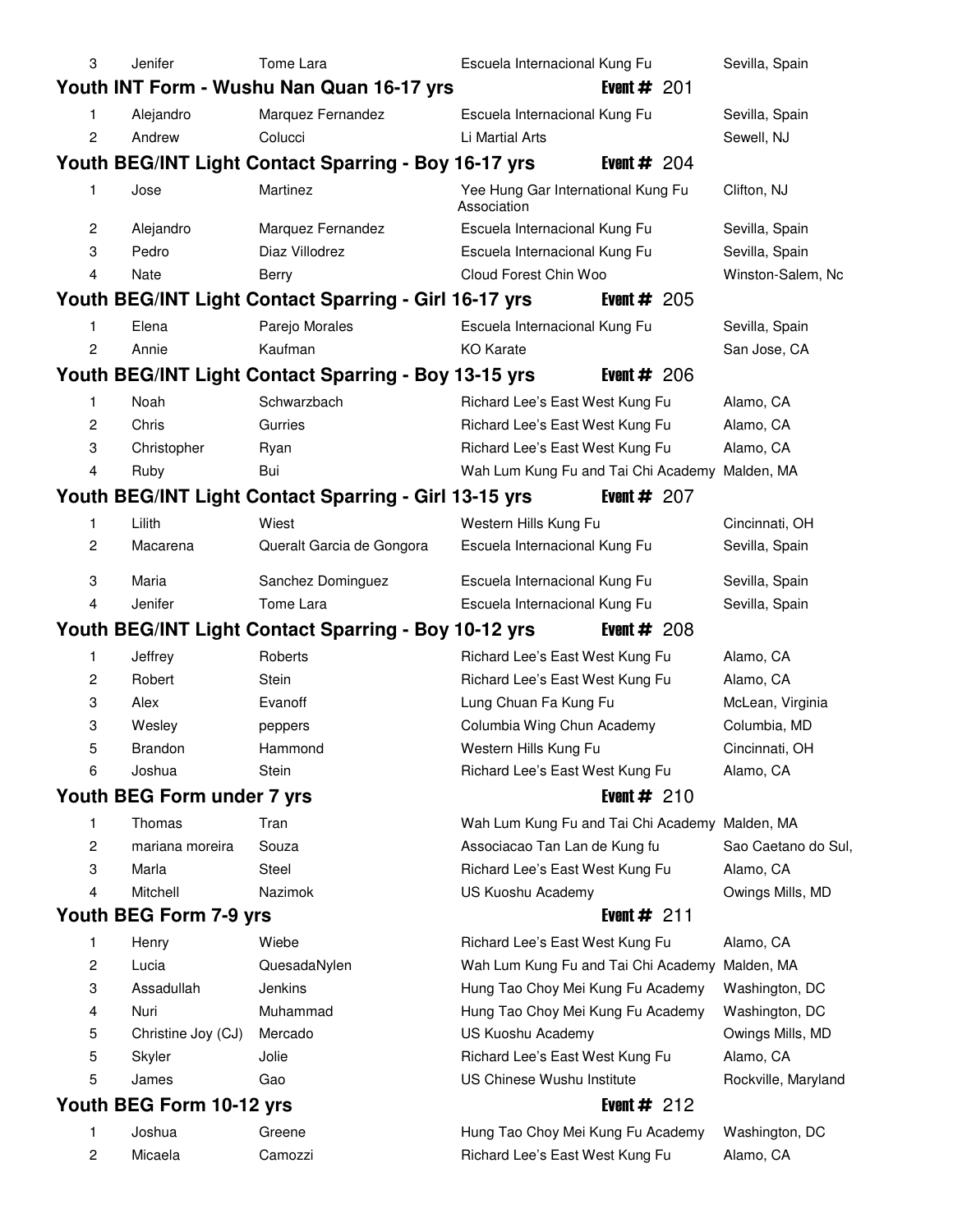| 3<br>Carolina | Michael                                  | Coss                                    | Wah Lum Kung Fu and Tai Chi of Charlotte          | Charlotte, North  |
|---------------|------------------------------------------|-----------------------------------------|---------------------------------------------------|-------------------|
| 4             | Cameron                                  | Costello                                | Richard Lee's East West Kung Fu                   | Alamo, CA         |
| 5             | Marc                                     | Shaw                                    | US Chinese Wushu Institute                        | Rockville, MD     |
| 5             | Ana                                      | Yarza Cepeda                            | Escuela Internacional Kung Fu                     | Sevilla, Spain    |
| 7             | alex                                     | abe                                     | Richard Lee's East West Kung Fu                   | Alamo, CA         |
| 8             | Allison                                  | Nazimok                                 | US Kuoshu Academy                                 | Owings Mills, MD  |
|               | Youth BEG Form 13-15 yrs                 |                                         | Event $#213$                                      |                   |
|               | Amalia                                   | Quesada Nylen                           | Wah Lum Kung Fu and Tai Chi Academy Malden, MA    |                   |
|               | Youth BEG Form 16-17 yrs                 |                                         | Event $# 214$                                     |                   |
| 1             | Jose                                     | Martinez                                | Yee Hung Gar International Kung Fu<br>Association | Clifton, NJ       |
| 2             | Stephanie                                | Tran                                    | Wah Lum Kung Fu and Tai Chi Academy Malden, MA    |                   |
| 3             | Pedro                                    | Diaz Villodrez                          | Escuela Internacional Kung Fu                     | Sevilla, Spain    |
| 4             | Elena                                    | Parejo Morales                          | Escuela Internacional Kung Fu                     | Sevilla, Spain    |
| 5             | Nima                                     | Poursohi                                | Richard Lee's East West Kung Fu                   | Alamo, CA         |
| 6             | Jonatan                                  | Palanco Jimenez                         | Escuela Internacional Kung Fu                     | Sevilla, Spain    |
|               | Youth BEG Weapons 10-12 yrs              |                                         | Event $#215$                                      |                   |
| 1<br>Carolina | Michael                                  | Coss                                    | Wah Lum Kung Fu and Tai Chi of Charlotte          | Charlotte, North  |
| 2             | alex                                     | abe                                     | Richard Lee's East West Kung Fu                   | Alamo, CA         |
| 3             | Jimmy                                    | <b>Baker</b>                            | Richard Lee's East West Kung Fu                   | Alamo, CA         |
| 4             | Ana                                      | Yarza Cepeda                            | Escuela Internacional Kung Fu                     | Sevilla, Spain    |
| 5             | Cameron                                  | Costello                                | Richard Lee's East West Kung Fu                   | Alamo, CA         |
|               |                                          |                                         |                                                   |                   |
|               |                                          |                                         | Event $# 216$                                     |                   |
| 1             | Youth BEG Weapons 13-17 yrs<br>Stephanie | Tran                                    | Wah Lum Kung Fu and Tai Chi Academy Malden, MA    |                   |
| 2             | Jonatan                                  | Palanco Jimenez                         | Escuela Internacional Kung Fu                     | Sevilla, Spain    |
| 3             | Pedro                                    | Diaz Villodrez                          | Escuela Internacional Kung Fu                     | Sevilla, Spain    |
| 4             | Elena                                    | Parejo Morales                          | Escuela Internacional Kung Fu                     | Sevilla, Spain    |
| 5             | Amalia                                   | Quesada Nylen                           | Wah Lum Kung Fu and Tai Chi Academy Malden, MA    |                   |
| 6             | Nima                                     | Poursohi                                | Richard Lee's East West Kung Fu                   | Alamo, CA         |
|               |                                          | Youth Mixed Wushu Long Weapon 16-17 yrs | Event $#219$                                      |                   |
| 1             | Lin                                      | Yuhua                                   | US Wushu Academy                                  | Falls Church, VA  |
| 2             | Osvaldo                                  | Aldighieri                              | TSKF Academia de Artes Marciais                   | Sao Paulo, Brazil |
| 3             | Nelson                                   | Corazza                                 | TSKF Academia de Artes Marciais                   | Sao Paulo, Brazil |
| 4             | Alejandro                                | Marquez Fernandez                       | Escuela Internacional Kung Fu                     | Sevilla, Spain    |
| 5             | Jonatan                                  | Palanco Jimenez                         | Escuela Internacional Kung Fu                     | Sevilla, Spain    |
| 6             | Elena                                    | Parejo Morales                          | Escuela Internacional Kung Fu                     | Sevilla, Spain    |
| 7             | Pedro                                    | Diaz Villodrez                          | Escuela Internacional Kung Fu                     | Sevilla, Spain    |
|               |                                          | Youth Mixed Wushu Long Weapon 13-15 yrs | Event $#220$                                      |                   |
| 1             | Joshua                                   | Heath                                   | Li Martial Arts                                   | Sewell, NJ        |
| 2             | Alex                                     | Woo                                     | Calvin Chin Martial Arts Academy                  | Newton, MA        |
| 3             | Nathan                                   | Jensen                                  | Li Martial Arts                                   | Sewell, NJ        |
| 4             | Leslie                                   | Jaw                                     | Hua Xin Art School                                | Newton, MA        |
| 5             | Maria                                    | Sanchez Dominguez                       | Escuela Internacional Kung Fu                     | Sevilla, Spain    |
| 6             | Macarena                                 | Queralt Garcia de Gongora               | Escuela Internacional Kung Fu                     | Sevilla, Spain    |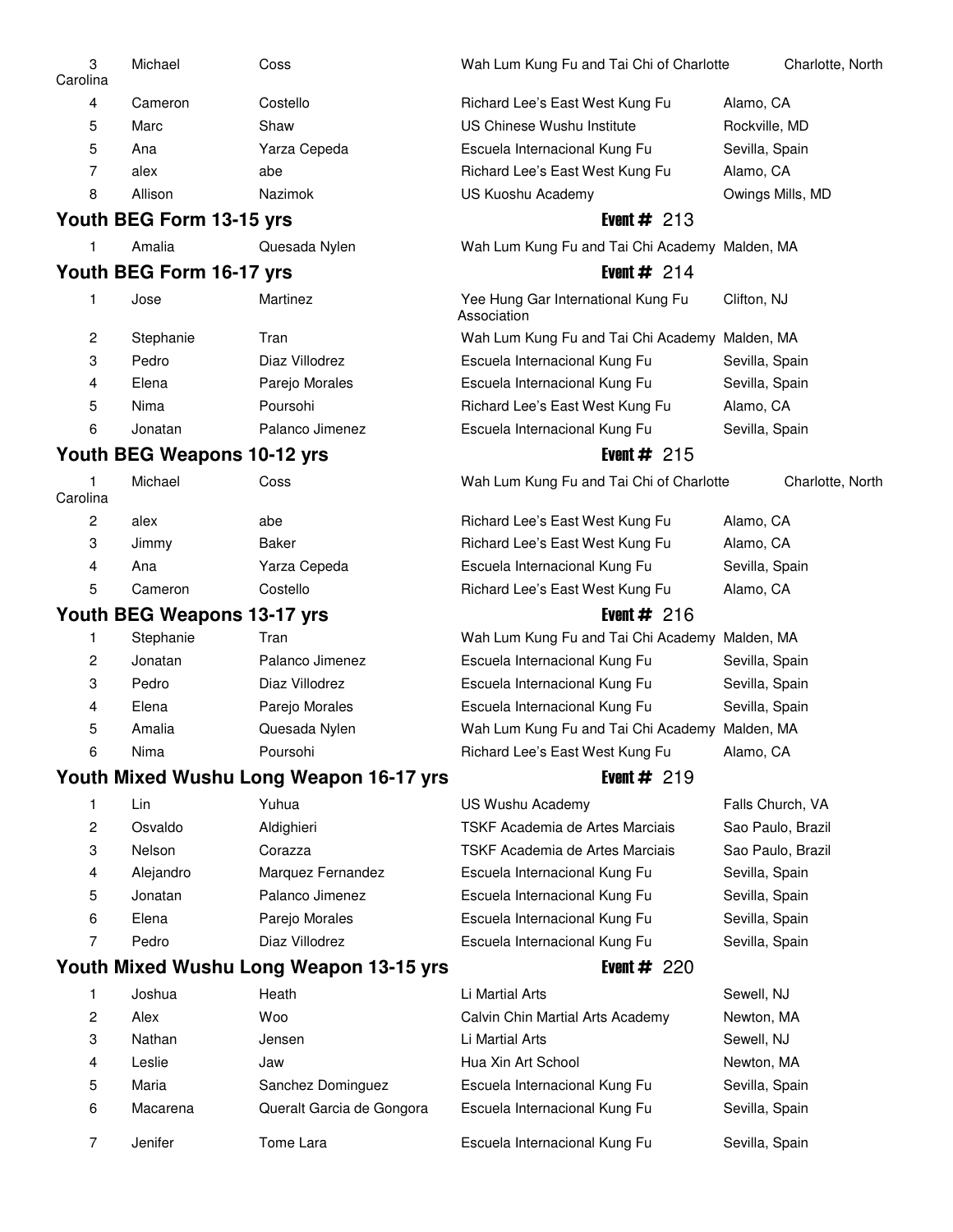|                |                                      | Youth Mixed Wushu Long Weapon 10-12 yrs     | Event $#221$                                                   |                                  |
|----------------|--------------------------------------|---------------------------------------------|----------------------------------------------------------------|----------------------------------|
| 1              | Marc                                 | Shaw                                        | US Chinese Wushu Institute                                     | Rockville, MD                    |
| 2              | Jose Luis                            | Dominguez Ramirez                           | Escuela Internacional Kung Fu                                  | Sevilla, Spain                   |
| 3              | Ana                                  | Yarza Cepeda                                | Escuela Internacional Kung Fu                                  | Sevilla, Spain                   |
|                |                                      | Youth Mixed Wushu Long/Short Weapon 7-9 yrs | Event $# 222$                                                  |                                  |
| 1              | James                                | Gao                                         | US Chinese Wushu Institute                                     | Rockville, Maryland              |
|                |                                      | Youth Mixed Wushu Short Weapon 16-17 yrs    | Event $#223$                                                   |                                  |
| 1              | Osvaldo                              | Aldighieri                                  | TSKF Academia de Artes Marciais                                | Sao Paulo, Brazil                |
| 2              | Dah-Rong                             | Kao                                         | US Wushu Academy                                               | Falls Church, VA                 |
| 3              | Andrew                               | Colucci                                     | Li Martial Arts                                                | Sewell, NJ                       |
| 4              | Pedro                                | Diaz Villodrez                              | Escuela Internacional Kung Fu                                  | Sevilla, Spain                   |
| 5              | Elena                                | Parejo Morales                              | Escuela Internacional Kung Fu                                  | Sevilla, Spain                   |
| 6              | Alejandro                            | Marquez Fernandez                           | Escuela Internacional Kung Fu                                  | Sevilla, Spain                   |
| 7              | Jonatan                              | Palanco Jimenez                             | Escuela Internacional Kung Fu                                  | Sevilla, Spain                   |
|                |                                      | Youth Mixed Wushu Short Weapon 13-15 yrs    | Event $#224$                                                   |                                  |
| 1              | Leslie                               | Jaw                                         | Hua Xin Art School                                             | Newton, MA                       |
| 2              | Bryan                                | Cheng                                       | Calvin Chin Martial Arts Academy                               | Newton, MA                       |
| 3              | Nathan                               | Jensen                                      | Li Martial Arts                                                | Sewell, NJ                       |
| 4              | Alex                                 | Woo                                         | Calvin Chin Martial Arts Academy                               | Newton, MA                       |
| 5              | Jenifer                              | Tome Lara                                   | Escuela Internacional Kung Fu                                  | Sevilla, Spain                   |
| 6              | Maria                                | Sanchez Dominguez                           | Escuela Internacional Kung Fu                                  | Sevilla, Spain                   |
| $\overline{7}$ | Macarena                             | Queralt Garcia de Gongora                   | Escuela Internacional Kung Fu                                  | Sevilla, Spain                   |
|                |                                      |                                             |                                                                |                                  |
|                |                                      | Youth Mixed Wushu Short Weapon 10-12 yrs    | Event $#225$                                                   |                                  |
| 1              | Jose Luis                            | Dominguez Ramirez                           | Escuela Internacional Kung Fu                                  |                                  |
|                | <b>Youth Mixed Wushu Open Weapon</b> |                                             | Event $#226$                                                   | Sevilla, Spain                   |
| 1              |                                      |                                             |                                                                |                                  |
| 2              | Christopher                          | Wong                                        | Calvin Chin Martial Arts Academy                               | Newton, MA                       |
| 3              | Alejandro<br>Jose Luis               | Marquez Fernandez<br>Dominguez Ramirez      | Escuela Internacional Kung Fu<br>Escuela Internacional Kung Fu | Sevilla, Spain                   |
| 4              |                                      |                                             |                                                                | Sevilla, Spain                   |
| 5              | Nelson<br>Jinzi                      | Corazza<br>Zhang                            | TSKF Academia de Artes Marciais                                | Sao Paulo, Brazil                |
| 6              | Elena                                |                                             | Yangs Fitness Center<br>Escuela Internacional Kung Fu          | Andover, MA                      |
| 7              | Jonatan                              | Parejo Morales<br>Palanco Jimenez           | Escuela Internacional Kung Fu                                  | Sevilla, Spain<br>Sevilla, Spain |
|                |                                      | <b>Youth Mixed Open Weapons 13-17 yrs</b>   | Event $#227$                                                   |                                  |
| 1              | Alex                                 | Woo                                         | Calvin Chin Martial Arts Academy                               | Newton, MA                       |
| 2              | Anthony                              | Phuong                                      | Wah Lum Kung Fu Orlando                                        | Orlando, FL                      |
| 3              | Christopher                          | Wong                                        | Calvin Chin Martial Arts Academy                               | Newton, MA                       |
| 4              | Leslie                               | Jaw                                         | Hua Xin Art School                                             | Newton, MA                       |
| 5              | Alejandro                            | Marquez Fernandez                           | Escuela Internacional Kung Fu                                  | Sevilla, Spain                   |
| 6              | Alex                                 | Ung                                         | Wah Lum Kung Fu and Tai Chi Academy Malden, MA                 |                                  |
| 7              | Stuart                               | Moore                                       | Richard Lee's East West Kung Fu                                | Alamo, CA                        |
| 8              | Nelson                               | Corazza                                     | TSKF Academia de Artes Marciais                                | Sao Paulo, Brazil                |
|                |                                      | Youth Mixed Open Weapons 12 yrs & under     | Event $# 228$                                                  |                                  |
| 1              | Daniel                               | Shaar                                       | Calvin Chin Martial Arts Academy                               | Newton, MA                       |

3 Connor Yong 25 Calvin Chin Martial Arts Academy Newton, MA

4 Melanie Chan 14 Chan 14 Calvin Chin Martial Arts Academy Newton, MA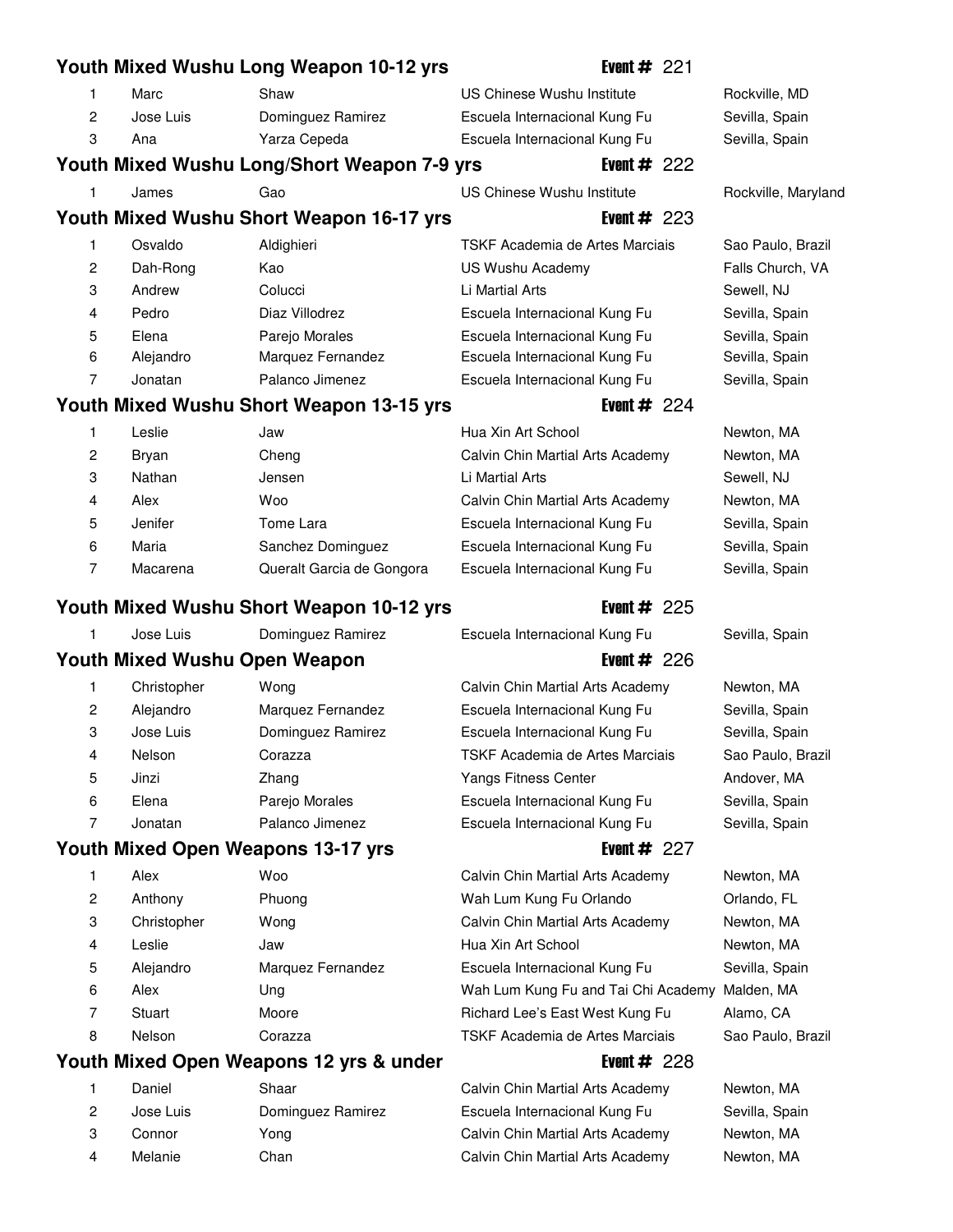| -5 | Antonio | Gansley-Ort |
|----|---------|-------------|
|    | Micoolo | $C$ amozzi  |

# **Youth Mixed Weapons 9 yrs and under Frame All Structure Figure 4 and Event # 229**

| 1            | Rebecca | Shaar         |
|--------------|---------|---------------|
| $\mathbf{2}$ | Chase   | Jolie         |
| 3            | Mari    | Goldstein     |
| 4            | Jack    | Fitzsimmons   |
| 5            | Richard | Du            |
| 6            | Tai     | Kao-Sowa      |
| 7            | Lucia   | QuesadaNylen  |
| 8            | Manuel  | Quesada Nylen |

### **Youth 2-Man Sets - 16-17 yrs - Empty Hand** Event # 230

8 Jonatan Palanco Jimenez **63 Escuela Internacional Kung Fu** Sevilla, Spain

## **Youth 2-Man Sets - 13-15 yrs - Empty Hand** Free Event # 231

| 1              | Christopher | Wong                      | Calvin Chin Martial Arts Academy | Newton, MA        |
|----------------|-------------|---------------------------|----------------------------------|-------------------|
| 1              | Drew        | Chin                      | Calvin Chin Martial Arts Academy | Newton, MA        |
| $\overline{c}$ | Stuart      | Moore                     | Richard Lee's East West Kung Fu  | Alamo, CA         |
| 2              | Meghan      | Uno                       | Richard Lee's East West Kung Fu  | Alamo, CA         |
| 3              | Anthony     | Phuong                    | Wah Lum Kung Fu Orlando          | Orlando, FL       |
| 3              | Alan        | Auyeung                   | Wah Lum Kung Fu Orlando          | Orlando, FL       |
| 4              | Shahaab     | Talaimojeh                | United Kingdom Kuoshu Federation | Luton, England    |
| 5              | Osvaldo     | Aldighieri                | TSKF Academia de Artes Marciais  | Sao Paulo, Brazil |
| 5              | Macarena    | Queralt Garcia de Gongora | Escuela Internacional Kung Fu    | Sevilla, Spain    |
| 6              | Kaylee      | Baker                     | Richard Lee's East West Kung Fu  | Alamo, CA         |
| 6              | Meredith    | Staggs                    | Richard Lee's East West Kung Fu  | Alamo, CA         |
| 7              | Alejandro   | Marquez Fernandez         | Escuela Internacional Kung Fu    | Sevilla, Spain    |
| 7              | Elena       | Parejo Morales            | Escuela Internacional Kung Fu    | Sevilla, Spain    |
| 8              | Maria       | Sanchez Dominguez         | Escuela Internacional Kung Fu    | Sevilla, Spain    |
|                |             |                           |                                  |                   |

# 8 Maria Sanchez Dominguez Escuela Internacional Kung Fu Sevilla, Spain

iz Siu Lum Pai Chinese Boxing Academy New Cumberland, 6 Micaela Camozzi 10 Richard Lee's East West Kung Fu Alamo, CA 7 Nicolas Camozzi 10 Camozzi Richard Lee's East West Kung Fu Alamo, CA

Calvin Chin Martial Arts Academy Newton, MA Richard Lee's East West Kung Fu Alamo, CA Calvin Chin Martial Arts Academy Newton, MA Richard Lee's East West Kung Fu Alamo, CA Wah Lum Kung Fu and Tai Chi Academy Malden, MA Lung Chuan Fa Kung Fu **McLean, Virginia** Wah Lum Kung Fu and Tai Chi Academy Malden, MA Wah Lum Kung Fu and Tai Chi Academy Malden, MA

| 1            | Eric        | Tran                      | Wah Lum Kung Fu and Tai Chi Academy Malden, MA |                |
|--------------|-------------|---------------------------|------------------------------------------------|----------------|
| $\mathbf{1}$ | Alex        | Ung                       | Wah Lum Kung Fu and Tai Chi Academy Malden, MA |                |
| 2            | Trev        | Christian                 | Western Hills Kung Fu                          | Cincinnati, OH |
| 2            | Shontral    | Pope                      | Western Hills Kung Fu                          | Cincinnati, OH |
| 3            | Jake        | Moore                     | Richard Lee's East West Kung Fu                | Alamo, CA      |
| 3            | Zachary     | Chen                      | Richard Lee's East West Kung Fu                | Alamo, CA      |
| 4            | lan         | schutzman                 | Richard Lee's East West Kung Fu                | Alamo, CA      |
| 5            | Alexander   | Nickol                    | US Martial Arts - Timonium                     | Timonium, MD   |
| 5            | Alexander   | Lundberg                  | US Martial Arts - Timonium                     | Timonium, MD   |
| 6            | Maria       | Sanchez Dominguez         | Escuela Internacional Kung Fu                  | Sevilla, Spain |
| 6            | Macarena    | Queralt Garcia de Gongora | Escuela Internacional Kung Fu                  | Sevilla, Spain |
| 7            | Christopher | Ryan                      | Richard Lee's East West Kung Fu                | Alamo, CA      |

7 Chris Gurries 69 Gurries Richard Lee's East West Kung Fu Alamo, CA 8 Jenifer Tome Lara 60 Escuela Internacional Kung Fu Sevilla, Spain 8 Jose Luis Dominguez Ramirez **79 Escuela Internacional Kung Fu** Sevilla, Spain

# **Youth 2-Man Sets - 12 yrs and under - Empty Hand Figure 4 Figure # 232**

| Joshua | Stein | Richard Lee's East West Kung Fu | Alamo, CA |
|--------|-------|---------------------------------|-----------|
| Robert | Stein | Richard Lee's East West Kung Fu | Alamo, CA |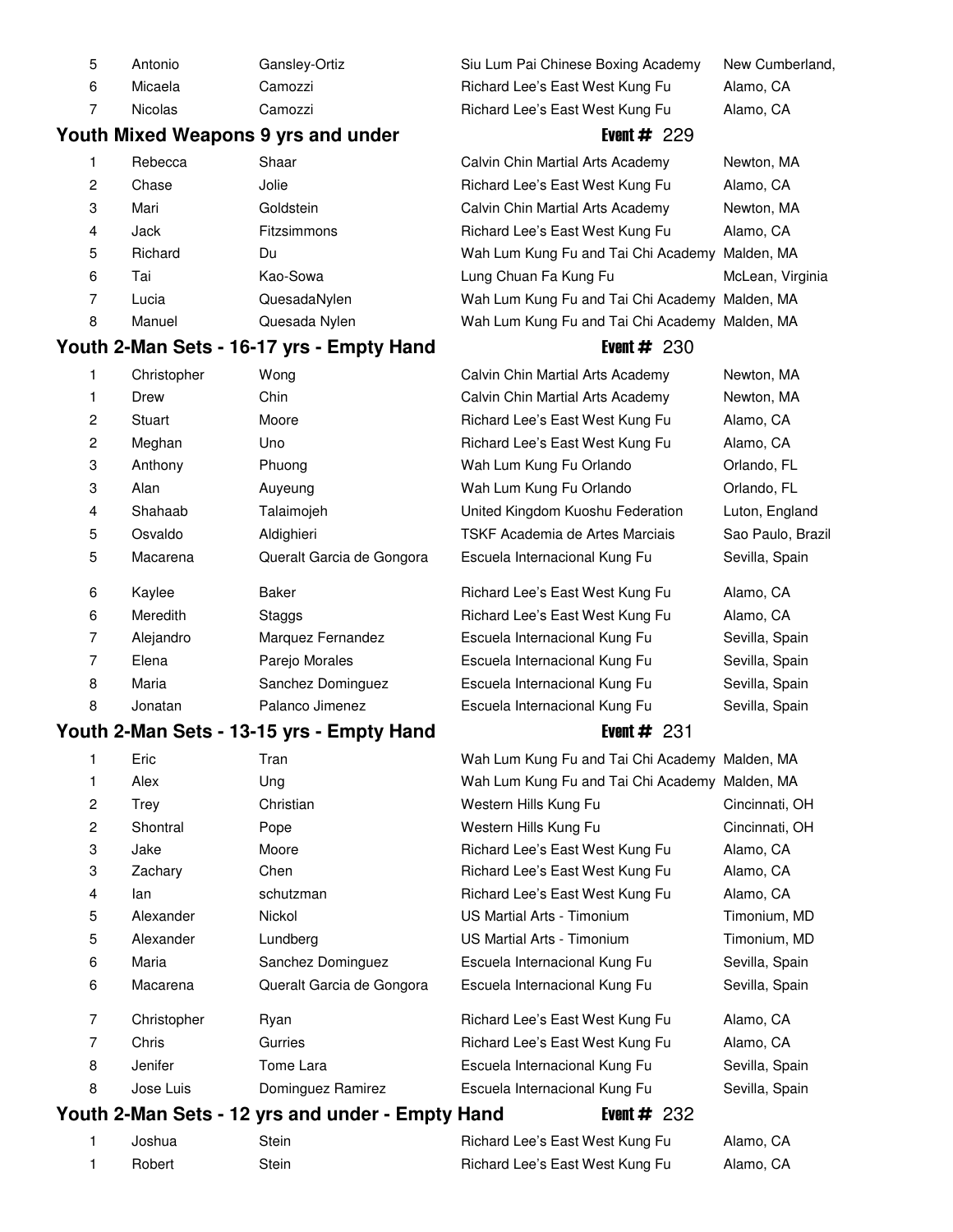| 2              | Jenifer     | Tome Lara                                             | Escuela Internacional Kung Fu                                        | Sevilla, Spain   |
|----------------|-------------|-------------------------------------------------------|----------------------------------------------------------------------|------------------|
| $\overline{c}$ | Jose Luis   | Dominguez Ramirez                                     | Escuela Internacional Kung Fu                                        | Sevilla, Spain   |
| 3              | Max         | Weng                                                  | Wah Lum Kung Fu and Tai Chi Academy Malden, MA                       |                  |
| 3              | Richard     | Du                                                    | Wah Lum Kung Fu and Tai Chi Academy Malden, MA                       |                  |
| 4              | Nico        | Quesada Nylen                                         | Wah Lum Kung Fu and Tai Chi Academy Malden, MA                       |                  |
| 4              | Manuel      | Quesada Nylen                                         | Wah Lum Kung Fu and Tai Chi Academy Malden, MA                       |                  |
| 5              | Micaela     | Camozzi                                               | Richard Lee's East West Kung Fu                                      | Alamo, CA        |
| 5              | Cameron     | Costello                                              | Richard Lee's East West Kung Fu                                      | Alamo, CA        |
|                |             | Youth 2-Man Sets - 13-17 yrs - Weapon                 | Event $#233$                                                         |                  |
| 1              | Christopher | Wong                                                  | Calvin Chin Martial Arts Academy                                     | Newton, MA       |
| 1              | Drew        | Chin                                                  | Calvin Chin Martial Arts Academy                                     | Newton, MA       |
| $\overline{c}$ | Alan        | Auyeung                                               | Wah Lum Kung Fu Orlando                                              | Orlando, FL      |
| $\overline{c}$ | Anthony     | Phuong                                                | Wah Lum Kung Fu Orlando                                              | Orlando, FL      |
| 3              | Shahaab     | Talaimojeh                                            | United Kingdom Kuoshu Federation                                     | Luton, England   |
| 3              | Zayn        | Talaimojeh                                            | United Kingdom Kuoshu Federation                                     | Luton, England   |
| 4              | Bryan       | Cheng                                                 | Calvin Chin Martial Arts Academy                                     | Newton, MA       |
| 4              | Ryan        | Ho                                                    | Calvin Chin Martial Arts Academy                                     | Newton, MA       |
| 5              | Shontral    | Pope                                                  | Western Hills Kung Fu                                                | Cincinnati, OH   |
| 5              | Trey        | Christian                                             | Western Hills Kung Fu                                                | Cincinnati, OH   |
| 6              | Kaylee      | Baker                                                 | Richard Lee's East West Kung Fu                                      | Alamo, CA        |
| 6              | Meredith    | Staggs                                                | Richard Lee's East West Kung Fu                                      | Alamo, CA        |
| 7              | Zachary     | Chen                                                  | Richard Lee's East West Kung Fu                                      | Alamo, CA        |
| 7              | Jake        | Moore                                                 | Richard Lee's East West Kung Fu                                      | Alamo, CA        |
| 8              | Alejandro   | Marquez Fernandez                                     | Escuela Internacional Kung Fu                                        | Sevilla, Spain   |
| 8              | Elena       | Parejo Morales                                        | Escuela Internacional Kung Fu                                        | Sevilla, Spain   |
|                |             | Youth 2-Man Sets - 12 yrs & under - Weapon            | Event $#234$                                                         |                  |
| 1              | Chase       | Jolie                                                 | Richard Lee's East West Kung Fu                                      | Alamo, CA        |
| 1              | Derek       | Cross                                                 | Richard Lee's East West Kung Fu                                      | Alamo, CA        |
| $\overline{c}$ | Joshua      | Stein                                                 | Richard Lee's East West Kung Fu                                      | Alamo, CA        |
| $\overline{c}$ | Robert      | Stein                                                 | Richard Lee's East West Kung Fu                                      | Alamo, CA        |
|                |             | Youth Weapon Fighting - Short Weapon - Boy 16-17 yrs  | Event $\#$ 238                                                       |                  |
| 1              | Benjamin    | Hoffman                                               | US Martial Arts - Gaithersburg                                       | Gaithersburg, MD |
| 2              | Brendan     | Nichols                                               | US Martial Arts - Gaithersburg                                       | Gaithersburg, MD |
| 3              | Alejandro   | <b>Brambila</b>                                       | <b>KO Karate</b>                                                     | San Jose, CA     |
|                |             | Youth Weapon Fighting - Short Weapon - Boy 13-15 yrs  | Event $# 240$                                                        |                  |
| 1              | Chris       | Gurries                                               | Richard Lee's East West Kung Fu                                      | Alamo, CA        |
| 2              | Michael     | Stallings                                             | Richard Lee's East West Kung Fu                                      | Alamo, CA        |
| 3              | Noah        | Schwarzbach                                           | Richard Lee's East West Kung Fu                                      | Alamo, CA        |
| 4              | Christopher | Ryan                                                  | Richard Lee's East West Kung Fu                                      | Alamo, CA        |
|                |             | Youth Weapon Fighting - Short Weapon - Girl 13-15 yrs | Event $#241$                                                         |                  |
|                |             |                                                       |                                                                      |                  |
| 1              | Whitney     | Berch                                                 | Richard Lee's East West Kung Fu                                      | Alamo, CA        |
|                |             |                                                       | Event# 242 was split by Gender                                       |                  |
|                |             |                                                       | Youth Weapon Fighting - Short Weapon 12 yrs & under, Boys<br>Event # | 242              |
| 1              | Derek       | Cross                                                 | Richard Lee's East West Kung Fu                                      | Alamo, CA        |
| 2              | Diego       | Schwarzbach                                           | Richard Lee's East West Kung Fu                                      | Alamo, CA        |
| 3              | Alex        | Wiebe                                                 | Richard Lee's East West Kung Fu                                      | Alamo, CA        |
| 4              | Chase       | Jolie                                                 | Richard Lee's East West Kung Fu                                      | Alamo, CA        |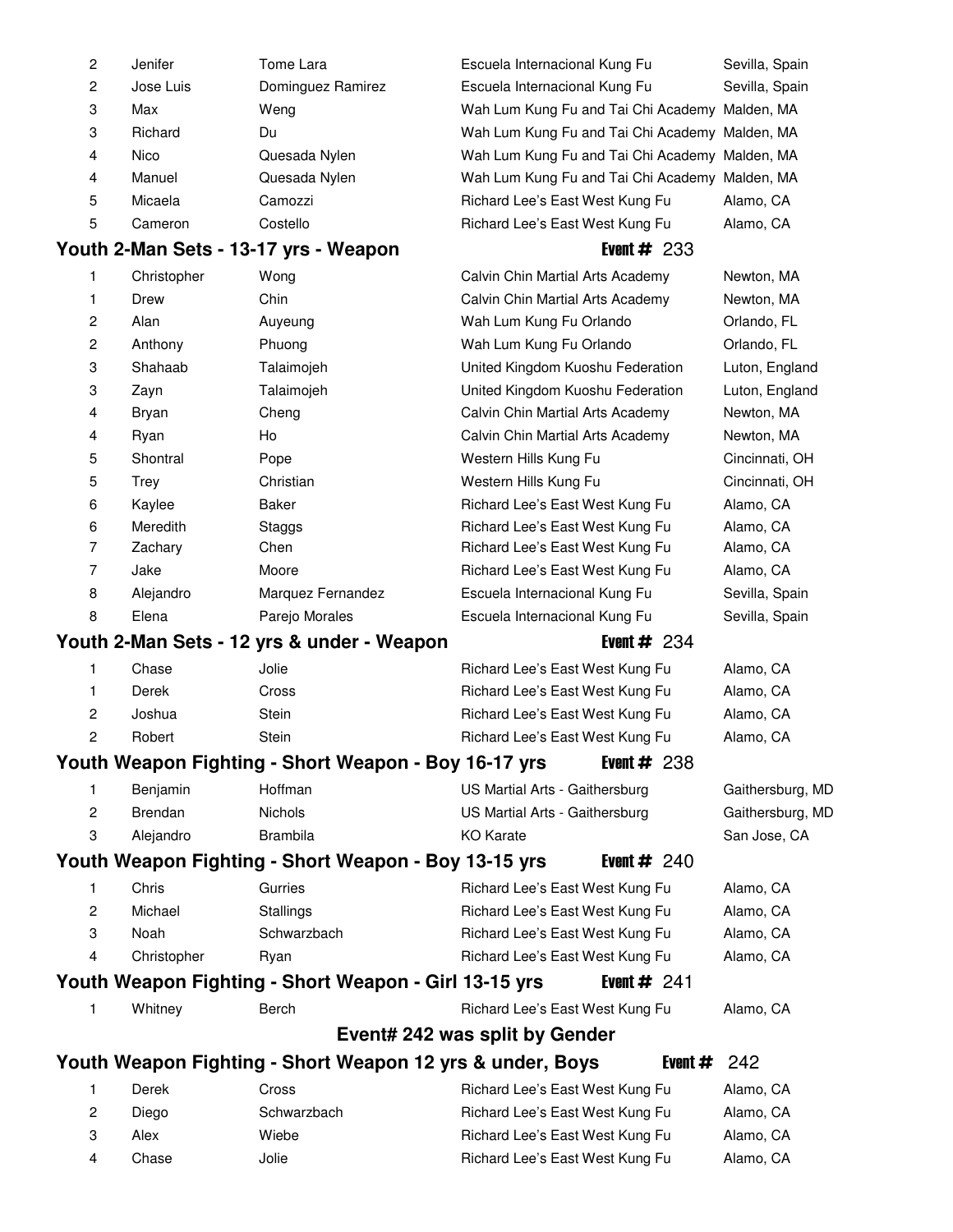|                |               | Youth Weapon Fighting - Short Weapon 12 yrs & under, Girls |                                 | Event # | 242A      |
|----------------|---------------|------------------------------------------------------------|---------------------------------|---------|-----------|
| 1              | Micaela       | Camozzi                                                    | Richard Lee's East West Kung Fu |         | Alamo, CA |
| $\overline{2}$ | Cameron       | Costello                                                   | Richard Lee's East West Kung Fu |         | Alamo, CA |
|                |               |                                                            | Event# 244 was split by Gender  |         |           |
|                |               | Youth ADV Kenpo Form - 13-17 yrs, Boys                     | Event $#244$                    |         |           |
| 1              | Stuart        | Moore                                                      | Richard Lee's East West Kung Fu |         | Alamo, CA |
| $\overline{2}$ | Cyrus         | Mirzazadeh                                                 | Richard Lee's East West Kung Fu |         | Alamo, CA |
| 3              | Zachary       | Chen                                                       | Richard Lee's East West Kung Fu |         | Alamo, CA |
| $\overline{4}$ | Kevin         | Ong                                                        | Richard Lee's East West Kung Fu |         | Alamo, CA |
|                |               | Youth ADV Kenpo Form - 13-17 yrs, Girls                    | Event $# 244A$                  |         |           |
| 1              | Kacie         | Dong                                                       | Richard Lee's East West Kung Fu |         | Alamo, CA |
| $\overline{c}$ | Whitney       | Berch                                                      | Richard Lee's East West Kung Fu |         | Alamo, CA |
| 3              | Meredith      | Staggs                                                     | Richard Lee's East West Kung Fu |         | Alamo, CA |
| 4              | Kaylee        | Baker                                                      | Richard Lee's East West Kung Fu |         | Alamo, CA |
|                |               |                                                            | Event# 246 was split by Gender  |         |           |
|                |               | Youth ADV Kenpo Weapon - 13-17 yrs, Boys                   | Event $\#$ 246                  |         |           |
| 1              | Michael       | Melendez                                                   | Richard Lee's East West Kung Fu |         | Alamo, CA |
| $\overline{2}$ | Zachary       | Chen                                                       | Richard Lee's East West Kung Fu |         | Alamo, CA |
| 3              | Will          | Ryan                                                       | Richard Lee's East West Kung Fu |         | Alamo, CA |
| $\overline{4}$ | Stuart        | Moore                                                      | Richard Lee's East West Kung Fu |         | Alamo, CA |
| 5              | Alex          | Chao                                                       | Richard Lee's East West Kung Fu |         | Alamo, CA |
| 6              | Whitney       | Berch                                                      | Richard Lee's East West Kung Fu |         | Alamo, CA |
| 7              | Cyrus         | Mirzazadeh                                                 | Richard Lee's East West Kung Fu |         | Alamo, CA |
| 8              | Jake          | Moore                                                      | Richard Lee's East West Kung Fu |         | Alamo, CA |
|                |               | Youth ADV Kenpo Weapon - 13-17 yrs, Girls                  | Event $\#$ 246A                 |         |           |
| 1              | Whitney       | <b>Berch</b>                                               | Richard Lee's East West Kung Fu |         | Alamo, CA |
| $\overline{c}$ | Meghan        | Uno                                                        | Richard Lee's East West Kung Fu |         | Alamo, CA |
|                |               |                                                            | Event# 248 was split by Gender  |         |           |
|                |               | Youth ADV Mass Attack - 13-17 yrs, Boys                    | Event $\#$ 248                  |         |           |
| 1              | Michael       | Melendez                                                   | Richard Lee's East West Kung Fu |         | Alamo, CA |
| 2              | Will          | Ryan                                                       | Richard Lee's East West Kung Fu |         | Alamo, CA |
| 3              | <b>Stuart</b> | Moore                                                      | Richard Lee's East West Kung Fu |         | Alamo, CA |
| 4              | Cyrus         | Mirzazadeh                                                 | Richard Lee's East West Kung Fu |         | Alamo, CA |
|                |               | Youth ADV Mass Attack - 13-17 yrs, Girls                   | Event $# 248A$                  |         |           |
| 1              | Whitney       | Berch                                                      | Richard Lee's East West Kung Fu |         | Alamo, CA |
| $\overline{c}$ | Kaylee        | <b>Baker</b>                                               | Richard Lee's East West Kung Fu |         | Alamo, CA |
| 3              | Meredith      | Staggs                                                     | Richard Lee's East West Kung Fu |         | Alamo, CA |
| 4              | Kacie         | Dong                                                       | Richard Lee's East West Kung Fu |         | Alamo, CA |
|                |               | Youth INT Kenpo Form - 12 yrs & under                      | Event $#249$                    |         |           |
| 1              | Chase         | Jolie                                                      | Richard Lee's East West Kung Fu |         | Alamo, CA |
| 2              | Joshua        | Stein                                                      | Richard Lee's East West Kung Fu |         | Alamo, CA |
| 3              | Rebecca       | Silverman                                                  | Richard Lee's East West Kung Fu |         | Alamo, CA |
| 4              | Alex          | Wiebe                                                      | Richard Lee's East West Kung Fu |         | Alamo, CA |
| 5              | Jeffrey       | Roberts                                                    | Richard Lee's East West Kung Fu |         | Alamo, CA |
| 6              | Noah          | Schwarzbach                                                | Richard Lee's East West Kung Fu |         | Alamo, CA |
| 7              | Jack          | Fitzsimmons                                                | Richard Lee's East West Kung Fu |         | Alamo, CA |
|                |               |                                                            |                                 |         |           |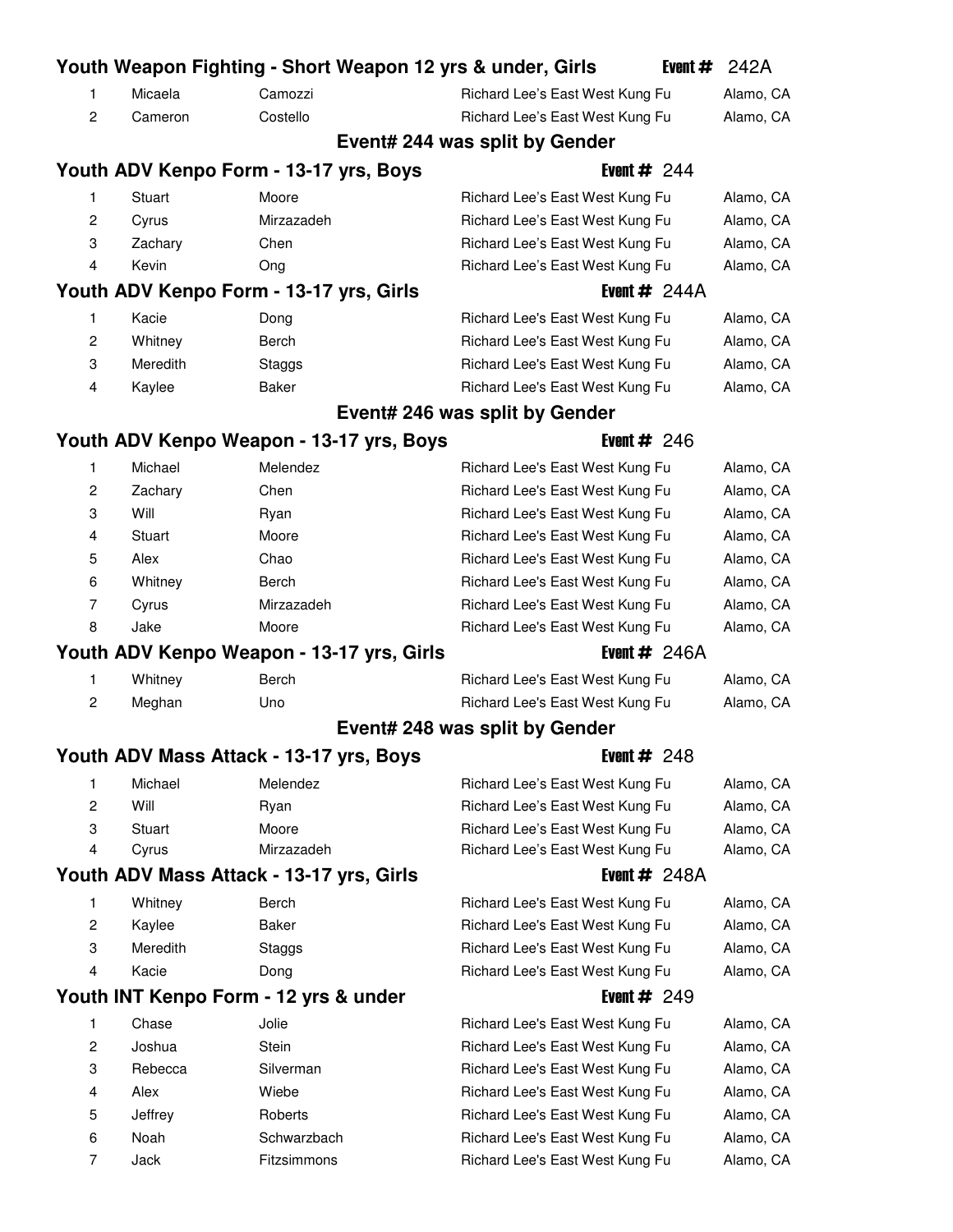## **Youth INT Kenpo Form - 13-17 yrs** Event # 250

|                | Jessica     | Ма                |
|----------------|-------------|-------------------|
| $\overline{c}$ | Chris       | Gurries           |
| 3              | Hannah      | Johnson           |
| 4              | Jenifer     | Tome Lara         |
| 5              | Maria       | Sanchez Dominguez |
| 6              | Aytreou     | Sadri             |
| 7              | Alejandro   | <b>Brambila</b>   |
| 8              | Christopher | Rvan              |
|                |             |                   |

# **Youth INT Kenpo Weapon - 12 yrs & under** Figure 51 Event # 251

| $\mathbf{1}$   | Alex           | Wiebe              | Richard Lee's East West Kung Fu | Alamo, CA |
|----------------|----------------|--------------------|---------------------------------|-----------|
| $\overline{2}$ | Rebecca        | Silverman          | Richard Lee's East West Kung Fu | Alamo, CA |
| 3              | Joshua         | Stein              | Richard Lee's East West Kung Fu | Alamo, CA |
| 4              | Noah           | Schwarzbach        | Richard Lee's East West Kung Fu | Alamo, CA |
| 5              | Micaela        | Camozzi            | Richard Lee's East West Kung Fu | Alamo, CA |
| 6              | Jack           | <b>Fitzsimmons</b> | Richard Lee's East West Kung Fu | Alamo, CA |
| 7              | Derek          | Cross              | Richard Lee's East West Kung Fu | Alamo, CA |
| 8              | <b>Nicolas</b> | Camozzi            | Richard Lee's East West Kung Fu | Alamo, CA |
|                |                |                    |                                 |           |

# **Youth INT Kenpo Weapon - 13-17 yrs Event # 252**

| 1              | Chris       | Gurries           | Richard Lee's East West Kung Fu | Alamo, CA      |
|----------------|-------------|-------------------|---------------------------------|----------------|
| $\overline{2}$ | Jessica     | Ma                | Richard Lee's East West Kung Fu | Alamo, CA      |
| 3              | Alejandro   | Marquez Fernandez | Escuela Internacional Kung Fu   | Sevilla, Spain |
| 4              | Christopher | Rvan              | Richard Lee's East West Kung Fu | Alamo, CA      |
| 5              | Hannah      | Johnson           | <b>KO</b> Karate                | San Jose, CA   |
| 6              | Alejandro   | <b>Brambila</b>   | KO Karate                       | San Jose, CA   |
| 7              | Maria       | Sanchez Dominguez | Escuela Internacional Kung Fu   | Sevilla, Spain |
| 8              | Aytreou     | Sadri             | Richard Lee's East West Kung Fu | Alamo, CA      |
|                |             |                   |                                 |                |

# **Youth INT Mass Attack**

|         | Fitzsimmons |
|---------|-------------|
| Joshua  | Stein       |
| Chris   | Gurries     |
| Jeffrey | Roberts     |
| Chase   | Jolie       |
| Rebecca | Silverman   |
| Alex    | Wiebe       |
| Hannah  | Johnson     |
|         | Jack        |

# **Youth BEG Kenpo Form Event # 254**

| 1 | Pedro   | Diaz Villodrez  |
|---|---------|-----------------|
| 2 | Micaela | Camozzi         |
| 3 | Jonatan | Palanco Jimenez |
| 4 | Elena   | Parejo Morales  |
| 5 | alex    | abe             |
|   |         |                 |

8 Clifford Soloway 10 American Center for Chinese Studies Croton on Hudson, NY

Richard Lee's East West Kung Fu Alamo, CA Richard Lee's East West Kung Fu Alamo, CA 3 Hannah Johnson 65 KO Karate San Jose, CA Escuela Internacional Kung Fu Sevilla, Spain Escuela Internacional Kung Fu Sevilla, Spain Richard Lee's East West Kung Fu Alamo, CA 7 KO Karate **San Jose, CA** Richard Lee's East West Kung Fu Alamo, CA

| Richard Lee's East West Kung Fu |
|---------------------------------|
| Richard Lee's East West Kung Fu |
| Richard Lee's East West Kung Fu |
| Richard Lee's East West Kung Fu |
| Richard Lee's East West Kung Fu |
| Richard Lee's East West Kung Fu |
| Richard Lee's East West Kung Fu |
| Richard Lee's East West Kung Fu |

| Richard Lee's East West Kung Fu | Aŀ |
|---------------------------------|----|
| Richard Lee's East West Kung Fu | Aŀ |
| Escuela Internacional Kung Fu   | Sε |
| Richard Lee's East West Kung Fu | Aŀ |
| KO Karate                       | Sε |
| KO Karate                       | Sε |
| Escuela Internacional Kung Fu   | Sε |
| Richard Lee's East West Kung Fu | Aŀ |
| Event $#253$                    |    |
|                                 |    |

Richard Lee's East West Kung Fu Alamo, CA Richard Lee's East West Kung Fu Alamo, CA Richard Lee's East West Kung Fu Alamo, CA Richard Lee's East West Kung Fu Alamo, CA Richard Lee's East West Kung Fu Alamo, CA Richard Lee's East West Kung Fu Alamo, CA Richard Lee's East West Kung Fu Alamo, CA KO Karate **San Jose, CA** 

Escuela Internacional Kung Fu Sevilla, Spain Richard Lee's East West Kung Fu Alamo, CA Escuela Internacional Kung Fu Sevilla, Spain Escuela Internacional Kung Fu Sevilla, Spain Richard Lee's East West Kung Fu Alamo, CA

| Alamo, CA      |
|----------------|
| Alamo, CA      |
| Sevilla, Spain |
| Alamo, CA      |
| San Jose, CA   |
| San Jose, CA   |
| Sevilla, Spain |
| Alamo, CA      |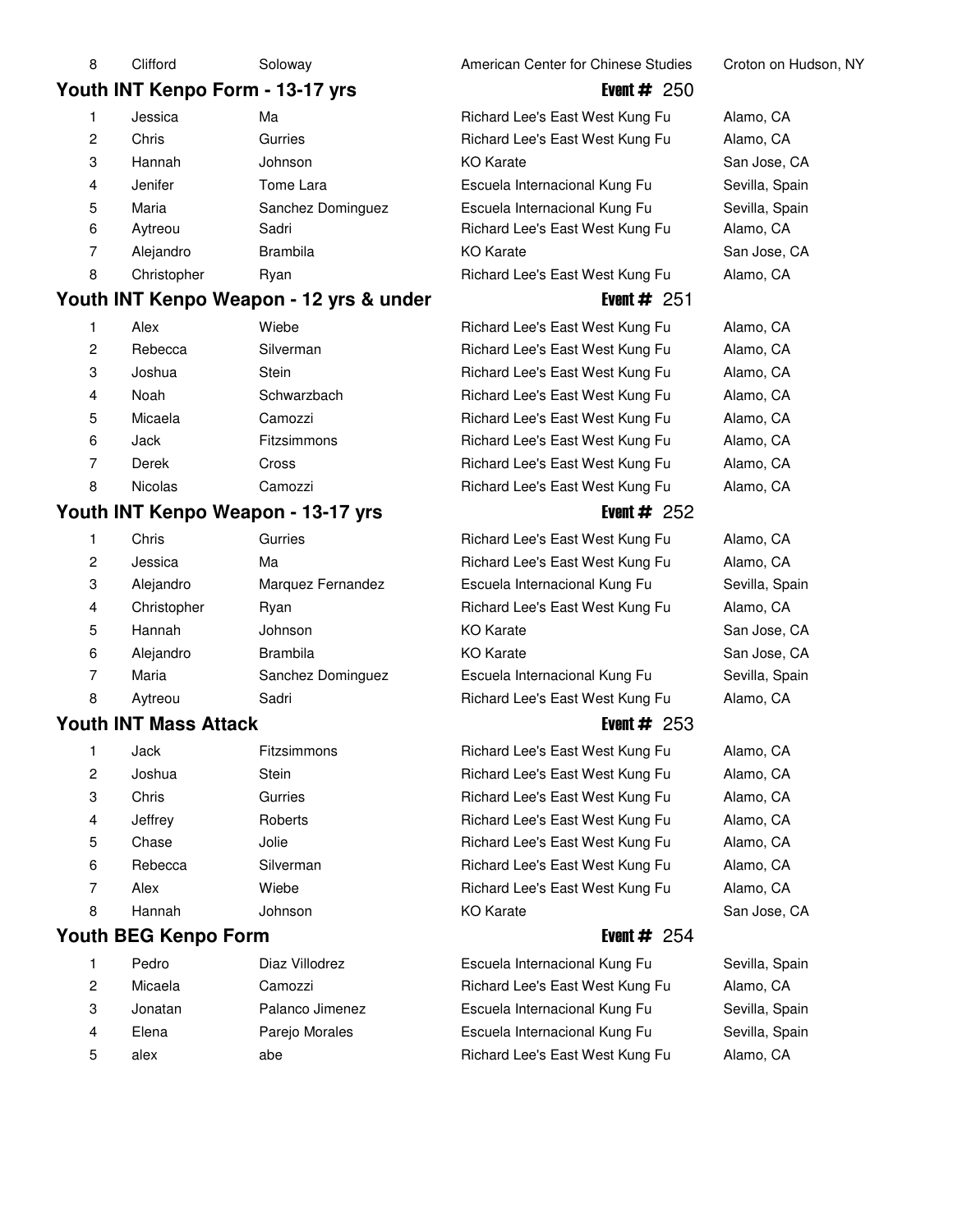| 6              | Cameron                          | Costello                                 | Richard Lee's East West Kung Fu                       | Alamo, CA            |
|----------------|----------------------------------|------------------------------------------|-------------------------------------------------------|----------------------|
| 7              | Jimmy                            | Baker                                    | Richard Lee's East West Kung Fu                       | Alamo, CA            |
| 8              | Henry                            | Wiebe                                    | Richard Lee's East West Kung Fu                       | Alamo, CA            |
|                | <b>Youth BEG Mass Attack</b>     |                                          | Event $\#$ 255                                        |                      |
| 1              | Madison                          | Steel                                    | Richard Lee's East West Kung Fu                       | Alamo, CA            |
| 2              | Nicolas                          | Camozzi                                  | Richard Lee's East West Kung Fu                       | Alamo, CA            |
| 3              | Cameron                          | Costello                                 | Richard Lee's East West Kung Fu                       | Alamo, CA            |
| 4              | Micaela                          | Camozzi                                  | Richard Lee's East West Kung Fu                       | Alamo, CA            |
| 5              | alex                             | abe                                      | Richard Lee's East West Kung Fu                       | Alamo, CA            |
| 6              | Henry                            | Wiebe                                    | Richard Lee's East West Kung Fu                       | Alamo, CA            |
| 7              | Skyler                           | Jolie                                    | Richard Lee's East West Kung Fu                       | Alamo, CA            |
| 8              | Marla                            | Steel                                    | Richard Lee's East West Kung Fu                       | Alamo, CA            |
|                |                                  | Youth Tai Ji Form (All Styles) 13-17 yrs | Event $\#$ 256                                        |                      |
| 1              | Justin                           | Lee                                      | Calvin Chin Martial Arts Academy                      | Newton, MA           |
| 2              | Bryan                            | Cheng                                    | Calvin Chin Martial Arts Academy                      | Newton, MA           |
| 3              | Alex                             | Hazlett                                  | US Kuoshu Academy                                     | Owings Mills, MD     |
|                | Lei Tai Male Light (under 55 kg) |                                          | Event $# 900$                                         |                      |
|                |                                  |                                          |                                                       |                      |
| 1              | Collin                           | Lee                                      | Richard Lee's East West Kung Fu                       | Alamo, CA            |
| 2              | Rokudai                          | Ogawa                                    | Japan Sanda combat ass                                | Kyoto, Japan         |
|                |                                  | Lei Tai Male Middle C (55.1 to 60 kg)    | Event $# 901$                                         |                      |
| 1              | Arlanzo                          | Harper                                   | Western Hills Kung Fu                                 | Cincinnati, OH       |
| 2              | David                            | Curran                                   | Richard Lee's East West Kung Fu                       | Alamo, CA            |
| 3              | Andy                             | Grindrod                                 | Zhong Yi Kung Fu Association                          | Madison, WI          |
|                |                                  | Lei Tai Male Middle B (60.1 to 65 kg)    | Event $# 902$                                         |                      |
| 1              | Masato                           | Ono                                      | Japan Sanda combat ass                                | Kyoto, Japan         |
| $\overline{2}$ | Ryan                             | Hodge                                    | Richard Lee's East West Kung Fu                       | Alamo, CA            |
| 3              | Matt                             | Lail                                     | Hall of the Peaceful Dragon                           | Charlotte, NC        |
| 4              | Christopher                      | Lyle                                     | Cloud Forest Chin Woo                                 | Winston-Salem, Nc    |
|                |                                  | Lei Tai Male Middle A (65.1 to 70 kg)    | Event $#$<br>903                                      |                      |
| 1              | Wanderley                        | Luccas                                   | Li Wing Kay Martial Arts Association                  | Sao Paulo, Brazil    |
| 2              | Max                              | Osterhaus                                | Zhong Yi Kung Fu Association                          | Madison, WI          |
| 3              | <b>William Alexis</b>            | Vasguez Villalobos                       | Canadian Chinese Martial Arts Shaolin<br>Monks Center | Montreal, Quebec     |
| 4              | Enrique                          | Caro Vela                                | Escuela Internacional Kung Fu                         | Sevilla, Spain       |
|                |                                  | Lei Tai Male Heavy C (70.1 to 76 kg)     | Event $# 904$                                         |                      |
| 1              | Matthew                          | Martin                                   | Wah Lum Kung Fu Orlando                               | Orlando, FL          |
| 2              | Jeremy                           | Watson                                   | <b>All Masters</b>                                    | Sudbury, Canada      |
| 3              | Julian                           | Dumont                                   | Canadian Chinese Martial Arts Shaolin<br>Monks Center | Montreal, Quebec     |
| 4              | Troy                             | Roy                                      | <b>NONE</b>                                           | none                 |
|                |                                  | Lei Tai Male Heavy B (76.1 to 82 kg)     | Event $# 905$                                         |                      |
| 1              | Naqib                            | Ghafari                                  | Fong Hung Ga Kung Fu                                  | Staten Island, NY    |
| 2              | Kevin                            | Mclaren                                  | <b>All Masters</b>                                    | Sudbury, Canada      |
| 3              | <b>Nicholas</b>                  | Despoelberch                             | American Center for Chinese Studies                   | Brewster, NY         |
| 4              | Frederick                        | Petty                                    | US Martial Arts - Timonium                            | Timonium, MD         |
|                |                                  | Lei Tai Male Heavy A (82.1 to 88 kg)     | Event $\#$ 906                                        |                      |
| 1              | Noah                             | Bowman                                   | Wah Lum Kung Fu                                       | Knoxville, Tennessee |
|                |                                  |                                          |                                                       |                      |